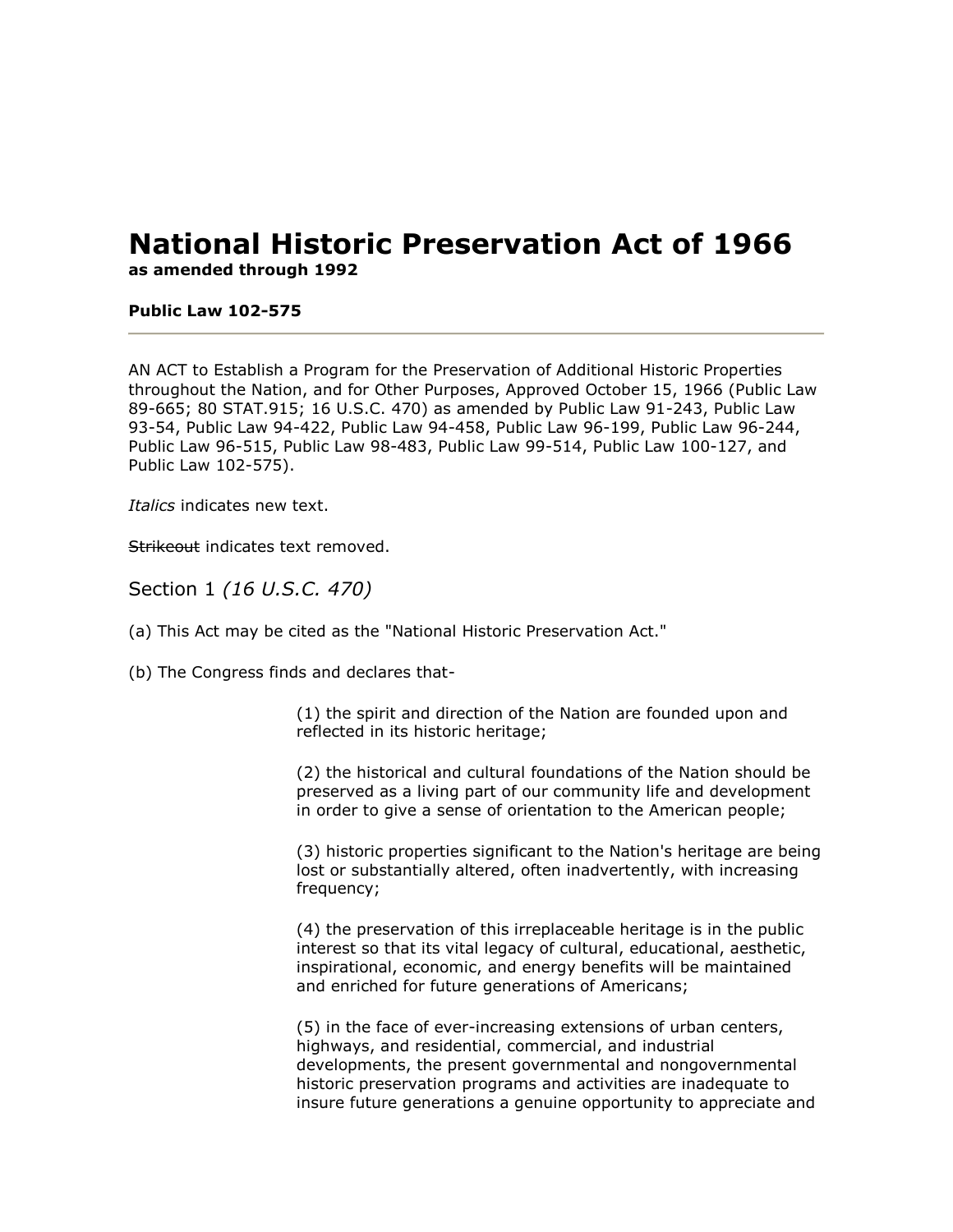enjoy the rich heritage of our Nation;

(6) the increased knowledge of our historic resources, the establishment of better means of identifying and administering them, and the encouragement of their preservation will improve the planning and execution of federal and federally assisted projects and will assist economic growth and development; and

(7) although the major burdens of historic preservation have been borne and major efforts initiated by private agencies and individuals, and both should continue to play a vital role, it is nevertheless necessary and appropriate for the Federal Government to accelerate its historic preservation programs and activities, to give maximum encouragement to agencies and individuals undertaking preservation by private means, and to assist State and local governments and the National Trust for Historic Preservation in the United States to expand and accelerate their historic preservation programs and activities.

Section 2 *(16 U.S.C. 470-1)*

It shall be the policy of the Federal Government, in cooperation with other nations and in partnership with the States, local governments, Indian tribes, and private organizations and individuals to-

> (1) use measures, including financial and technical assistance, to foster conditions under which our modern society and our prehistoric and historic resources can exist in productive harmony and fulfill the social, economic, and other requirements of present and future generations;

(2) provide leadership in the preservation of the prehistoric and historic resources of the United States and of the international community of nations and in the administration of the national preservation program in partnership with States, Indian tribes, Native Hawaiians, and local governments;

(3) administer federally owned, administered, or controlled prehistoric and historic resources in a spirit of stewardship for the inspiration and benefit of present and future generations;

(4) contribute to the preservation of nonfederally owned prehistoric and historic resources and give maximum encouragement to organizations and individuals undertaking preservation by private means;

(5) encourage the public and private preservation and utilization of all usable elements of the Nation's historic built environment; and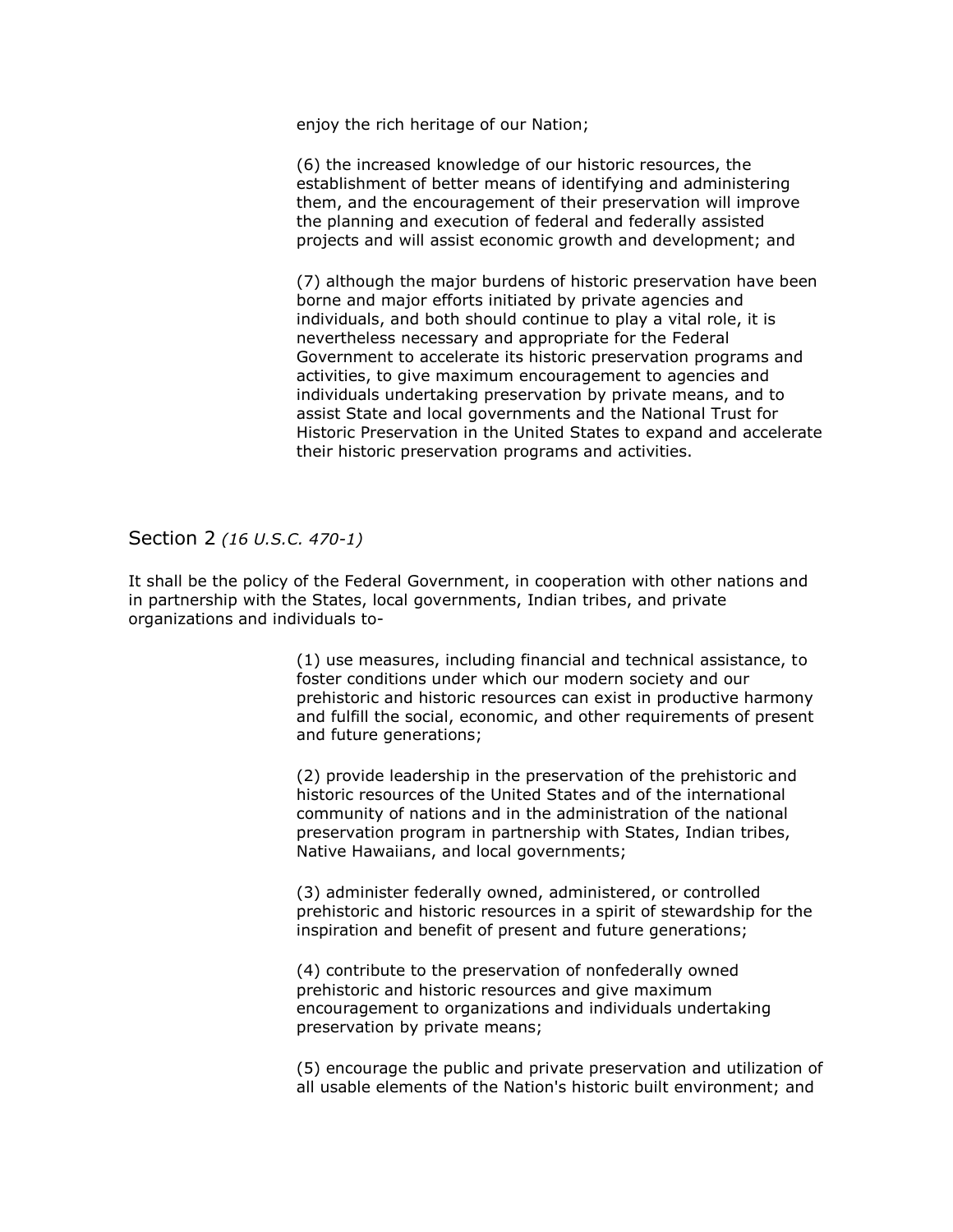(6) assist State and local governments, Indian tribes and Native Hawaiian organizations and the National Trust for Historic Preservation in the United States to expand and accelerate their historic preservation programs and activities.

TITLE I

Section 101 *(16 U.S.C. 470a)*

(a) (1) (A) The Secretary of the Interior is authorized to expand and maintain a National Register of Historic Places composed of districts, sites, buildings, structures, and objects significant in American history, architecture, archaeology, engineering, and culture.

(B) Properties meeting the criteria for National Historic Landmarks established pursuant to paragraph (2) shall be designated as "National Historic Landmarks" and included on the National Register, subject to the requirements of paragraph (6). All historic properties included on the National Register on the date of enactment of the National Historic Preservation Act Amendments of 1980 shall be deemed to be included on the National Register as of their initial listing for purposes of this Act. All historic properties listed in the Federal Register of February 6, 1979, as "National Historic Landmarks" or thereafter prior to the effective date of this Act are declared by Congress to be National historic Landmarks of national historic significance as of their initial listing as such in the Federal Register for purposes of this Act and the Act of August 21, 1935 (49 Stat.666); except that in cases of National Historic Landmark districts for which no boundaries have been established, boundaries must first be published in the Federal Register and submitted to the Committee on Energy and Natural Resources of the United States Senate and to the Committee on Interior and Insular Affairs of the United States House of Representatives.

(2) The Secretary in consultation with national historic and archaeological associations, shall establish or revise criteria for properties to be included on the National Register and criteria for National Historic Landmarks, and shall also promulgate or revise regulations as may be necessary for-

> (A) nominating properties for inclusion in, and removal from, the National Register and the recommendation of properties by certified local governments;

(B) designating properties as National Historic Landmarks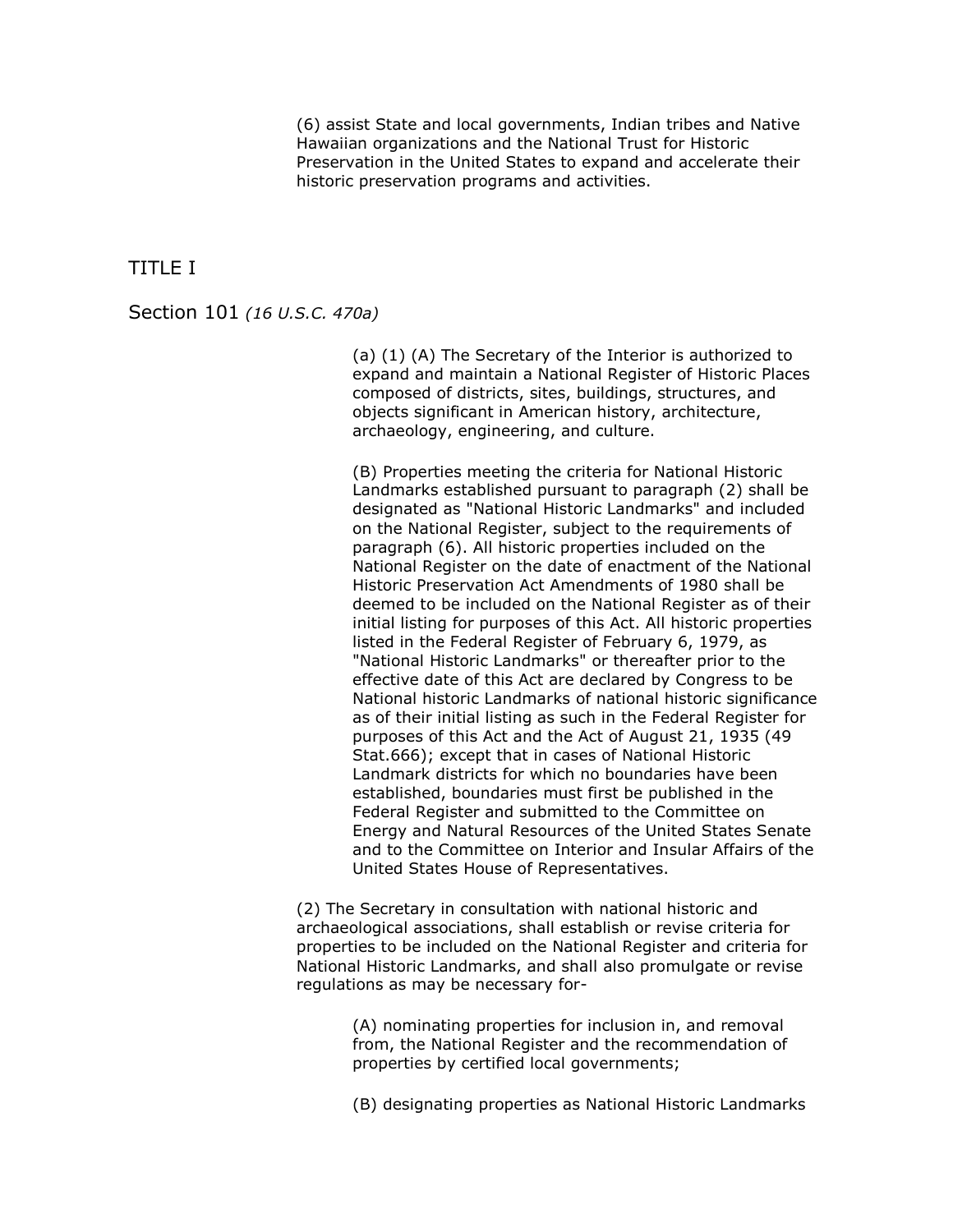and removing such designation;

(C) considering appeals from such recommendations, nomination, removals, and designations (or any failure or refusal by a nominating authority to nominate or designate);

(D) nominating historic properties for inclusion in the World Heritage List in accordance with the terms of the Convention concerning the Protection of the World Cultural and Natural Heritage;

(E) making determinations of eligibility of properties for inclusion on the National Register; and

(F) notifying the owner of a property, and any appropriate local governments, and the general public when the property is being considered for inclusion on the National Register, for designation as a National Historic Landmark or for nomination to the World Heritage List.

#### Section 101(a), continued

(3) Subject to the requirements of paragraph (6), any State which is carrying out a program approved under subsection (b), shall nominate to the Secretary properties which meet the criteria promulgated under subsection (a) for inclusion on the National Register. Subject to paragraph (6), any property nominated under this paragraph or under section 110 (a) (2) shall be included on the National Register on the date forty-five days after receipt by the Secretary of the nomination and the necessary documentation, unless the Secretary disapproves such nomination within such forty-five day period or unless an appeal is filed under paragraph (5).

(4) Subject to the requirements of paragraph (6) the Secretary may accept a nomination directly from any person or local government for inclusion of a property on the National Register only if such property is located in a State where there is no program approved under subsection (b). The Secretary may include on the National Register any property for which such a nomination is made if he determines that such property is eligible in accordance with the regulations promulgated under paragraph (2). Such determinations shall be made within ninety days from the date of nomination unless the nomination is appealed under paragraph (5).

(5) Any person or local government may appeal to the Secretary a nomination of any historic property for inclusion on the National Register and may appeal to the Secretary the failure or refusal of a nominating authority to nominate a property in accordance with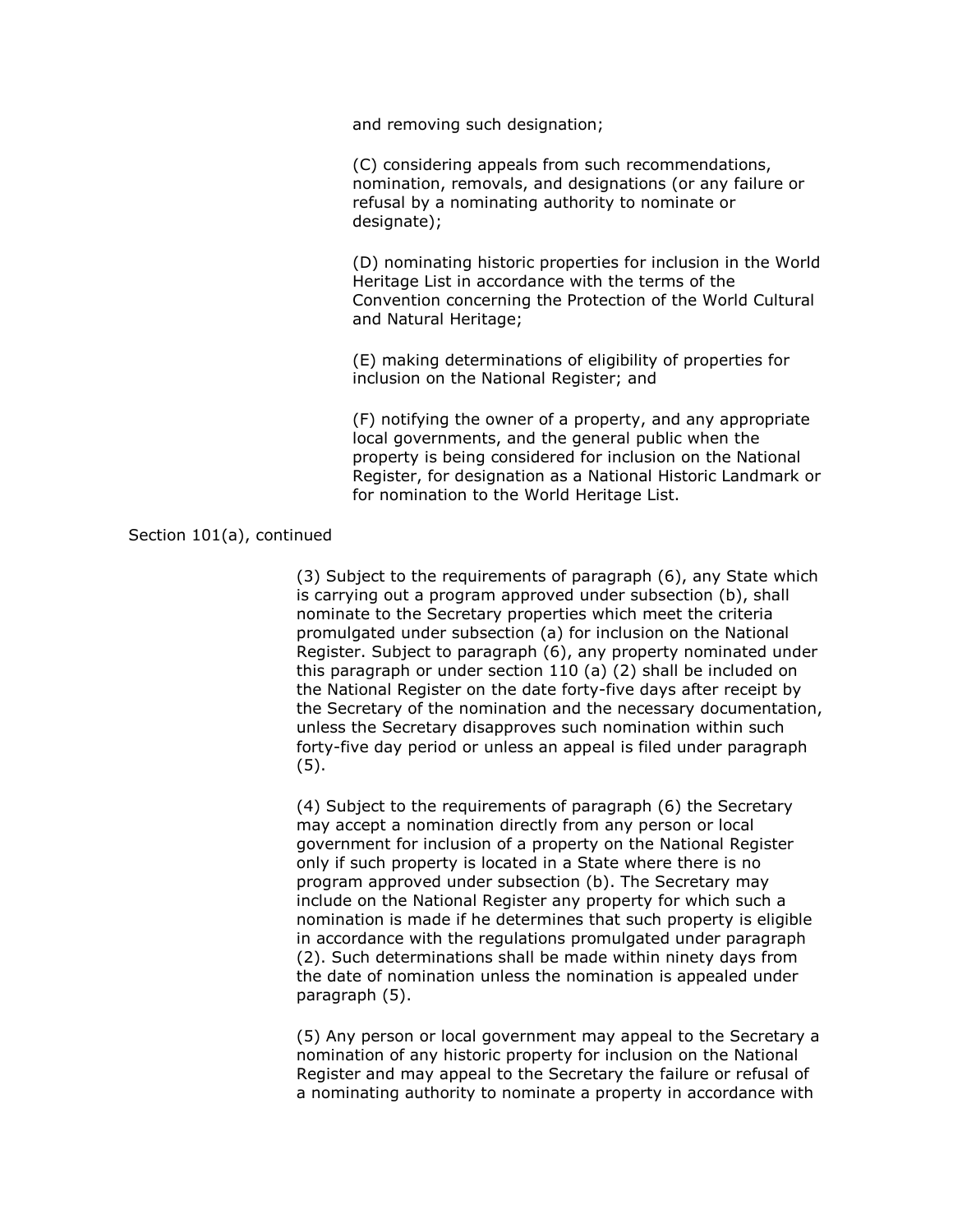this subsection.

(6) The Secretary shall promulgate regulations requiring that before any property or district may be included on the National register or designated as a National Historic Landmark, the owner or owners of such property, or a majority of the owners of the properties within the district in the case of an historic district, shall be given the opportunity (including a reasonable period of time) to concur in, or object to, the nomination of the property or district for such inclusion or designation. If the owner or owners of any privately owned property, or a majority of the owners of such properties within the district in the case of an historic district, object to such inclusion or designation, such property shall not be included on the National Register or designated as a National Historic Landmark until such objection is withdrawn. The Secretary shall review the nomination of the property or district where any such objection has been made and shall determine whether or not the property or district is eligible for such inclusion or designation, and if the Secretary determines that such property or district is eligible for such inclusion or designation, he shall inform the Advisory Council on Historic Preservation, the appropriate State Historic Preservation Officer, the appropriate chief elected local official and the owner or owners of such property, of his determination. The regulations under this paragraph shall include provisions to carry out the purposes of this paragraph in the case of multiple ownership of a single property.

(7) The Secretary shall promulgate, or revise, regulations-

(A) ensuring that significant prehistoric and historic artifacts, and associated records, subject to section 110 of this Act, the Act of June 27, 1960 (16 U.S.C. 469c), and the Archaeological Resources Protection Act of 1979 (16 U.S.C. 470aa and

#### Section 101(a), continued

following) are deposited in an institution with adequate long-term curatorial capabilities;

(B) establishing a uniform process and standards for documenting historic properties by public agencies and private parties for purposes of incorporation into, or complementing, the national historic architectural and engineering records within the Library of Congress; and

(C) certifying local governments, in accordance with subsection (c)(1) and for the allocation of funds pursuant to section 103 (c) of this Act.

(8) The Secretary shall, at least once every 4 years, in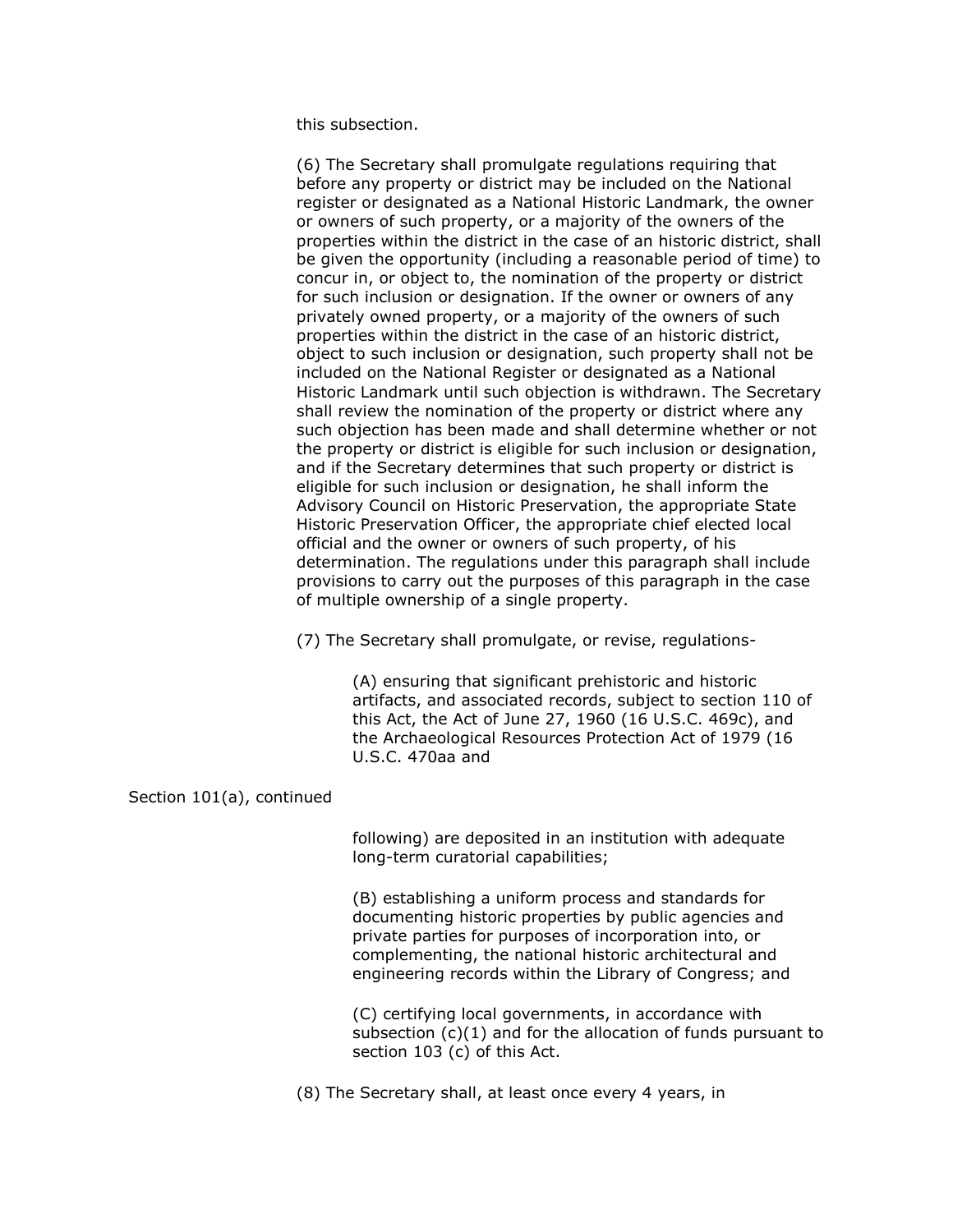consultation with the Council and with State Historic Preservation Officers, review significant threats to properties included in, or eligible for inclusion on, the National Register, in order to-

> (A) determine the kinds of properties that may be threatened;

(B) ascertain the causes of the threats; and

(C) develop and submit to the President and Congress recommendations for appropriate action.

(b) (1) The Secretary, in consultation with the National Conference of State Historic Preservation Officers and the National Trust for Historic Preservation, shall promulgate or revise regulations for State Historic Preservation Programs. Such regulations shall provide that a State program submitted to the Secretary under this section shall be approved by the Secretary if he determines that the program-

> (A) provides for the designation and appointment by the Governor of a "State Historic Preservation Officer" to administer such program in accordance with paragraph (3) and for the employment or appointment by such officer of such professionally qualified staff as may be necessary for such purposes;

> (B) provides for an adequate and qualified State historic preservation review board designated by the State Historic Preservation Officer unless otherwise provided for by State law; and

(C) provides for adequate public participation in the State Historic Preservation Program, including the process of recommending properties for nomination to the National Register.

(2) (A) Periodically, but not less than every 4 years after the approval of any State program under this subsection, the Secretary, in consultation with the Council on the appropriate provisions of this Act, and in cooperation with the State Historic

Section 101(b), continued

Preservation Officer, shall evaluate the program to determine whether it is consistent with this Act.

(B) If, at any time, the Secretary determines that a major aspect of a State program is not consistent with this Act, the Secretary shall disapprove the program and suspend in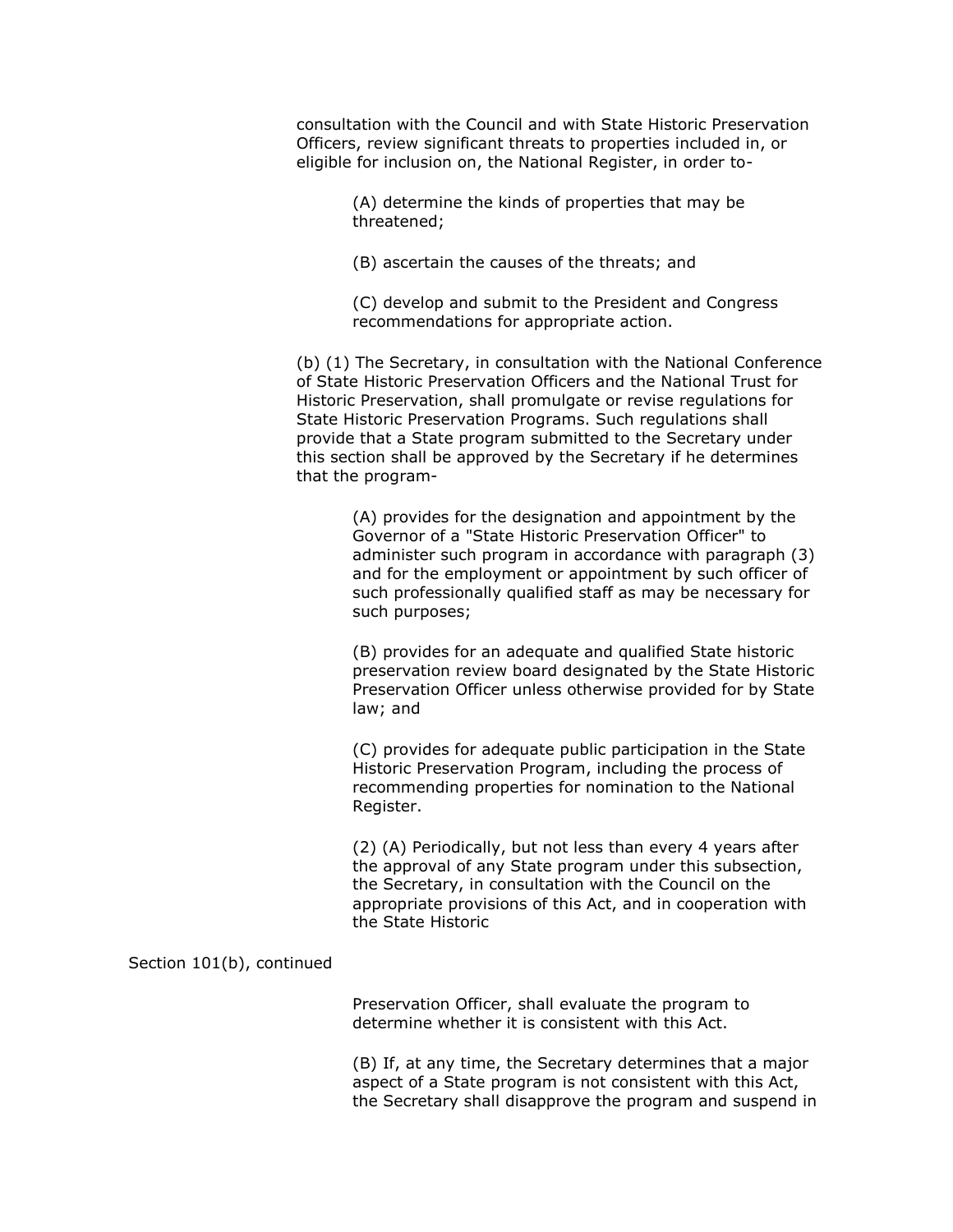whole or in part any contracts or cooperative agreements with the State and the State Historic Preservation Officer under this Act, until the program is consistent with this Act, unless the Secretary determines that the program will be made consistent with this Act within a reasonable period of time.

(C) The Secretary, in consultation with State Historic Preservation Officers, shall establish oversight methods to ensure State program consistency and quality without imposing undue review burdens on State Historic Preservation Officers.

(D) At the discretion of the Secretary, a State system of fiscal audit and management may be substituted for comparable Federal systems so long as the State system-

> (i) establishes and maintains substantially similar accountability standards; and

(ii) provides for independent professional peer review.

The Secretary may also conduct periodic fiscal audits of State programs approved under this section as needed and shall ensure that such programs meet applicable accountability standards.

(3) It shall be the responsibility of the State Historic Preservation Officer to administer the State Historic Preservation Program and to-

> (A) in cooperation with Federal and State agencies, local governments, and private organizations and individuals, direct and conduct a comprehensive statewide survey of historic properties and maintain inventories of such properties;

(B) identify and nominate eligible properties to the National Register and otherwise administer applications for listing historic properties on the National Register;

(C) prepare and implement a comprehensive statewide historic preservation plan;

(D) administer the State program of Federal assistance for historic preservation within the State;

(E) advise and assist, as appropriate, Federal and State agencies and local governments in carrying out their historic preservation responsibilities;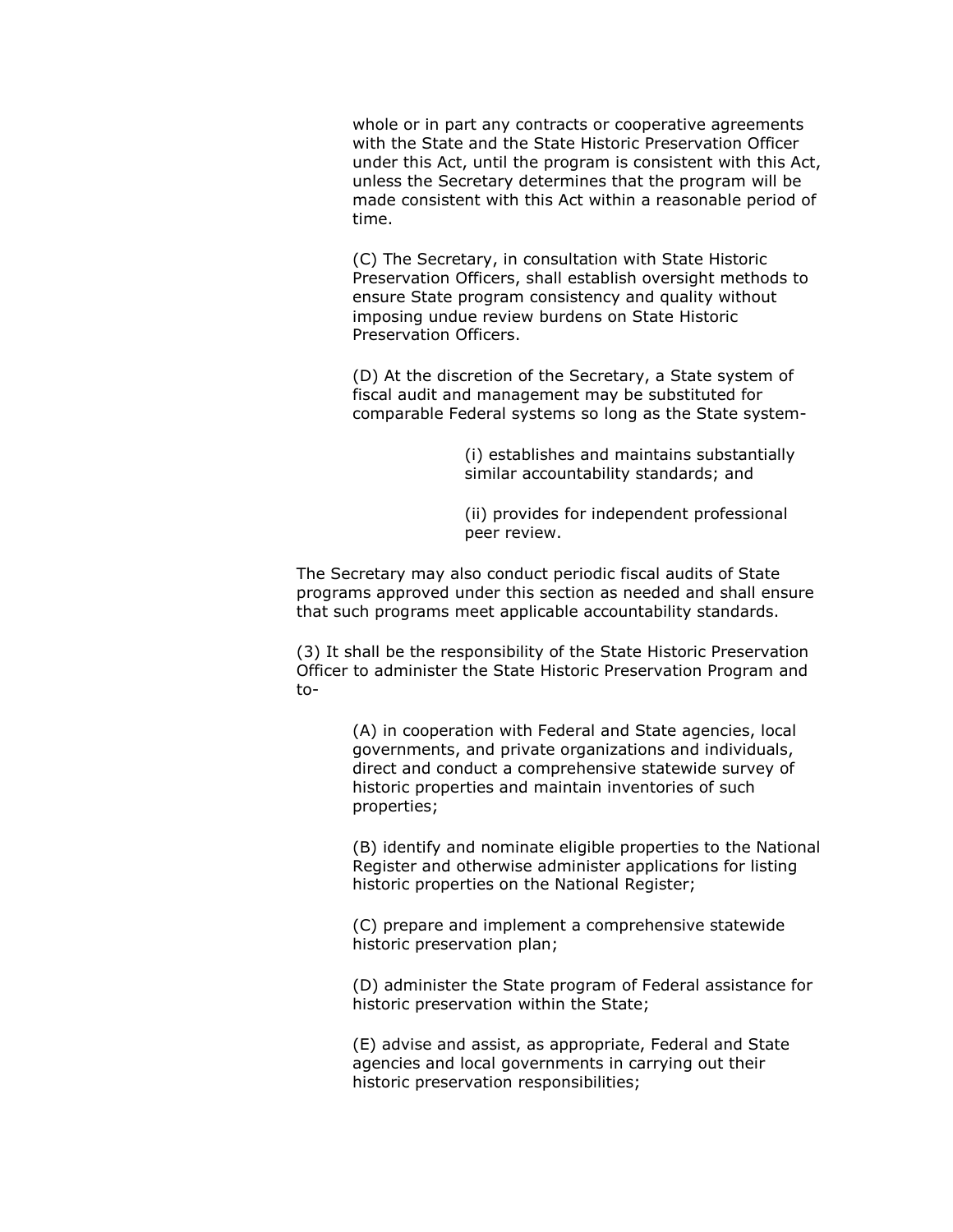(F) cooperate with the Secretary, the Advisory Council on Historic Preservation, and other Federal and State agencies, local governments, and organizations and individuals to ensure that historic properties are taken into consideration at all levels of planning and development;

(G) provide public information, education and training, and technical assistance in historic preservation;

(H) cooperate with local governments in the development of local historic preservation programs and assist local governments in becoming certified pursuant to subsection  $(c)$ ;

(I) consult with the appropriate Federal agencies in accordance with this Act on-

> (i) Federal undertakings that may affect historic properties; and

(ii) the content and sufficiency of any plans developed to protect, manage, or to reduce or mitigate harm to such properties; and

Section 101(b), continued

(J) advise and assist in the evaluation of proposals for rehabilitation projects that may qualify for Federal assistance.

(4) Any State may carry out all or any part of its responsibilities under this subsection by contract or cooperative agreement with any qualified nonprofit organization or educational institution.

(5) Any State historic preservation program in effect under prior authority of law may be treated as an approved program for purposes of this subsection until the earlier of-

> (A) the date on which the Secretary approves a program submitted by the State under this subsection, or

(B) three years after the date of the enactment of the National Historic Preservation Act Amendments of 1992.

(6) (A) Subject to subparagraphs (C) and (D), the Secretary may enter into contracts or cooperative agreements with a State Historic Preservation Officer for any State authorizing such Officer to assist the Secretary in carrying out one or more of the following responsibilities within that State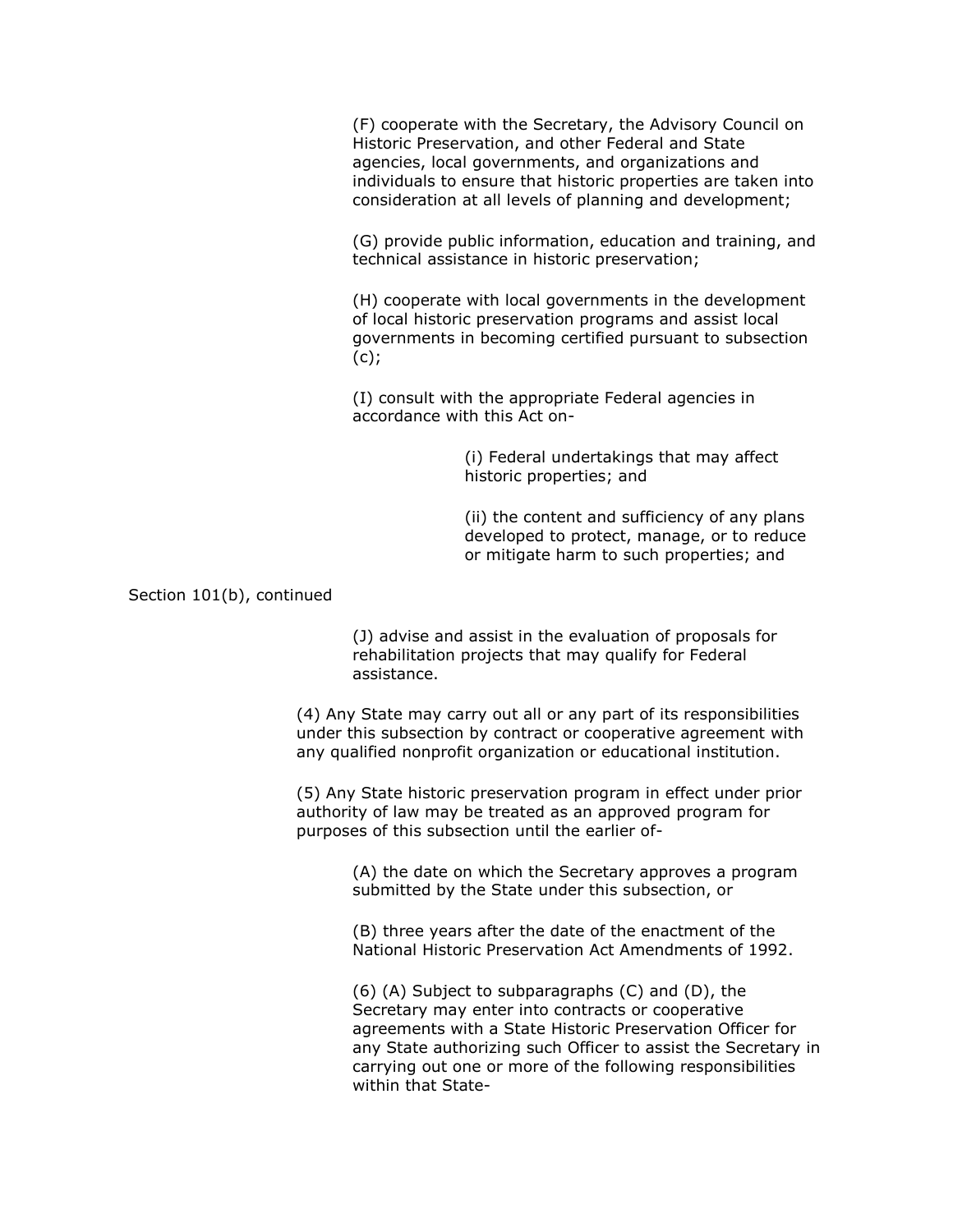(i) Identification and preservation of historic properties.

(ii) Determination of the eligibility of properties for listing on the National Register.

(iii) Preparation of nominations for inclusion on the National Register.

(iv) Maintenance of historical and archaeological data bases.

(v) Evaluation of eligibility for Federal preservation incentives.

Nothing in this paragraph shall be construed to provide that any State Historic Preservation Officer or any other person other than the Secretary shall have the authority to maintain the National Register for properties in any State.

> (B) The Secretary may enter into a contract or cooperative agreement under subparagraph (A) only if-

> > (i) the State Historic Preservation Officer has requested the additional responsibility;

(ii) the Secretary has approved the State historic preservation program pursuant to section  $101(b)(1)$  and  $(2)$ ;

(iii) the State Historic Preservation Officer agrees to carry out the additional responsibility in a timely and efficient manner acceptable to the Secretary and the Secretary determines that such Officer is fully capable of carrying out such responsibility in such manner;

(iv) the State Historic Preservation Officer agrees to permit the Secretary to review and revise, as appropriate in the discretion of the Secretary, decisions made by the Officer pursuant to such contract or cooperative agreement; and

(v) the Secretary and the State Historic Preservation Officer agree on the terms of additional financial assistance to the State, if there is to be any, for the costs of carrying out such responsibility.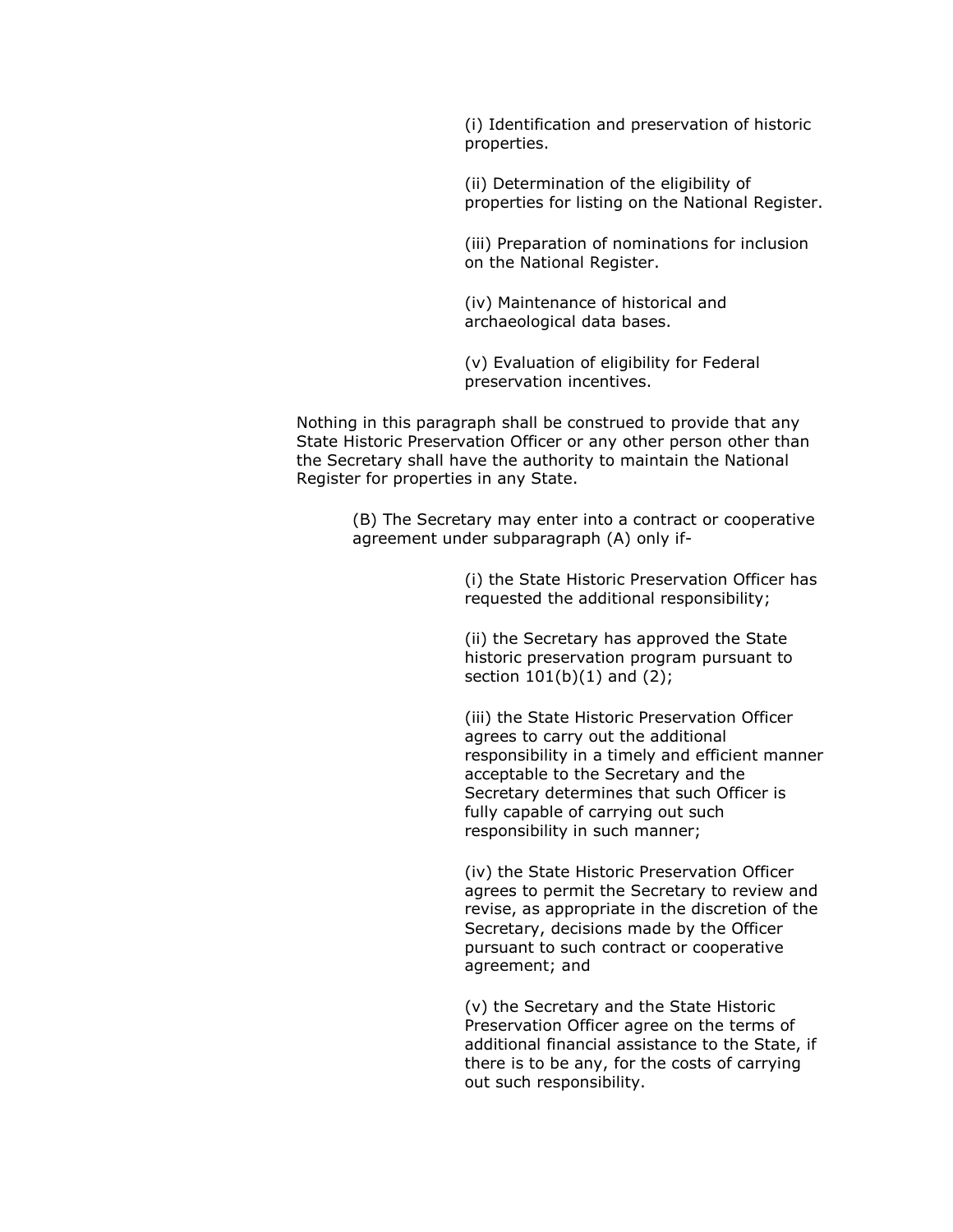(C) For each significant program area under the Secretary's authority, the Secretary shall establish specific conditions and criteria essential for the assumption by State Historic Preservation Officers of the Secretary's duties in each such program.

#### Section 101(b), continued

(D) Nothing in this subsection shall have the effect of diminishing the preservation programs and activities of the National Park Service.

(c) (1) Any State program approved under this section shall provide a mechanism for the certification by the State Historic Preservation Officer of local governments to carry out the purposes of this Act and provide for the transfer, in accordance with section 103(c), of a portion of the grants received by the States under this Act, to such local governments. Any local government shall be certified to participate under the provisions of this section if the applicable State Historic Preservation Officer, and the Secretary, certifies that the local government-

> (A) enforces appropriate State or local legislation for the designation and protection of historic properties;

(B) has established an adequate and qualified historic preservation review commission by State or local legislation;

(C) maintains a system for the survey and inventory of historic properties that furthers the purposes of subsection (b);

(D) provides for adequate public participation in the local historic preservation program, including the process of recommending properties for nomination to the National Register; and

(E) satisfactorily performs the responsibilities delegated to it under this Act.

Where there is no approved State program, a local government may be certified by the Secretary if he determines that such local government meets the requirements of subparagraphs (A) through (E); and in any such case the Secretary may make grants-in-aid to the local government for purposes of this section.

> (2) (A) Before a property within the jurisdiction of the certified local government may be considered by the State to be nominated to the Secretary for inclusion on the National Register, the State Historic Preservation Officer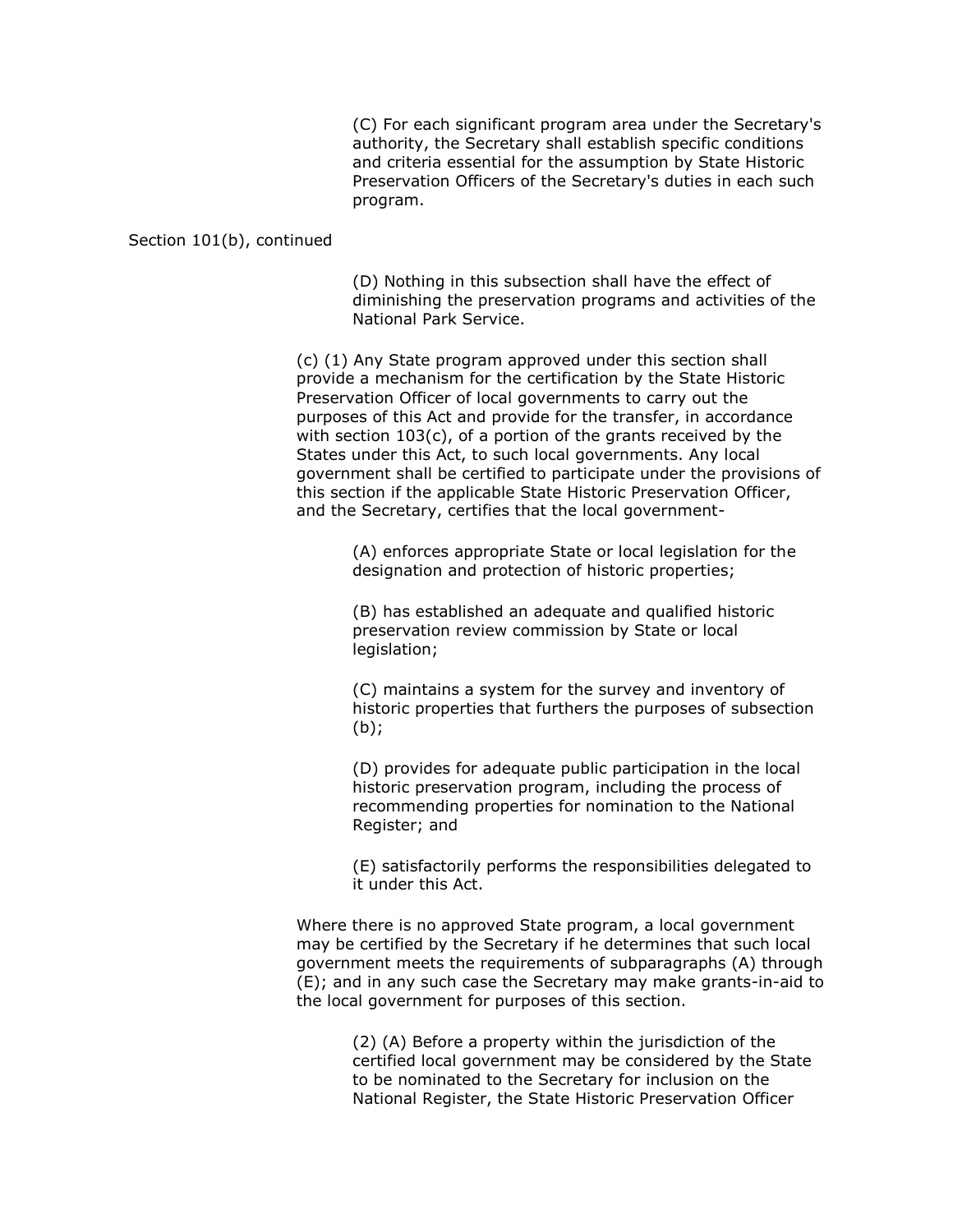shall notify the owner, the applicable chief local elected official, and the local historic preservation commission. The commission, after reasonable opportunity for public comment, shall prepare a report as to whether or not such property, in its opinion, meets the criteria of the National Register. Within sixty days of notice from the State Historic Preservation Officer, the chief local elected official shall transmit the report of the commission and his recommendation to the state Historic Preservation Officer. Except as provided in subparagraph (B), after receipt of such report and recommendation, or if no such report and recommendation are received within sixty days, the State shall make the nomination pursuant to section 101(a). The State may expedite such process with the concurrence of the certified local government.

(B) If both the commission and the chief local elected official recommend that a property not be nominated to the National Register, the State Historic Preservation Officer shall take no further action, unless within thirty days of the receipt of such recommendation by the State Historic Preservation Officer an appeal is filed with the State. If such an appeal is filed, the State shall follow the procedures for making a

#### Section 101(c), continued

nomination pursuant to Section 101 (a). Any report and recommendations made under this section shall be included with any nomination submitted by the State to the Secretary.

(3) Any local government certified under this section or which is making efforts to become so certified shall be eligible for funds under the provision of section 103 (c) of this Act, and shall carry out any responsibilities delegated to it in accordance with such terms and conditions as the Secretary deems necessary or advisable.

(4) For the purposes of this section the term-

(A) "designation" means the identification and registration of properties for protection that meet criteria established by the State or the locality for significant historic and prehistoric resources within the jurisdiction of a local government; and

(B) "protection" means a local review process under State or local law for proposed demolition of, changes to, or other action that may affect historic properties designated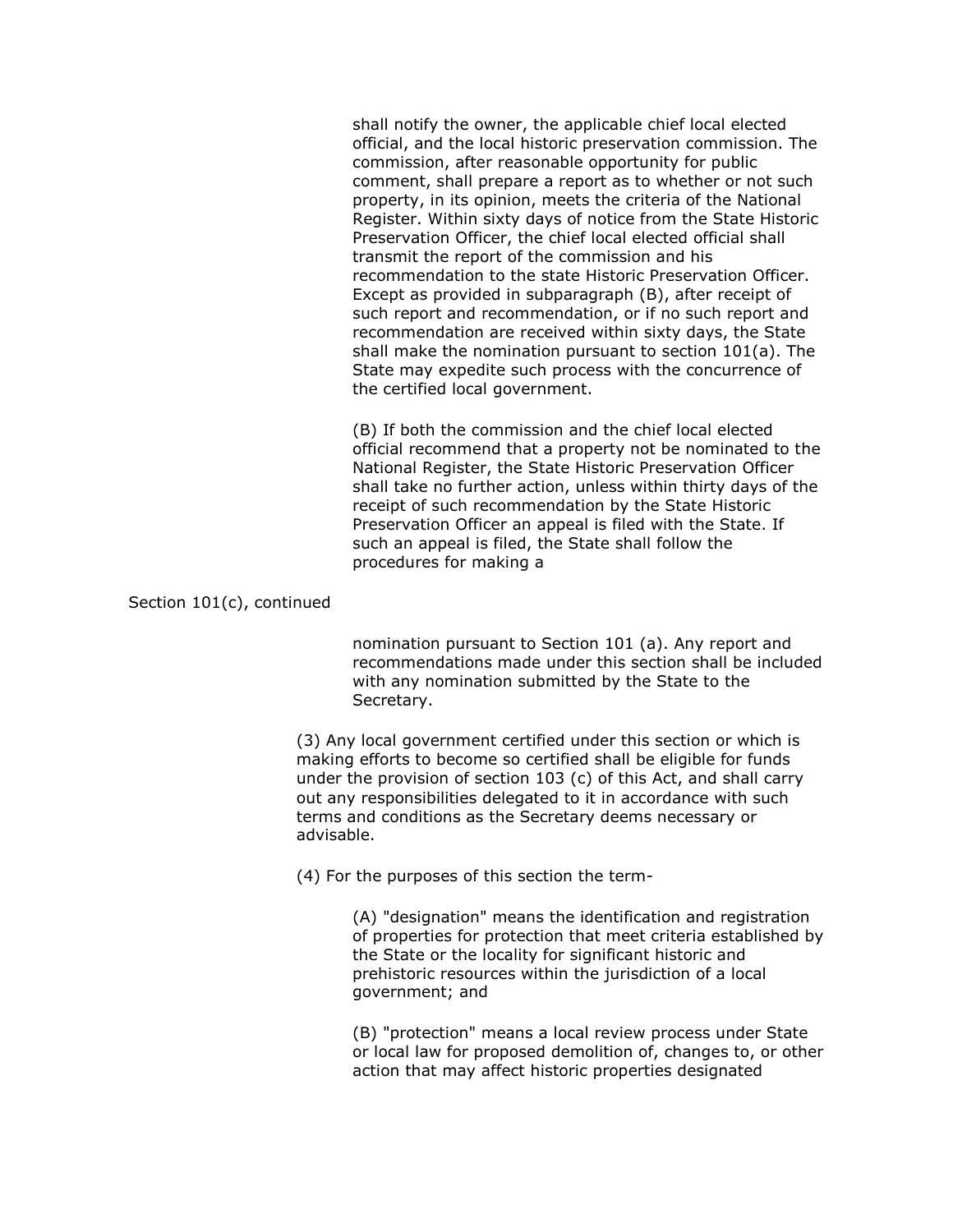pursuant to subsection (c).

(d) (1) (A) The Secretary shall establish a program and promulgate regulations to assist Indian tribes in preserving their particular historic properties. The Secretary shall foster communication and cooperation between Indian tribes and State Historic Preservation Officers in the administration of the national historic preservation program to ensure that all types of historic properties and all public interests in such properties are given due consideration, and to encourage coordination among Indian tribes, State Historic Preservation Officers, and Federal agencies in historic preservation planning and in the identification, evaluation, protection, and interpretation of historic properties.

(B) The program under subparagraph (A) shall be developed in such a manner as to ensure that tribal values are taken into account to the extent feasible. The Secretary may waive or modify requirements of this section to conform to the cultural setting of tribal heritage preservation goals and objectives. The tribal programs implemented by specific tribal organizations may vary in scope, as determined by each tribe's chief governing authority.

(C) The Secretary shall consult with Indian tribes, other Federal agencies, State Historic Preservation Officers, and other interested parties and initiate the program under subparagraph (A) by not later than October 1, 1994.

(2) A tribe may assume all or any part of the functions of a State Historic Preservation Officer in accordance with subsections (b)(2) and (b)(3), with respect to tribal lands, as such responsibilities may be modified for tribal programs through regulations issued by the Secretary if-

(A) the tribe's chief governing authority so requests;

(B) the tribe designates a tribal preservation official to administer the tribal historic preservation program, through appointment by the tribe's chief governing authority or as a tribal ordinance may otherwise provide;

(C) the tribal preservation official provides the Secretary with a plan describing how the functions the tribal preservation official proposes to assume will be carried out;

Section 101(d), continued

(D) the Secretary determines, after consultation with the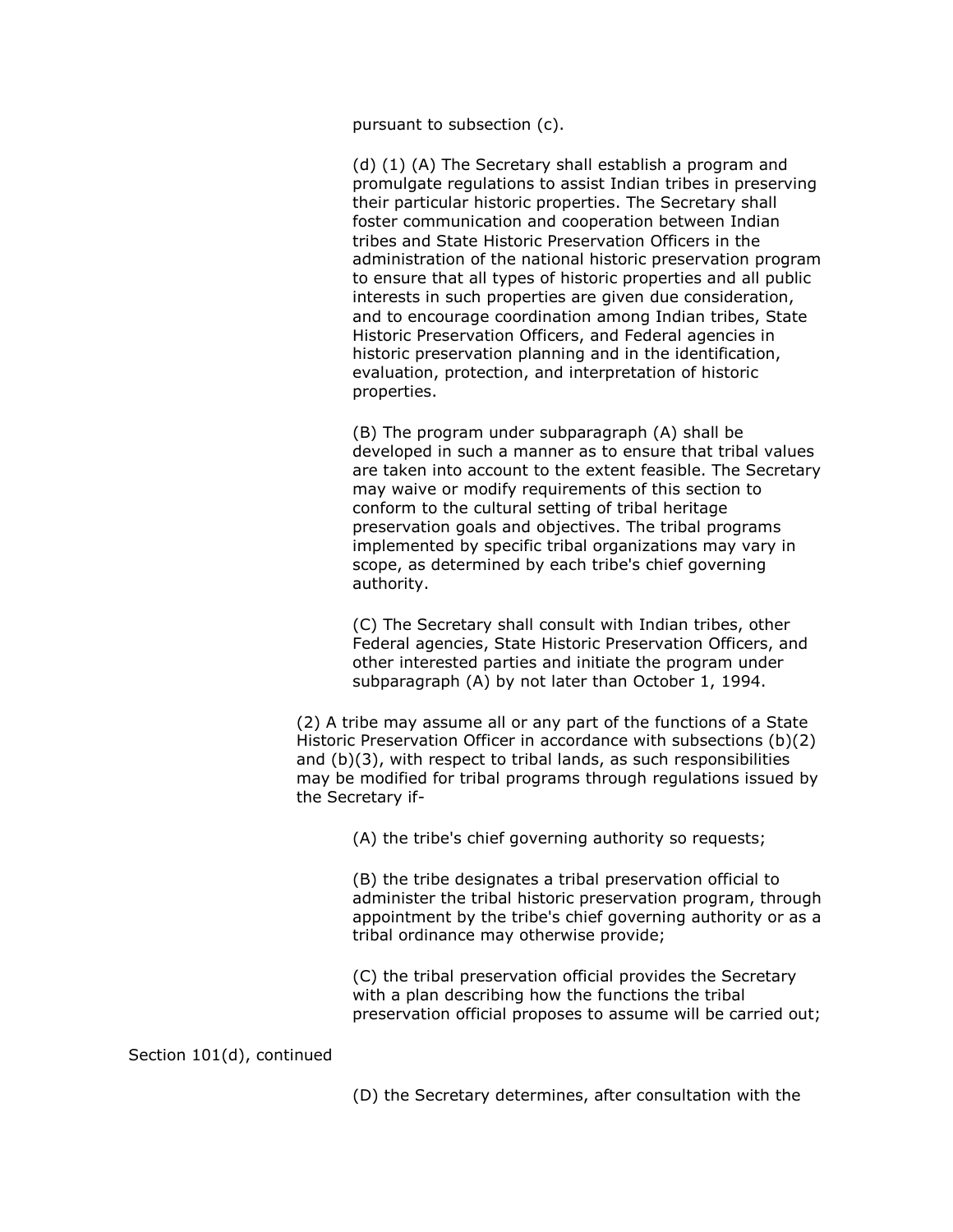tribe, the appropriate State Historic Preservation Officer, the Council (if the tribe proposes to assume the functions of the State Historic Preservation Officer with respect to review of undertakings under section 106), and other tribes, if any, whose tribal or aboriginal lands may be affected by conduct of the tribal preservation program-

> (i) that the tribal preservation program is fully capable of carrying out the functions specified in the plan provided under subparagraph (C);

(ii) that the plan defines the remaining responsibilities of the Secretary and the State Historic Preservation Officer;

(iii) that the plan provides, with respect to properties neither owned by a member of the tribe nor held in trust by the Secretary for the benefit of the tribe, at the request of the owner thereof, the State Historic Preservation Officer, in addition to the tribal preservation official, may exercise the historic preservation responsibilities in accordance with subsections (b)(2) and (b)(3); and

(E) based on satisfaction of the conditions stated in subparagraphs (A), (B), (C), and (D), the Secretary approves the plan.

(3) In consultation with interested Indian tribes, other Native American organizations and affected State Historic Preservation Officers, the Secretary shall establish and implement procedures for carrying out section 103(a) with respect to tribal programs that assume responsibilities under paragraph (2).

(4) At the request of a tribe whose preservation program has been approved to assume functions and responsibilities pursuant to paragraph (2), the Secretary shall enter into contracts or cooperative agreements with such tribe permitting the assumption by the tribe of any part of the responsibilities referred to in subsection (b)(6) on tribal land, if-

> (A) the Secretary and the tribe agree on additional financial assistance, if any, to the tribe for the costs of carrying out such authorities;

(B) the Secretary finds that the tribal historic preservation program has been demonstrated to be sufficient to carry out the contract or cooperative agreement and this Act;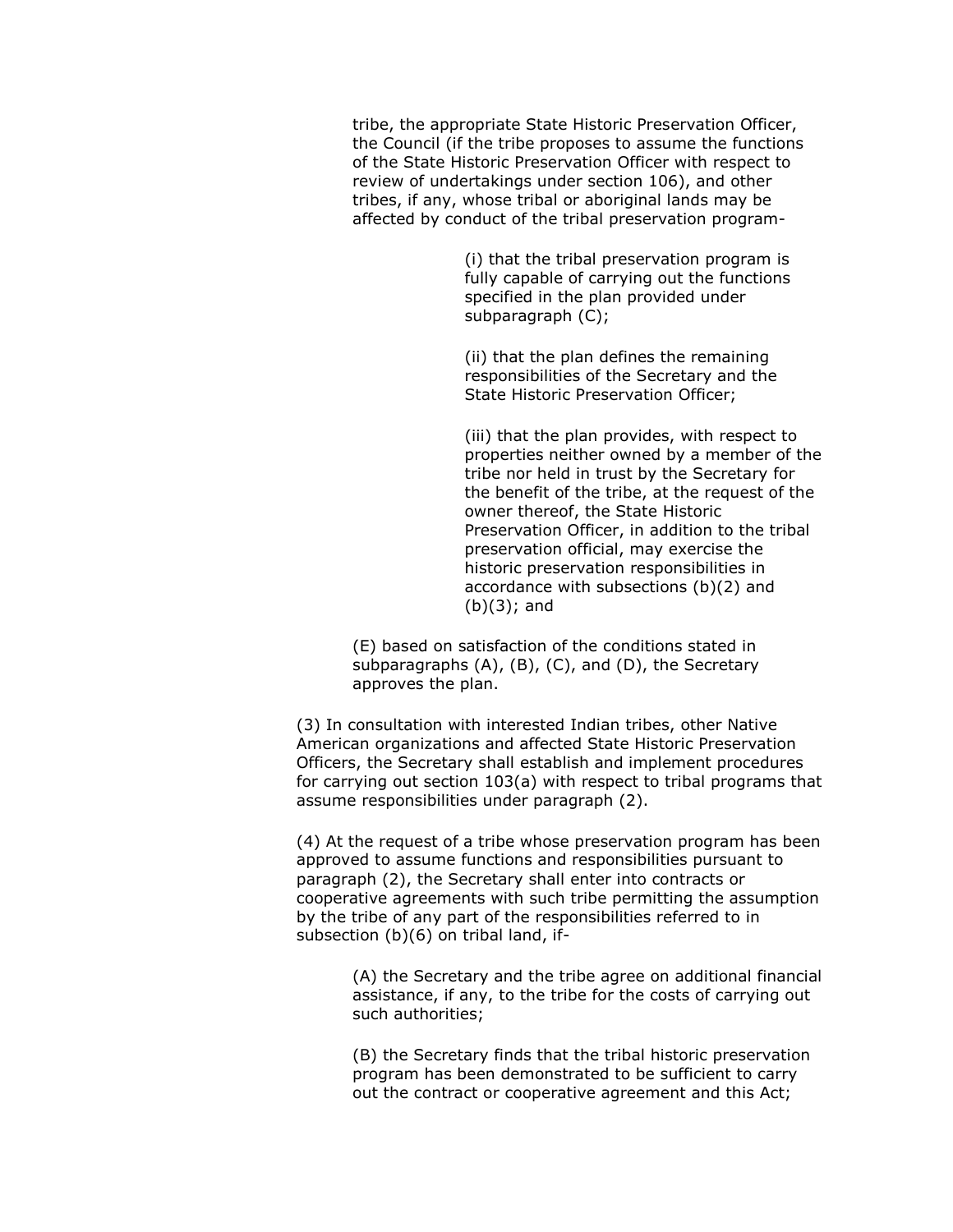and

(C) the contract or cooperative agreement specifies the continuing responsibilities of the Secretary or of the appropriate State Historic Preservation Officers and provides for appropriate participation by-

(i) the tribe's traditional cultural authorities;

(ii) representatives of other tribes whose traditional lands are under the jurisdiction of the tribe assuming responsibilities; and

(iii) the interested public.

(5) The Council may enter into an agreement with an Indian tribe to permit undertakings on tribal land to be reviewed under tribal historic preservation regulations in place of review under regulations promulgated by the Council to govern compliance with section 106, if the Council, after consultation with the tribe and appropriate State Historic Preservation Officers, determines that the tribal preservation regulations will afford historic properties consideration equivalent to those afforded by the Council's regulations.

Section 101(d), continued

(6) (A) Properties of traditional religious and cultural importance to an Indian tribe or Native Hawaiian organization may be determined to be eligible for inclusion on the National Register.

(B) In carrying out its responsibilities under section 106, a Federal agency shall consult with any Indian tribe or Native Hawaiian organization that attaches religious and cultural significance to properties described in subparagraph (A).

(C) In carrying out his or her responsibilities under subsection (b)(3), the State Historic Preservation Officer for the State of Hawaii shall-

> (i) consult with Native Hawaiian organizations in assessing the cultural significance of any property in determining whether to nominate such property to the National Register;

(ii) consult with Native Hawaiian organizations in developing the cultural component of a preservation program or plan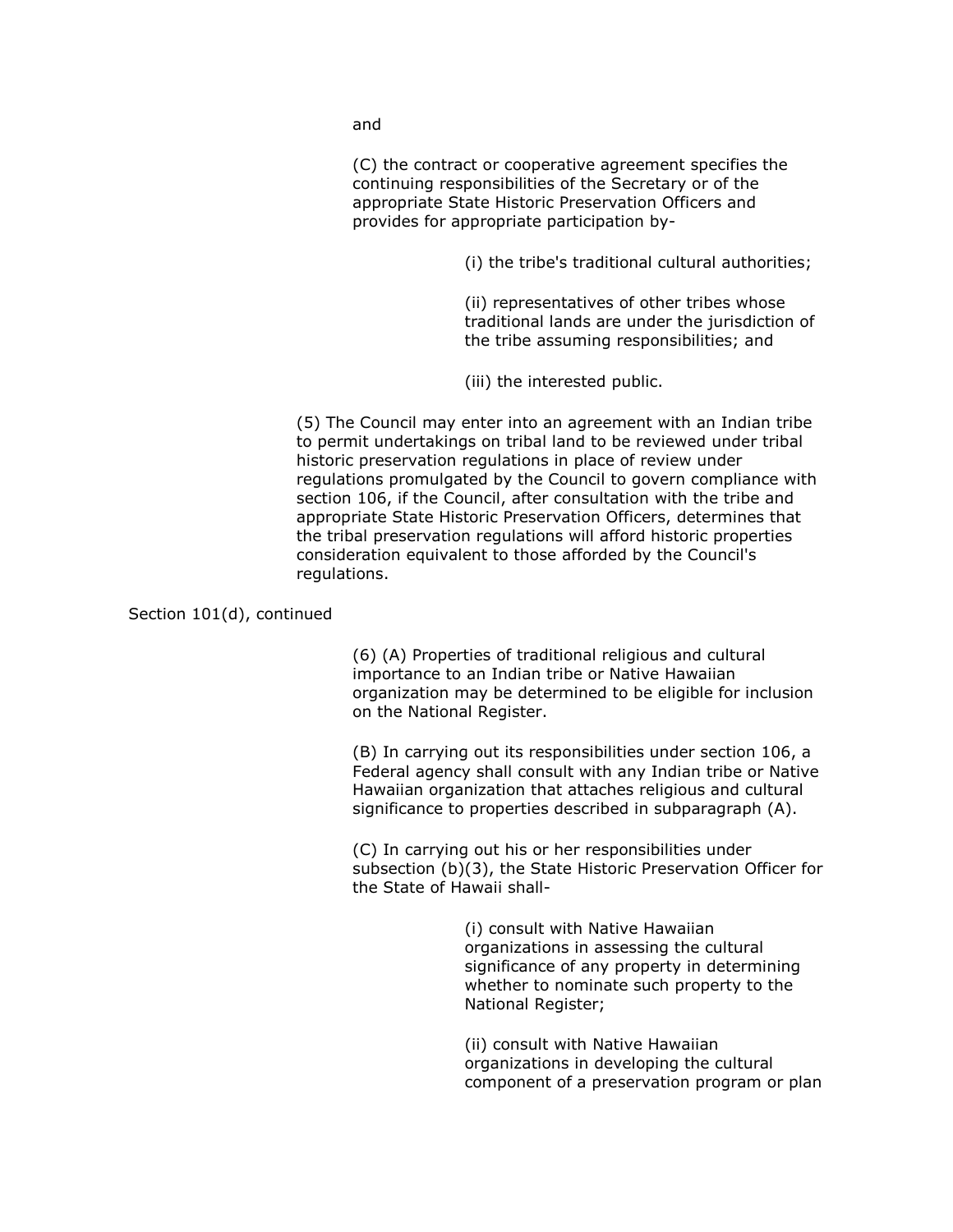for such property; and

(iii) enter into a memorandum of understanding or agreement with Native Hawaiian organizations for the assessment of the cultural significance of a property in determining whether to nominate such property to the National Register and to carry out the cultural component of such preservation program or plan.

(e) (1) The Secretary shall administer a program of matching grants to the States for the purposes of carrying out this Act.

(2) The Secretary shall administer a program of matching grantsin-aid to the National Trust for Historic Preservation in the United States, chartered by Act of Congress approved October 26, 1949 (63 Stat. 947), for the purposes of carrying out the responsibilities of the National Trust.

> (3) (A) In addition to the programs under paragraphs (1) and (2), the Secretary shall administer a program of direct grants for the preservation of properties included on the National Register. Funds to support such program annually shall not exceed 10 per centum of the amount appropriated annually for the fund established under section 108. These grants may be made by the Secretary, in consultation with the appropriate State Historic Preservation Officer-

> > (i) for the preservation of National Historic Landmarks which are threatened with demolition or impairment and for the preservation of historic properties of World Heritage significance;

(ii) for demonstration projects which will provide information concerning professional methods and techniques having application to historic properties;

(iii) for the training and development of skilled labor in trades and crafts, and in analysis and curation, relating to historic preservation; and,

Section 101(e), continued

(iv) to assist persons or small businesses within any historic district included in the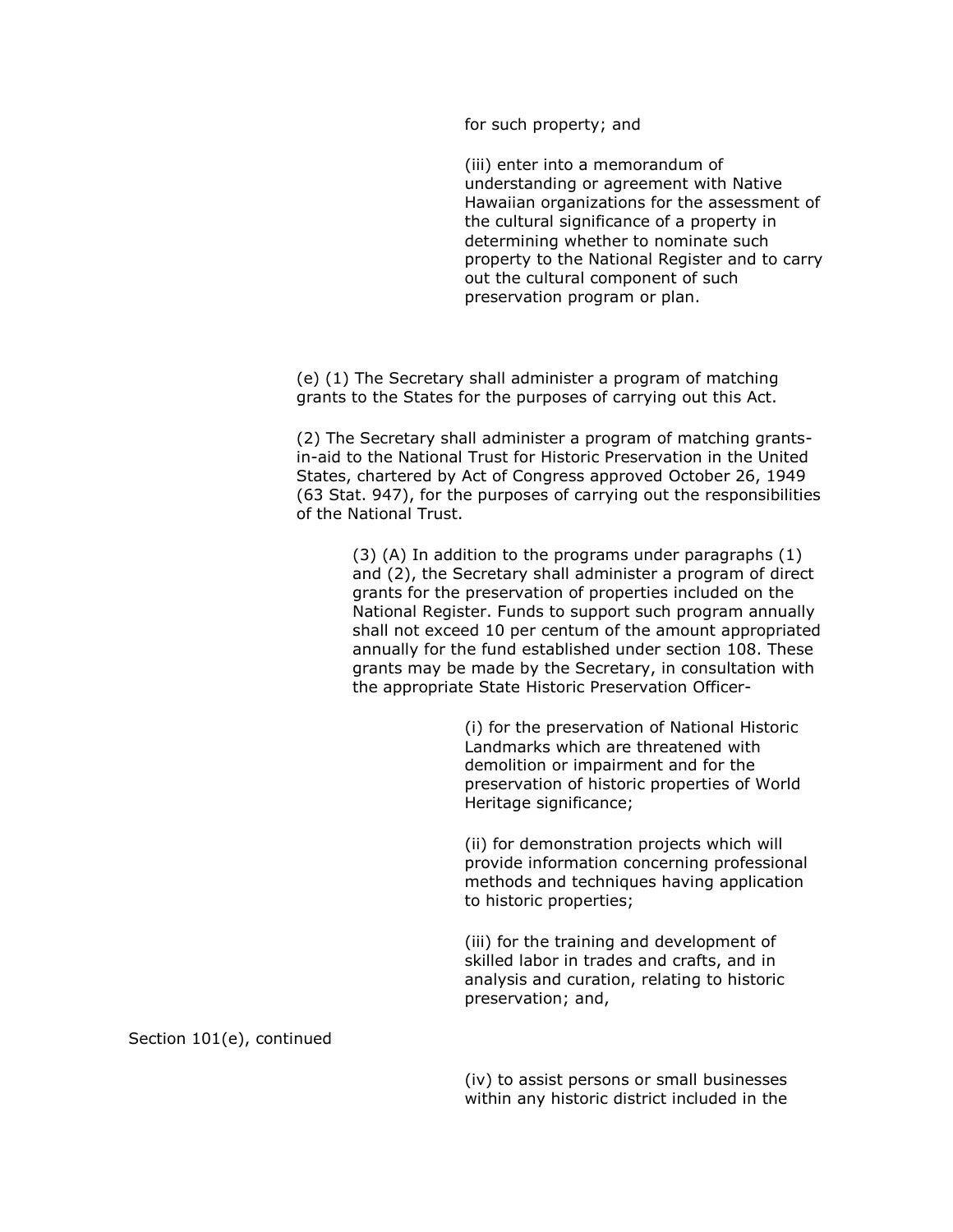National Register to remain within the district.

(B) The Secretary may also, in consultation with the appropriate State Historic Preservation Officer, make grants or loans or both under this section to Indian tribes and to nonprofit organizations representing ethnic or minority groups for the preservation of their cultural heritage.

(C) Grants may be made under subparagraph (A)(i) and (iv) only to the extent that the project cannot be carried out in as effective a manner through the use of an insured loan under section 104.

(4) Grants may be made under this subsection for the preservation, stabilization, restoration, or rehabilitation of religious properties listed in the National Register of Historic Places, provided that the purpose of the grant is secular, does not promote religion, and seeks to protect those qualities that are historically significant. Nothing in this paragraph shall be construed to authorize the use of any funds made available under this section for the acquisition of any property referred to in the preceding sentence.

(5) The Secretary shall administer a program of direct grants to Indian tribes and Native Hawaiian organizations for the purpose of carrying out this Act as it pertains to Indian tribes and Native Hawaiian organizations. Matching fund requirements may be modified. Federal funds available to a tribe or Native Hawaiian organization may be used as matching funds for the purposes of the tribe's or organization's conducting its responsibilities pursuant to this section.

> (6) (A) As a part of the program of matching grant assistance from the Historic Preservation Fund to States, the Secretary shall administer a program of direct grants to the Federated States of Micronesia, the Republic of the Marshall Islands, the Trust Territory of the Pacific Islands, and upon termination of the Trusteeship Agreement for the Trust Territory of the Pacific Islands, the Republic of Palau (referred to as the Micronesian States) in furtherance of the Compact of Free Association between the United States and the Federated States of Micronesia and the Marshall Islands, approved by the Compact of Free Association Act of 1985 (48 U.S.C. 1681 note), the Trusteeship Agreement for the Trust Territory of the Pacific Islands, and the Compact of Free Association between the United States and Palau, approved by the Joint Resolution entitled 'Joint Resolution to approve the "Compact of Free Association" between the United States and Government of Palau, and for other purposes'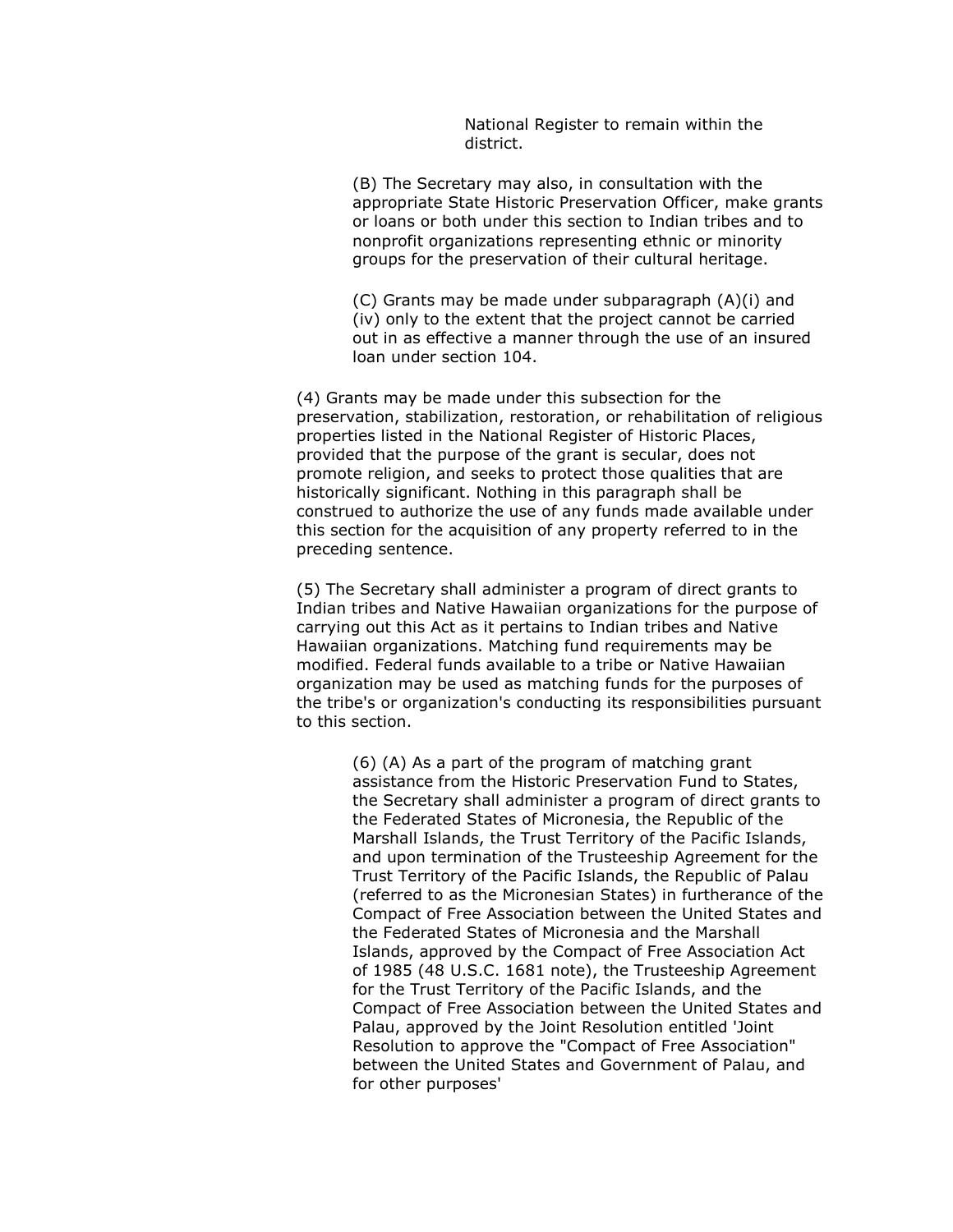(48 U.S.C. 1681 note). The goal of the program shall be to establish historic and cultural preservation programs that meet the unique needs of each Micronesian State so that at the termination of the compacts the programs shall be firmly established. The Secretary may waive or modify the requirements of this section to conform to the cultural setting of those nations.

(B) The amounts to be made available to the Micronesian States shall be allocated by the Secretary on the basis of needs as determined by the Secretary. Matching funds may be waived or modified.

Section 101, continued

(f) No part of any grant made under this section may be used to compensate any person intervening in any proceeding under this Act.

(g) In consultation with the Advisory Council on Historic Preservation, the Secretary shall promulgate guidelines for Federal agency responsibilities under section 110 of this title.

(h) Within one year after the date of enactment of the National Historic Preservation Act Amendments of 1980, the Secretary shall establish, in consultation with the Secretaries of Agriculture and Defense, the Smithsonian Institution, and the Administrator of the General Services Administration, professional standards for the preservation of historic properties in Federal ownership or control.

(i) The Secretary shall develop and make available to Federal agencies, State and local governments, private organizations and individuals, and other nations and international organizations pursuant to the World Heritage Convention, training in, and information concerning professional methods and techniques for the preservation of historic properties and for the administration of the historic preservation program at the Federal, State, and local level. The Secretary shall also develop mechanisms to provide information concerning historic preservation to the general public including students.

> (j) (1) The Secretary shall, in consultation with the Council and other appropriate Federal, tribal, Native Hawaiian, and non-Federal organizations, develop and implement a comprehensive preservation education and training program.

(2) The education and training program described in paragraph (1) shall include-

> (A) new standards and increased preservation training opportunities for Federal workers involved in preservationrelated functions;

> (B) increased preservation training opportunities for other Federal, State, tribal and local government workers, and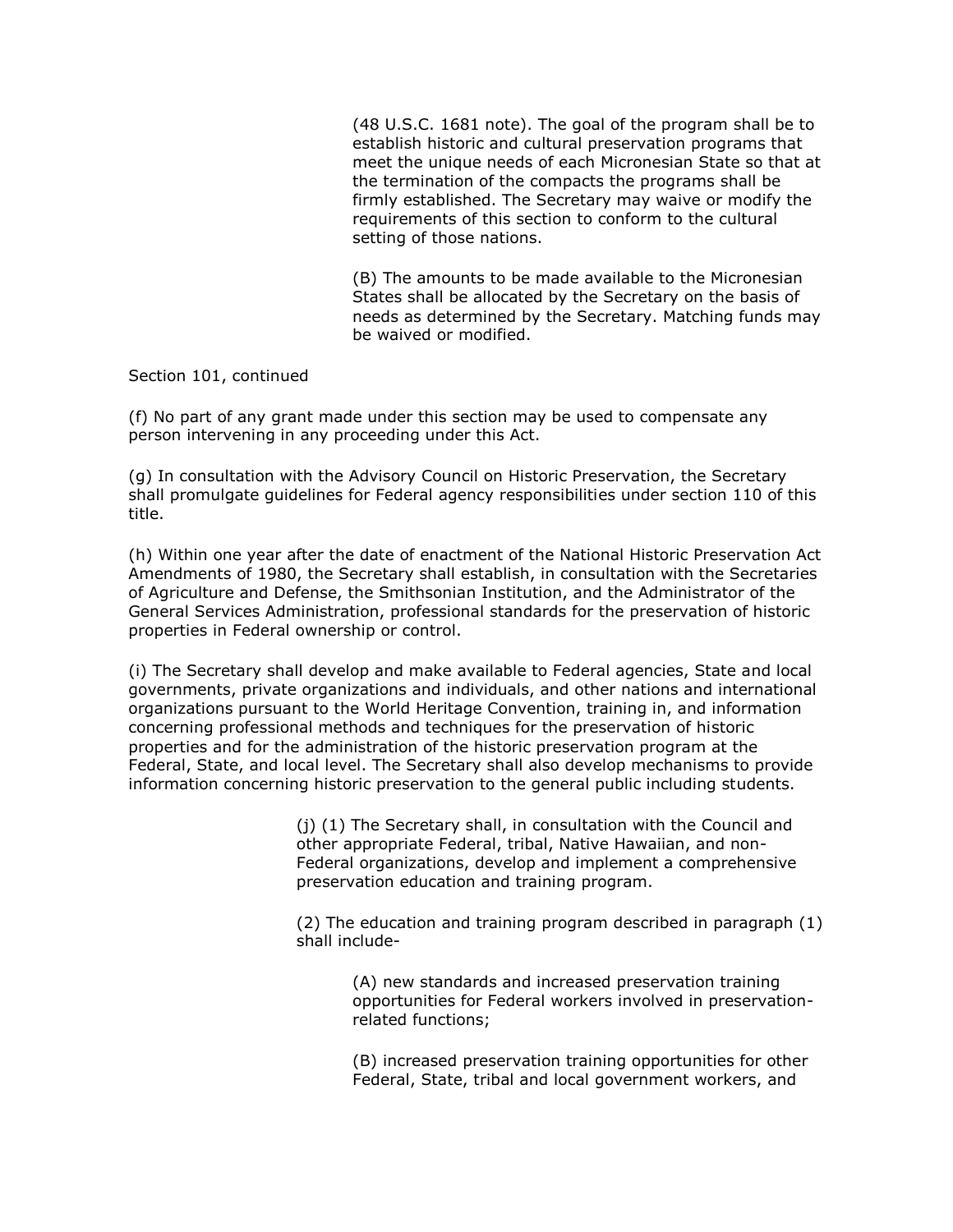students;

(C) technical or financial assistance, or both, to historically black colleges and universities, to tribal colleges, and to colleges with a high enrollment of Native Americans or Native Hawaiians, to establish preservation training and degree programs;

(D) coordination of the following activities, where appropriate, with the National Center for Preservation Technology and Training-

> (i) distribution of information on preservation technologies;

> (ii) provision of training and skill development in trades, crafts, and disciplines related to historic preservation in Federal training and development programs; and

(iii) support for research, analysis, conservation, curation, interpretation, and display related to preservation.

## (Section 102 16 U.S.C. 470b)

(a) No grant may be made under this Act-

(1) unless application therefore is submitted to the Secretary in accordance with regulations and procedures prescribed by him;

(2) unless the application is in accordance with the comprehensive statewide historic preservation plan which has been approved by the Secretary after considering its relationship to the comprehensive statewide outdoor recreation plan prepared pursuant to the Land and Water Conservation Fund Act of 1965 (78 Stat. 897);

(3) for more than 60 percent of the aggregate costs of carrying out projects and programs under the administrative control of the State Historic Preservation Officer as specified in section 101(b)(3) in any one fiscal year;

(4) unless the grantee has agreed to make such reports, in such form and containing such information as the Secretary may from time to time require;

(5) unless the grantee has agreed to assume, after completion of the project, the total cost of the continued maintenance, repair, and administration of the property in a manner satisfactory to the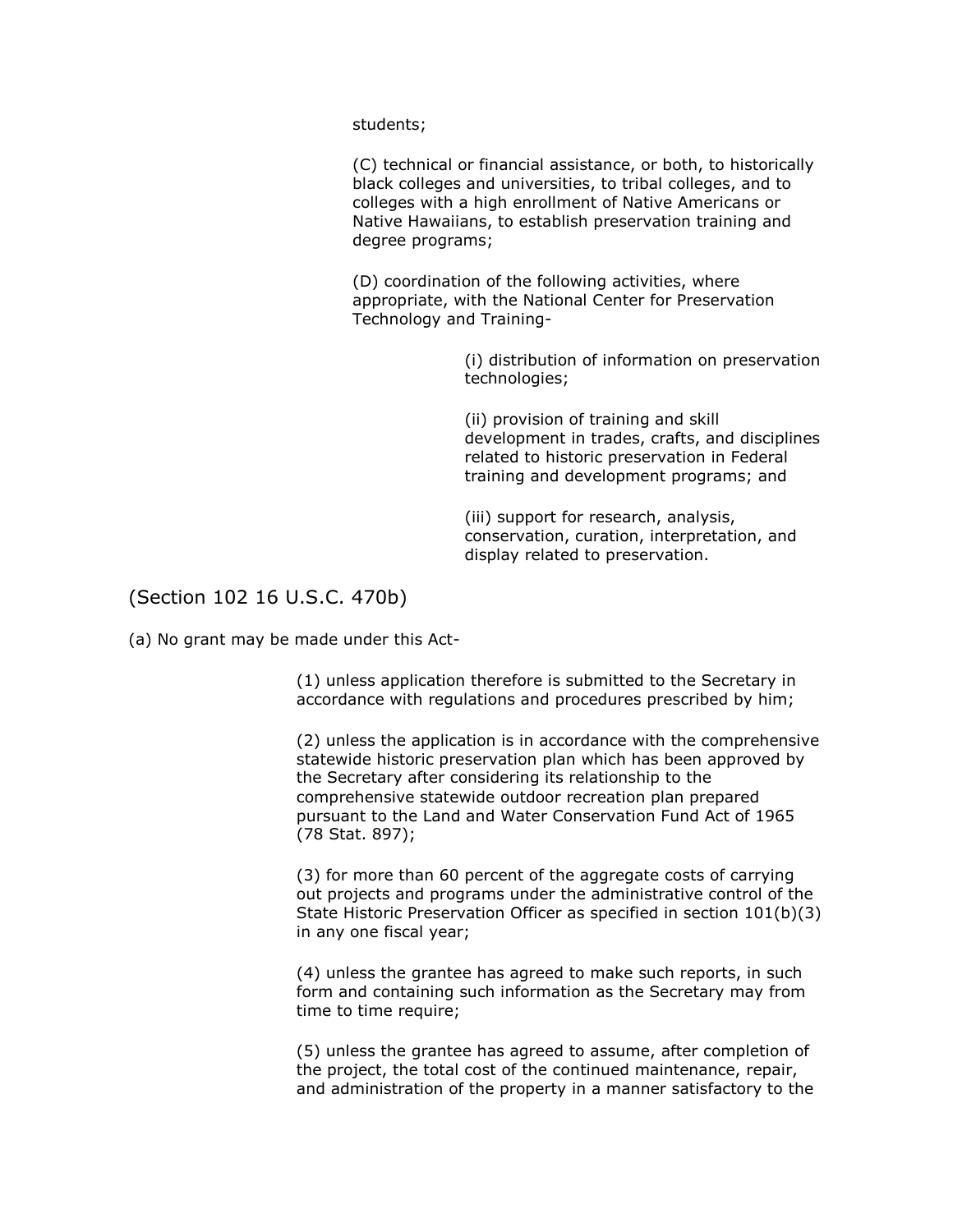Secretary; and

(6) until the grantee has complied with such further terms and conditions as the Secretary may deem necessary or advisable.

Except as permitted by other law, the State share of the costs referred to in paragraph (3) shall be contributed by non-Federal sources.

Notwithstanding any other provision of law, no grant made pursuant to this Act shall be treated as taxable income for purposes of the Internal Revenue Code of 1986.

(b) The Secretary may in his discretion waive the requirements of subsection (a), paragraphs (2) and (5) of this section for any grant under this Act to the National Trust for Historic Preservation in the United States.

(c) No State shall be permitted to utilize the value of real property obtained before the date of approval of this Act in meeting the remaining cost of a project for which a grant is made under this Act.

(d) The Secretary shall make funding available to individual States and the National Trust for Historic Preservation as soon as practicable after execution of a grant agreement. For purposes of administration, grants to individual States and the National Trust each shall be considered to be one grant and shall be administered by the National Park Service as such.

Section 102(d), continued

(e) The total administrative costs, direct and indirect, charged for carrying out State projects and programs may not exceed 25 percent of the aggregate costs except in the case of grants under section 101(e)(6).

Section 103 *(16 U.S.C. 470c)*

(a) The amounts appropriated and made available for grants to the States for the purposes of this Act shall be apportioned among the States by the Secretary on the basis of needs as determined by him.

(b) The amounts appropriated and made available for grants to the States for projects and programs under this Act for each fiscal year shall be apportioned among the States as the Secretary determines to be appropriate. The Secretary shall notify each State of its apportionment under this subsection within thirty days following the date of enactment of legislation appropriating funds under this Act. Any amount of any apportionment that has not been paid or obligated by the Secretary during the fiscal year in which such notification is given and for two fiscal years thereafter, shall be reapportioned by the Secretary in accordance with this subsection. The Secretary shall analyze and revise as necessary the method of apportionment. Such method and any revision thereof shall be published by the Secretary in the Federal Register.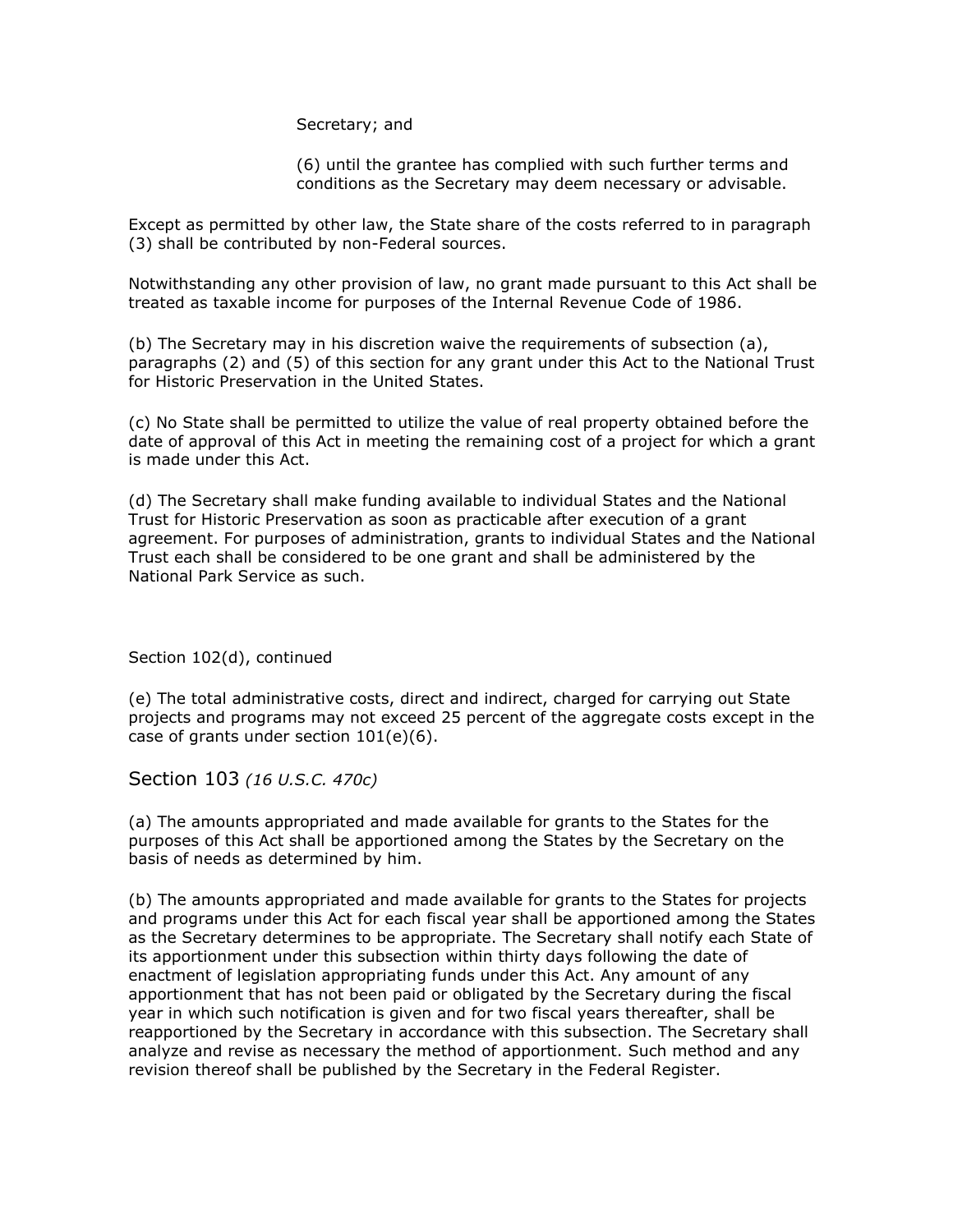(c) A minimum of 10 per centum of the annual apportionment distributed by the Secretary to each State for the purposes of carrying out this Act shall be transferred by the State, pursuant to the requirements of this Act, to local governments which are certified under section 101 (c) for historic preservation projects or programs of such local governments. In any year in which the total annual apportionment to the States exceeds \$65,000,000, one half of the excess shall also be transferred by the States to local governments certified pursuant to section 101 (c).

(d) The Secretary shall establish guidelines for the use and distribution of funds under subsection (c) to insure that no local government receives a disproportionate share of the funds available, and may include a maximum or minimum limitation on the amount of funds distributed to any single local government. The guidelines shall not limit the ability of any State to distribute more than 10 per centum of its annual apportionment under subsection (c), nor shall the Secretary require any State to exceed the 10 per centum minimum distribution to local governments.

Section 104 *(16 U.S.C. 470d)*

(a) The Secretary shall establish and maintain a program by which he may, upon application of a private lender, insure loans (including loans made in accordance with a mortgage) made by such lender to finance any project for the preservation of a property included on the National Register.

(b) A loan may be insured under this section only if-

Section 104(b), continued

(1) the loan is made by a private lender approved by the Secretary as financially sound and able to service the loan properly;

(2) the amount of the loan, and interest rate charged with respect to the loan, do not exceed such amount, and such a rate, as is established by the Secretary, by rule;

(3) the Secretary has consulted the appropriate State Historic Preservation Officer concerning the preservation of the historic property;

(4) the Secretary has determined that the loan is adequately secured and there is reasonable assurance of repayment;

(5) the repayment period of the loan does not exceed the lesser of forty years or the expected life of the asset financed;

(6) the amount insured with respect to such loan does not exceed 90 per centum of the loss sustained by the lender with respect to the loan; and

(7) the loan, the borrower, and the historic property to be preserved meet other terms and conditions as may be prescribed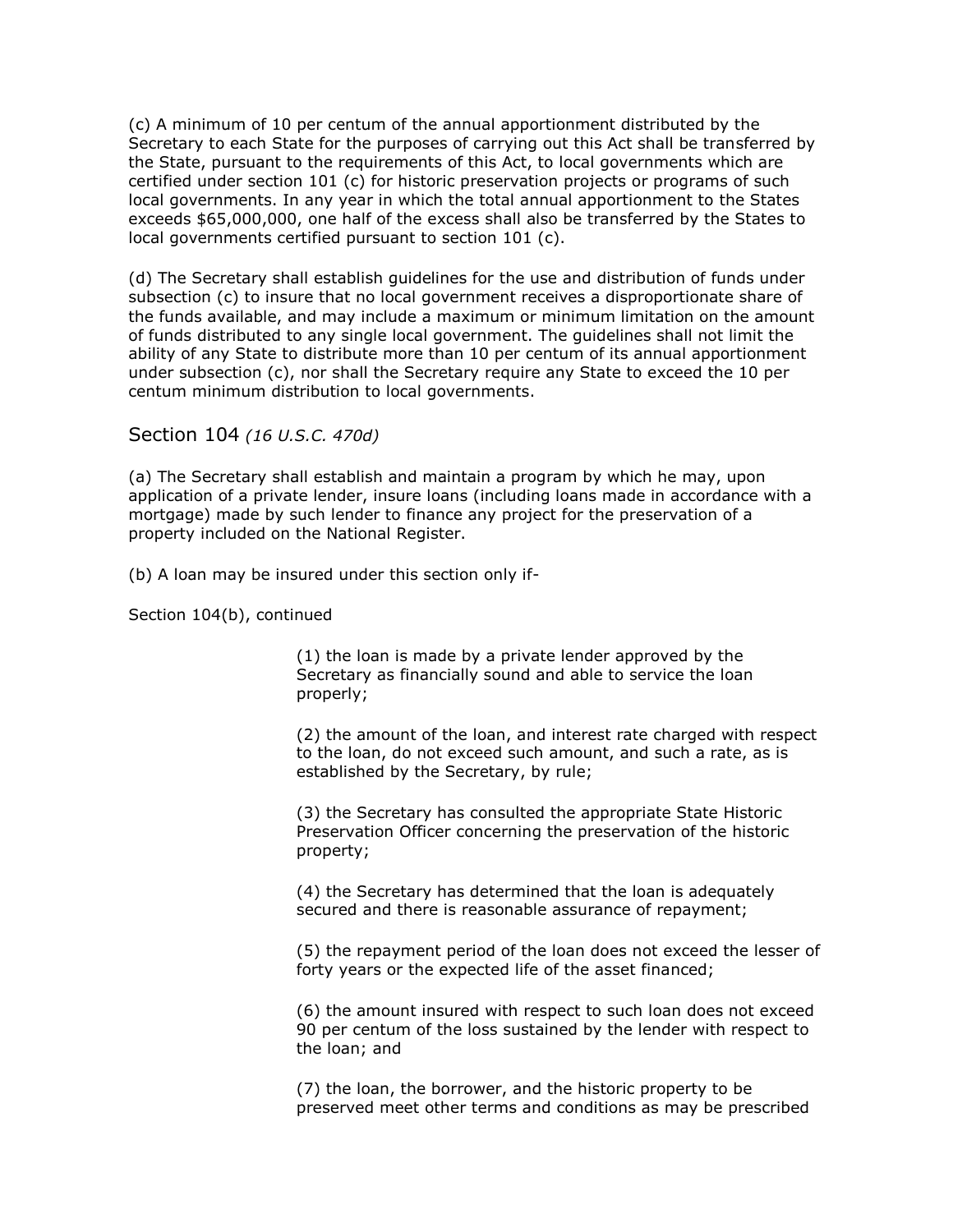by the Secretary, by rule, especially terms and conditions relating to the nature and quality of the preservation work.

The Secretary shall consult with the Secretary of the Treasury regarding the interest rate of loans insured under this section.

(c) The aggregate unpaid principal balance of loans insured under this section and outstanding at any one time may not exceed the amount which has been covered into the Historic Preservation Fund pursuant to section 108 and subsection (g) and (i) of this section, as in effect on the date of the enactment of the Act but which has not been appropriated for any purpose.

(d) Any contract of insurance executed by the Secretary under this section may be assignable, shall be an obligation supported by the full faith and credit of the United States, and shall be incontestable except for fraud or misrepresentation of which the holder had actual knowledge at the time it became a holder.

(e) The Secretary shall specify, by rule and in each contract entered into under this section, the conditions and method of payment to a private lender as a result of losses incurred by the lender on any loan insured under this section.

(f) In entering into any contract to insure a loan under this section, the Secretary shall take steps to assure adequate protection of the financial interests of the Federal Government. The Secretary may-

> (1) in connection with any foreclosure proceeding, obtain, on behalf of the Federal Government, the property securing a loan insured under this title; and

(2) operate or lease such property for such period as may be necessary to protect the interest of the Federal Government and to carry out subsection (g).

(g) (1) In any case in which a historic property is obtained pursuant to subsection (f), the Secretary shall attempt to convey such property to any governmental or nongovernmental entity under such conditions as will ensure the property's continued preservation and use; except that if, after a reasonable time, the Secretary, in consultation with the Advisory

Section 104(g), continued

Council on Historic Preservation, determines that there is no feasible and prudent means to convey such property and to ensure its continued preservation and use, then the Secretary may convey the property at the fair market value of its interest in such property to any entity without restriction.

(2) Any funds obtained by the Secretary in connection with the conveyance of any property pursuant to paragraph (1) shall be covered into the historic preservation fund, in addition to the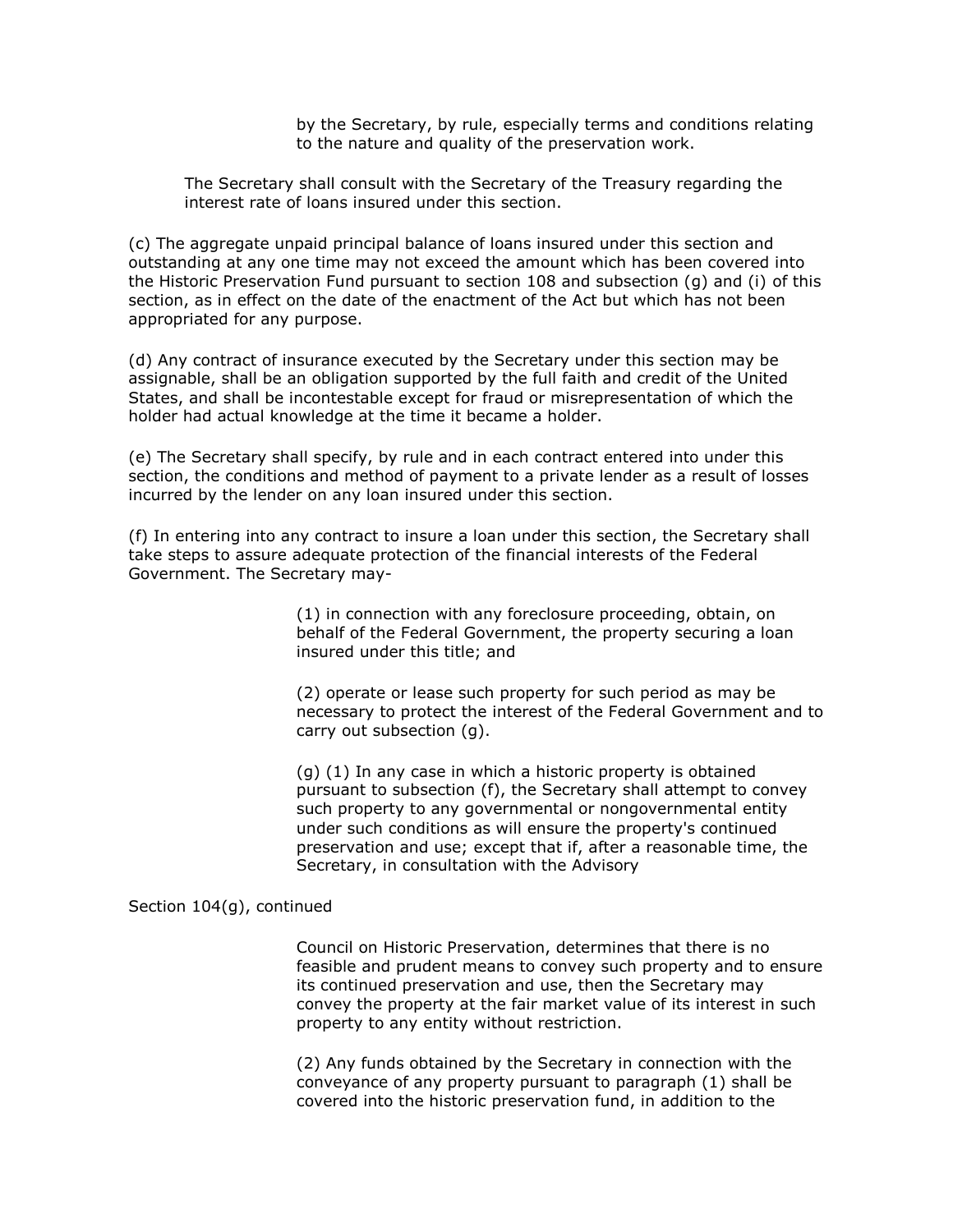amounts covered into such fund pursuant to section 108 and subsection (i) of this section, and shall remain available in such fund until appropriated by the Congress to carry out the purposes of this Act.

(h) The Secretary may assess appropriate and reasonable fees in connection with insuring loans under this section. Any such fees shall be covered into the Historic Preservation Fund, in addition to the amounts covered into such fund pursuant to section 108 and subsection (g) of this section, and shall remain available in such fund until appropriated by the Congress to carry out the purposes of this Act.

(i) Notwithstanding any other provision of law, any loan insured under this section shall be treated as non-Federal funds for the purposes of satisfying any requirement of any other provision of law under which Federal funds to be used for any project or activity are conditioned upon the use of non-Federal funds by the recipient for payment of any portion of the costs of such project or activity.

(j) Effective after the fiscal year 1981 there are authorized to be appropriated, such sums as may be necessary to cover payments incurred pursuant to subsection (e).

(k) No debt obligation which is made or committed to be made, or which is insured or committed to be insured, by the Secretary under this section shall be eligible for purchase by, or commitment to purchase by, or sale or issuance to, the Federal Financing Bank.

Section 105 *(16 U.S.C. 470e)*

The beneficiary of assistance under this Act shall keep such records as the Secretary shall prescribe, including records which fully disclose the disposition by the beneficiary of the proceeds of such assistance, the total cost of the project or undertaking in connection with which such assistance is given or used, and the amount and nature of that portion of the cost of the project or undertaking supplied by other sources, and such other records as will facilitate an effective audit.

## Section 106 (16 U.S.C. 470f)

The head of any Federal agency having direct or indirect jurisdiction over a proposed Federal or federally assisted undertaking in any State and the head of any Federal department or independent agency having authority to license any undertaking shall, prior to the approval of the expenditure of any Federal funds on the undertaking or prior to the issuance of any license, as the case may be, take into account the effect of the undertaking on any district, site, building, structure, or object that is included in or eligible for inclusion in the National Register. The head of any such Federal agency shall afford the Advisory Council on Historic Preservation established under Title II of this Act a reasonable opportunity to comment with regard to such undertaking.

Section 107 *(16 U.S.C. 470g)*

Nothing in this Act shall be construed to be applicable to the White House and its grounds, the Supreme Court building and its grounds, or the United States Capitol and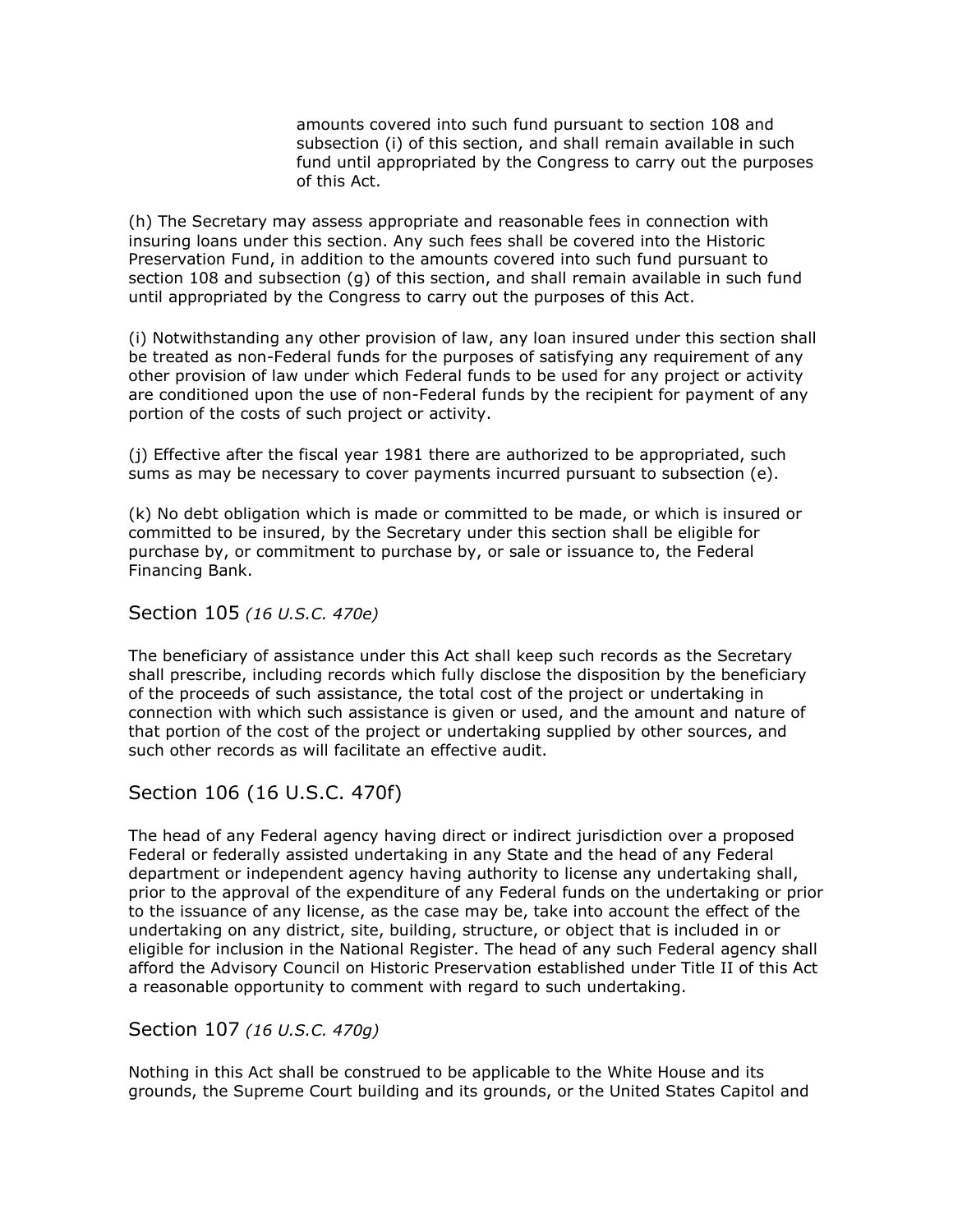its related buildings and grounds.

## Section 108 *(16 U.S.C. 470h-2)*

To carry out the provisions of this Act, there is hereby established the Historic Preservation Fund (hereafter referred to as the "fund") in the Treasury of the United States. There shall be covered into such fund \$24,400,000 for fiscal year 1977, \$100,000,000 for fiscal year 1978, \$100,000,000 for fiscal year 1979, \$150,000,000 for fiscal year 1980, \$150,000,000 for fiscal year 1981, and \$150,000,000 for each of fiscal years 1982 through 1997, from revenues due and payable to the United States under the Outer Continental Shelf Lands Act (67 Stat. 462, 469) as amended (43 U.S.C. 338) and/or under the Act of June 4, 1920 (41 Stat. 813) as amended (30 U.S.C. 191), notwithstanding any provision of law that such proceeds shall be credited to miscellaneous receipts of the Treasury. Such moneys shall be used only to carry our the purposes of this Act and shall be available for expenditure only when appropriated by the Congress. Any moneys not appropriated shall remain available in the fund until appropriated for said purposes: Provided, that appropriations made pursuant to this paragraph may be made without fiscal year limitation.

## Section 109 *(16 U.S.C. 470h-1)*

(a) In furtherance of the purposes of sections of this Act, the Secretary may accept the donation of funds which may be expended by him for projects to acquire, restore, preserve, or recover data from any district, building, structure, site, or object which is listed on the National Register of Historic Places established pursuant to section 101 of this Act, so long as the project is owned by a State, any unit of local government, or any nonprofit entity.

(b) In expending said funds, the Secretary shall give due consideration to the following factors: the national significance of the project; its historical value to the community; the imminence of its destruction or loss; and the expressed intentions of the donor. Funds expended under this subsection

Section 109(b), continued

shall be made available without regard to the matching requirements established by section 102 of this Act, but the recipient of such funds shall be permitted to utilize them to match any grants from the Historic Preservation Fund established by section 108 of this Act.

(c) The Secretary is hereby authorized to transfer unobligated funds previously donated to the Secretary for purposes of the National Park Service, with the consent of the donor, and any funds so transferred shall be used or expended in accordance with the provisions of this Act.

Section 110 *(16 U.S.C. 470h-2)*

(a) (1) The heads of all Federal agencies shall assume responsibility for the preservation of historic properties which are owned or controlled by such agency. Prior to acquiring,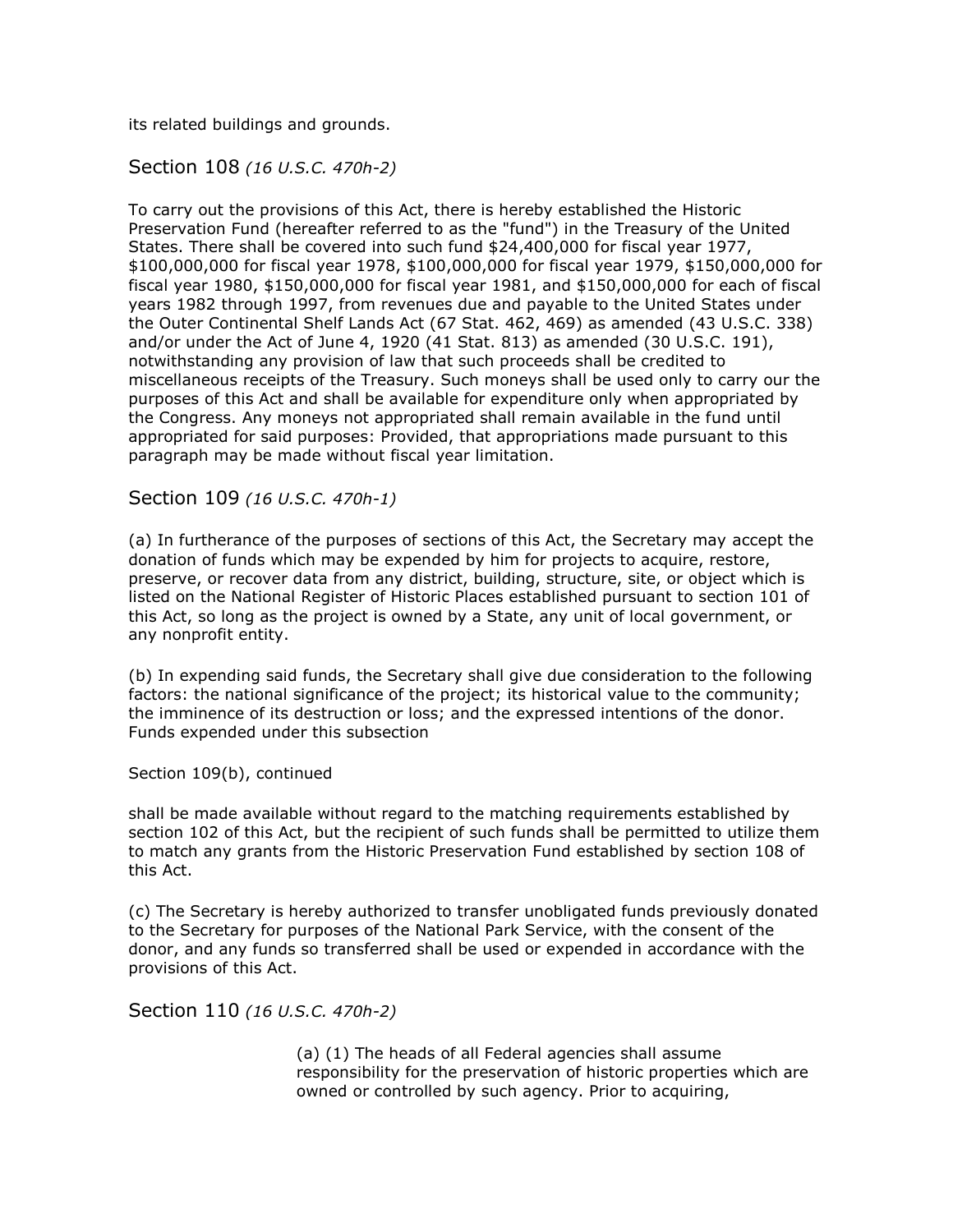constructing, or leasing buildings for purposes of carrying out agency responsibilities, each Federal agency shall use, to the maximum extent feasible, historic properties available to the agency. Each agency shall undertake, consistent with the preservation of such properties and the mission of the agency and the professional standards established pursuant to section 101(g), any preservation, as may be necessary to carry out this section.

(2) Each Federal agency shall establish (unless exempted pursuant to Section 214), in consultation with the Secretary, a preservation program for the identification, evaluation, and nomination to the National Register of Historic Places, and protection of historic properties. Such program shall ensure-

> (A) that historic properties under the jurisdiction or control of the agency, are identified, evaluated, and nominated to the National Register;

(B) that such properties under the jurisdiction or control of the agency as are listed in or may be eligible for the National Register are managed and maintained in a way that considers the preservation of their historic, archaeological, architectural, and cultural values in compliance with section 106 and gives special consideration to the preservation of such values in the case of properties designated as having National significance;

(C) that the preservation of properties not under the jurisdiction or control of the agency, but subject to be potentially affected by agency actions are given full consideration in planning;

(D) that the agency's preservation-related activities are carried out in consultation with other Federal, State, and local agencies, Indian tribes, Native Hawaiian

Section 110(a), continued

organizations carrying out historic preservation planning activities, and with the private sector; and

(E) that the agency's procedures for compliance with section 106-

> (i) are consistent with regulations issued by the Council pursuant to section 211;

(ii) provide a process for the identification and evaluation of historic properties for listing in the National Register and the development and implementation of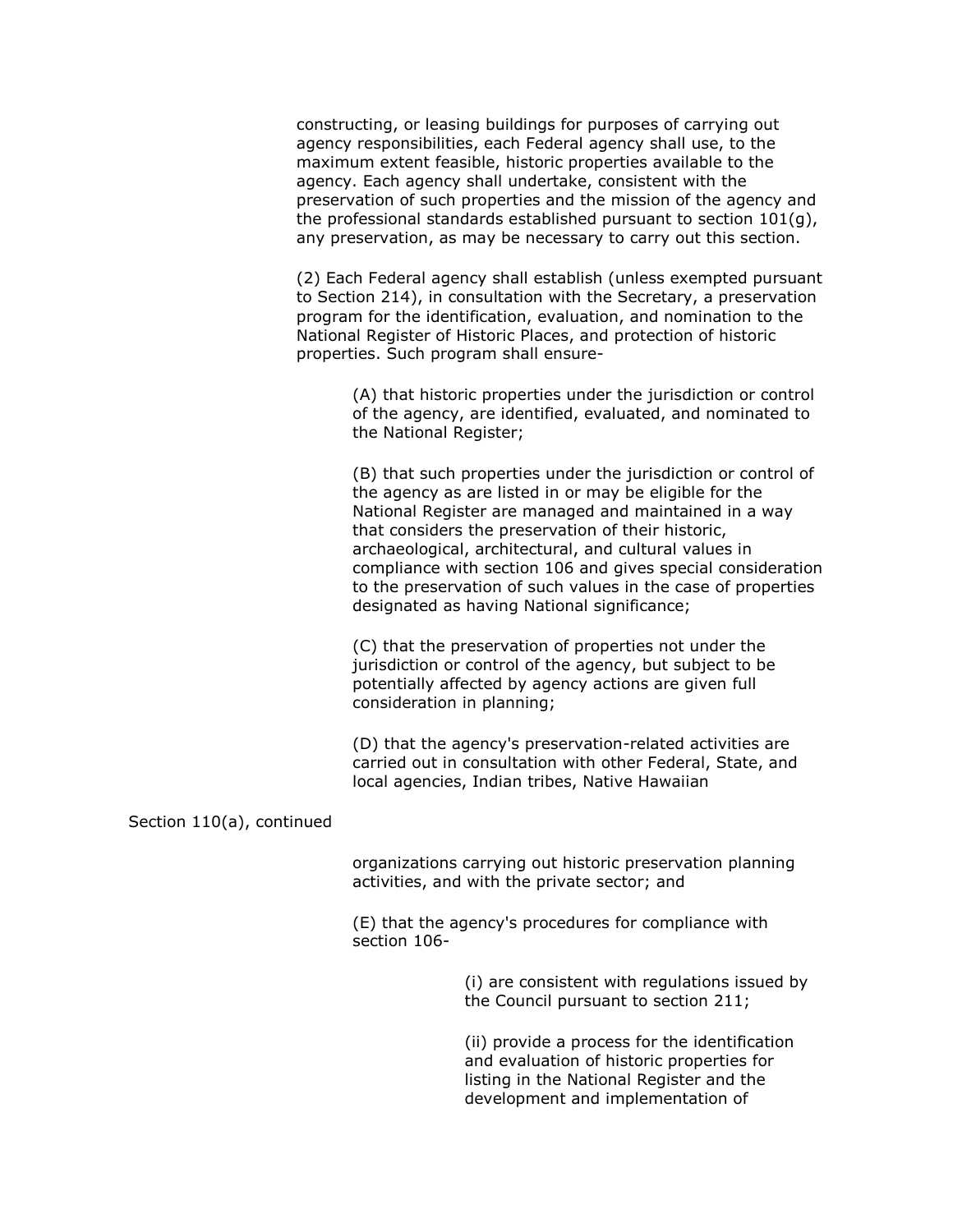agreements, in consultation with State Historic Preservation Officers, local governments, Indian tribes, Native Hawaiian organizations, and the interested public, as appropriate, regarding the means by which adverse effects on such properties will be considered; and

(iii) provide for the disposition of Native American cultural items from Federal or tribal land in a manner consistent with section 3(c) of the Native American Grave Protection and Repatriation Act (25 U.S.C. 3002(c)).

(b) Each Federal agency shall initiate measures to assure that where, as a result of Federal action or assistance carried out by such agency, an historic property is to be substantially altered or demolished, timely steps are taken to make or have made appropriate records, and that such records then be deposited, in accordance with section 101(a), in the Library of Congress or with such other appropriate agency as may be designated by the Secretary, for future use and reference.

(c) The head of each Federal agency shall, unless exempted under section 214, designate a qualified official to be known as the agency's "preservation officer" who shall be responsible for coordinating that agency's activities under this Act. Each Preservation Officer may, in order to be considered qualified, satisfactorily complete an appropriate training program established by the Secretary under section 101(*h*).

(d) Consistent with the agency's mission and mandates, all Federal agencies shall carry out agency programs and projects (including those under which any Federal assistance is provided or any Federal license, permit, or other approval is required) in accordance with the purposes of this Act and, give consideration to programs and projects which will further the purposes of this Act.

(e) The Secretary shall review and approve the plans of transferees of surplus federally owned historic properties not later than ninety days after his receipt of such plans to ensure that the prehistorical, historical, architectural, or culturally significant values will be preserved or enhanced.

(f) Prior to the approval of any Federal undertaking which may directly and adversely affect any National Historic Landmark, the head of the responsible Federal agency shall, to the maximum extent possible, undertake such planning and actions as may be necessary to minimize harm to such landmark, and shall afford the Advisory Council on Historic Preservation a reasonable opportunity to comment on the undertaking.

(g) Each Federal agency may include the costs of preservation activities of such agency under this Act as eligible project costs in all undertakings of such agency or assisted by such agency. The eligible

Section 110(g), continued

project costs may also include amounts paid by a Federal agency to any State to be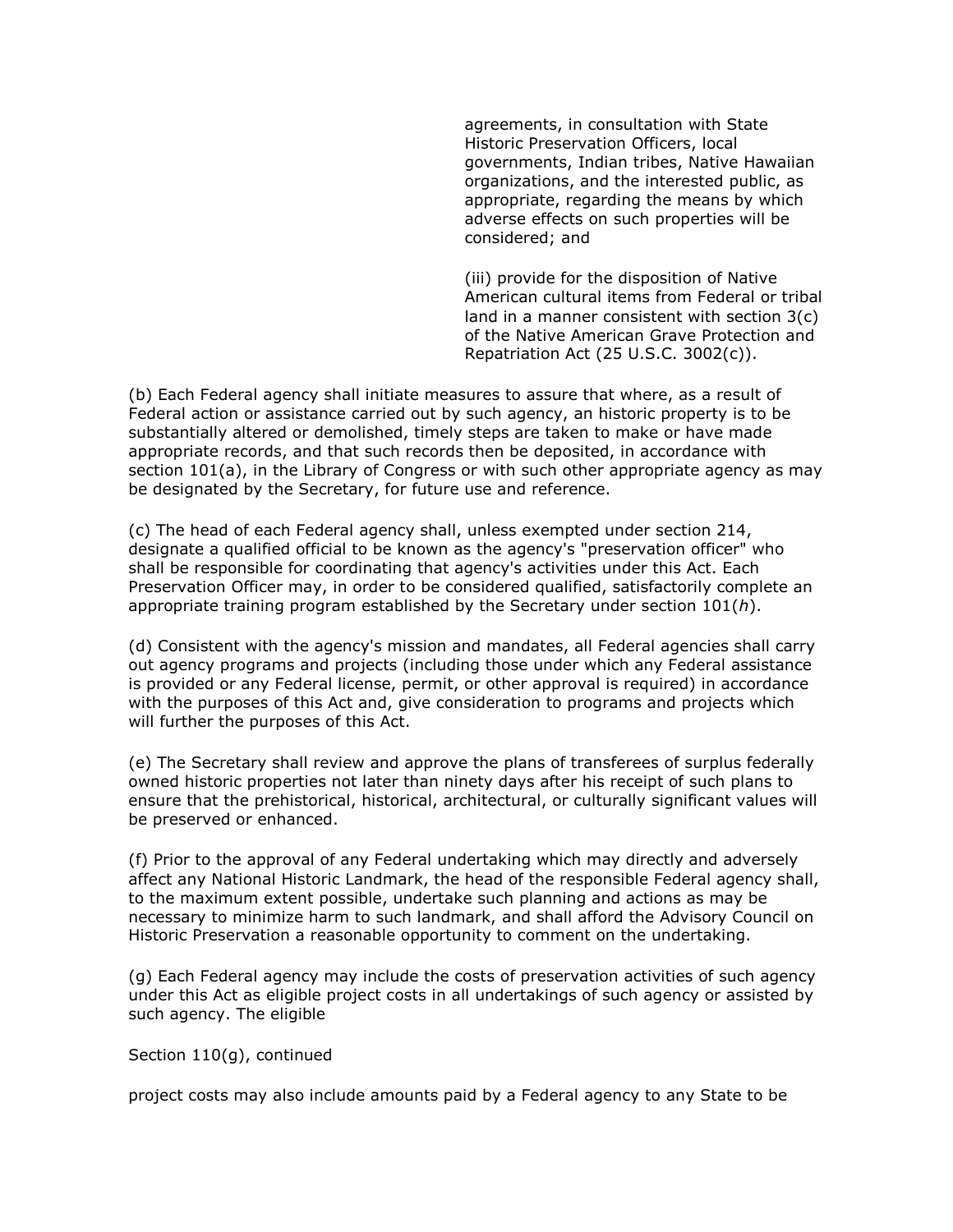used in carrying out such preservation responsibilities of the Federal agency under this Act, and reasonable costs may be charged to Federal licensees and permittees as a condition to the issuance of such license or permit.

(h) The Secretary shall establish an annual preservation awards program under which he may make monetary awards in amounts not to exceed \$1,000 and provide citations for special achievements to officers and employees of Federal, State, and certified local governments in recognition of their outstanding contributions to the preservation of historic resources. Such program may include the issuance of annual awards by the president of the United States to any citizen of the United States recommended for such award by the Secretary.

(i) Nothing in this Act shall be construed to require the preparation of an environmental impact statement where such a statement would not otherwise be required under the National Environmental Policy Act of 1969, and nothing is this Act shall be construed to provide any exemption from any requirement respecting the preparation of such a statement under such Act.

(j) The Secretary shall promulgate regulations under which the requirements of this section may be waived in whole or in part in the event of a major natural disaster or an imminent threat to the national security.

(k) Each Federal agency shall ensure that the agency will not grant a loan, loan guarantee, permit, license, or other assistance to an applicant who, with intent to avoid the requirements of section 106, has intentionally significantly adversely affected a historic property to which the grant would relate, or having legal power to prevent it, allowed such significant adverse effect to occur, unless the agency, after consultation with the Council, determines that circumstances justify granting such assistance despite the adverse effect created or permitted by the applicant.

(l) With respect to any undertaking subject to section 106 which adversely affects any property included in or eligible for inclusion in the National Register, and for which a Federal agency has not entered into an agreement with the Council, the head of such agency shall document any decision made pursuant to section 106. The head of such agency may not delegate his or her responsibilities pursuant to such section. Where a section 106 memorandum of agreement has been executed with respect to an undertaking, such memorandum shall govern the undertaking and all of its parts.

## Section 111 *(16 U.S.C. 470h-3)*

(a) Notwithstanding any other provision of law, any Federal agency after consultation with the Council, shall, to the extent practicable, establish and implement alternatives for historic properties, including adaptive use, that are not needed for current or projected agency purposes, and may lease an historic property owned by the agency to any person or organization, or exchange any property owned by the agency with

#### Section 111(a), continued

comparable historic property, if the agency head determines that the lease or exchange will adequately insure the preservation of the historic property.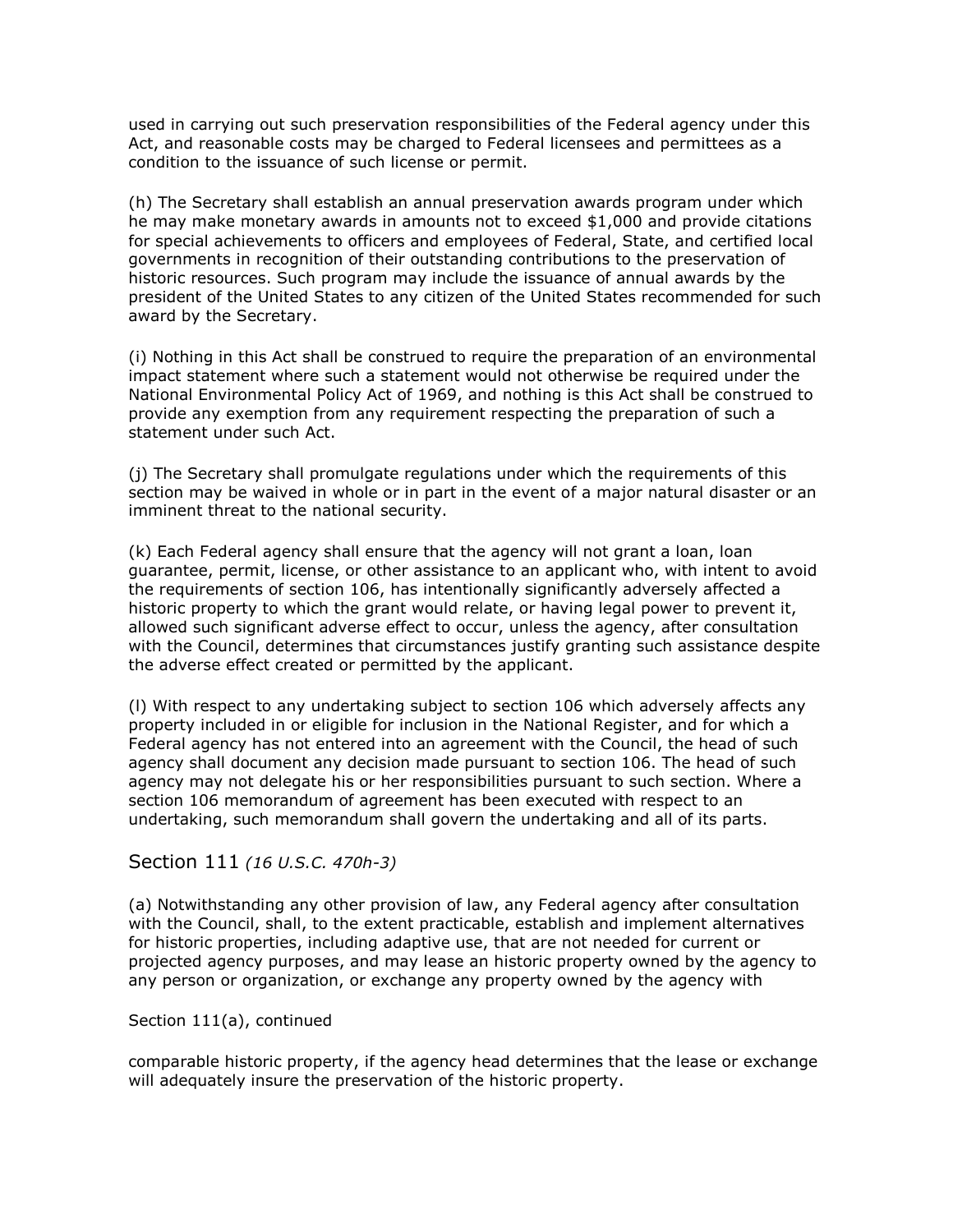(b) The proceeds of any lease under subsection (a) may, notwithstanding any other provision of law, be retained by the agency entering into such lease and used to defray the costs of administration, maintenance, repair, and related expenses incurred by the agency with respect to such property or other properties which are on the National Register which are owned by, or are under the jurisdiction or control of, such agency. Any surplus proceeds from such leases shall be deposited into the Treasury of the United States at the end of the second fiscal year following the fiscal year in which such proceeds were received.

(c) The head of any Federal agency having responsibility for the management of any historic property may, after consultation with the Advisory Council on Historic Preservation, enter into contracts for the management of such property. Any such contract shall contain such terms and conditions as the head of such agency deems necessary or appropriate to protect the interests of the United States and insure adequate preservation of historic property.

## Section 112

(a) In General.-Each Federal agency that is responsible for the protection of historic resources, including archaeological resources pursuant to this Act or any other law shall ensure each of the following-

> (1) (A) All actions taken by employees or contractors of such agency shall meet professional standards under regulations developed by the Secretary in consultation with the Council, other affected agencies, and the appropriate professional societies of the disciplines involved, specifically archaeology, architecture, conservation, history, landscape architecture, and planning.

> (B) Agency personnel or contractors responsible for historic resources shall meet qualification standards established by the Office of Personnel Management in consultation with the Secretary and appropriate professional societies of the disciplines involved. The Office of Personnel Management shall revise qualification standards within 2 years after the date of enactment of this Act for the disciplines involved, specifically archaeology, architecture, conservation, curation, history, landscape architecture, and planning. Such standards shall consider the particular skills and expertise needed for the preservation of historic resources and shall be equivalent requirements for the disciplines involved.

(2) Records and other data, including data produced by historical research and archaeological surveys and excavations are permanently maintained in appropriate data bases and made available to potential users pursuant to such regulations as the Secretary shall promulgate.

(b) Guidelines.-In order to promote the preservation of historic resources on properties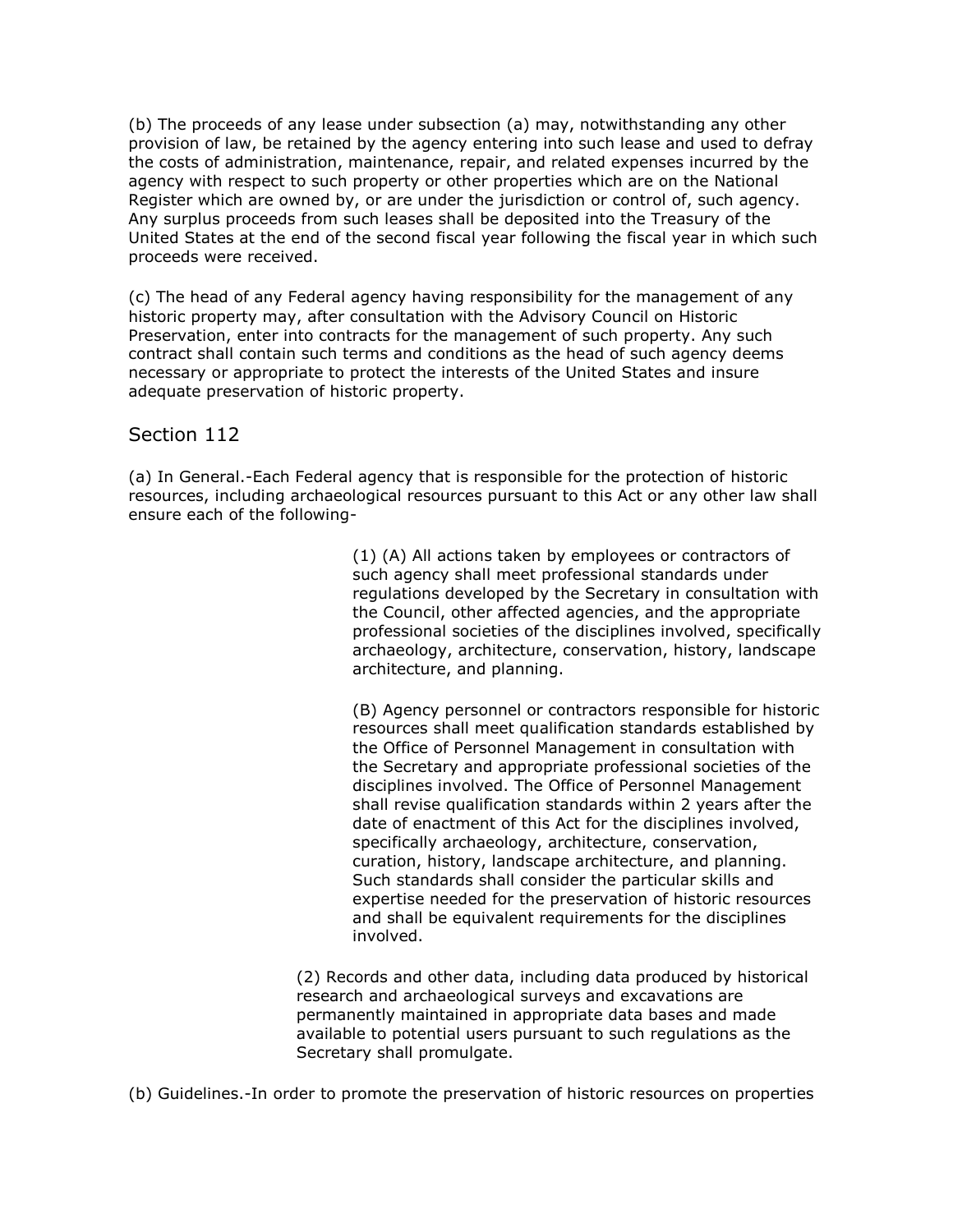eligible for listing in the National register, the Secretary shall, in consultation with the Council, promulgate

Section 112(b), continued

guidelines to ensure that Federal, State, and tribal historic preservation programs subject to this Act include plans to-

> (1) provide information to the owners of properties containing historic (including architectural, curatorial, and archaeological) resources with demonstrated or likely research significance, about the need for protection of such resources, and the available means of protection;

(2) encourage owners to preserve such resources intact and in place and offer the owners of such resources information on the tax and grant assistance available for the donation of the resources or of a preservation easement of the resources;

(3) encourage the protection of Native American cultural items (within the meaning of section 2 (3) and (9) of the Native American Grave Protection and Repatriation Act

(25 U.S.C. 3001 (3) and (9)) and of properties of religious or cultural importance to Indian tribes, Native Hawaiians, or other Native American groups; and

(4) encourage owners who are undertaking archaeological excavations to-

> (A) conduct excavations and analyses that meet standards for federally-sponsored excavations established by the Secretary;

(B) donate or lend artifacts of research significance to an appropriate research institution;

(C) allow access to artifacts for research purposes; and

(D) prior to excavating or disposing of a Native American cultural item in which an Indian tribe or Native Hawaiian organization may have an interest under section 3(a)(2) (B) or (C) of the Native American Grave Protection and Repatriation Act

 $(25 U.S.C. 3002(a)(2) (B)$  and  $(C)$ ), given notice to and consult with such Indian tribe or Native Hawaiian organization.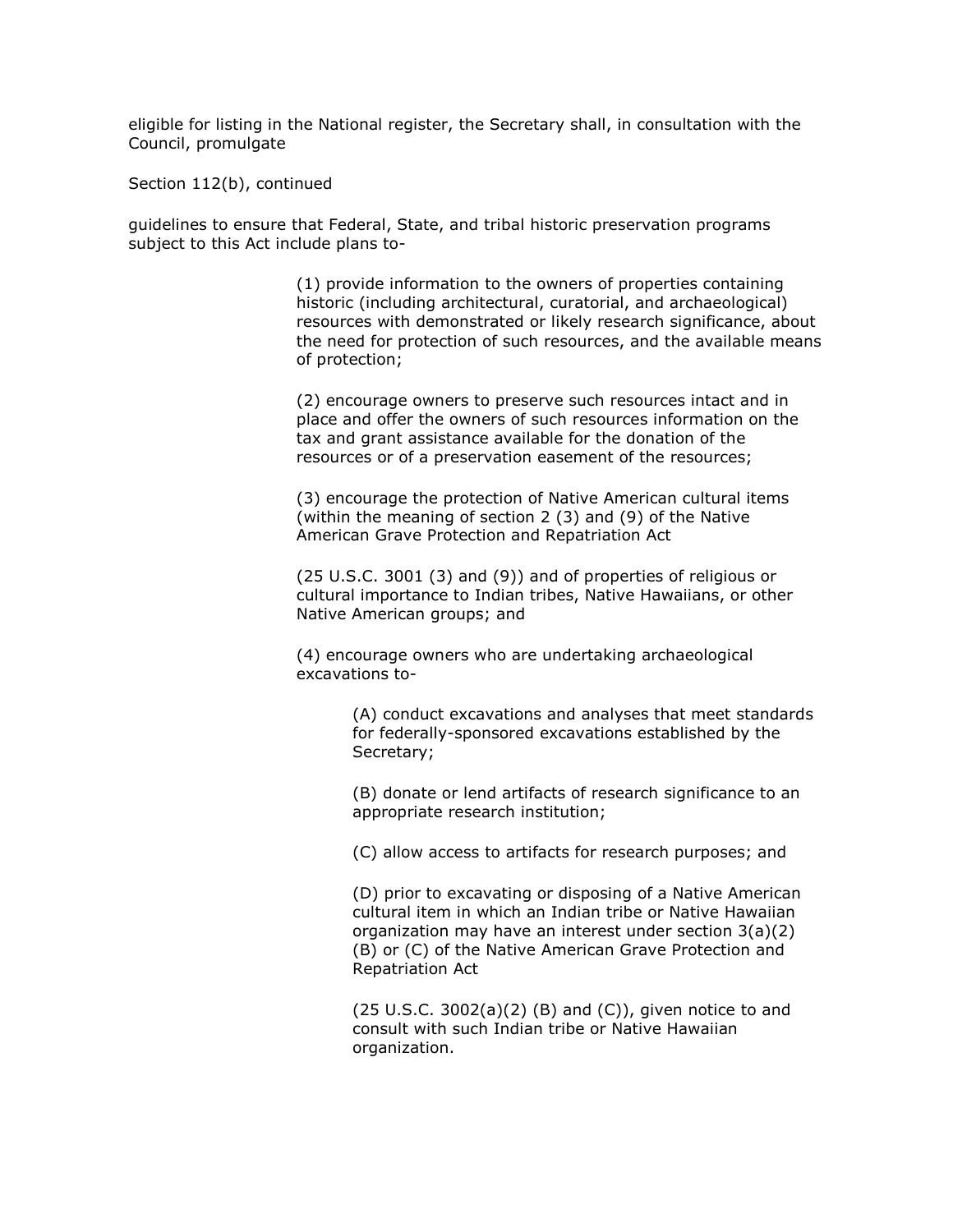## Section 113

(a) Study.-In order to help control illegal interstate and international traffic in antiquities, including archaeological, curatorial, and architectural objects, and historical documents of all kinds, the Secretary shall study and report on the suitability and feasibility of alternatives for controlling illegal interstate and international traffic in antiquities.

(b) Consultation.-In conducting the study described in subsection (a) the Secretary shall consult with the Council and other Federal agencies that conduct, cause to be conducted, or permit archaeological surveys or excavations or that have responsibilities for other kinds of antiquities and with State Historic Preservation Officers, archaeological, architectural, historical, conservation, and curatorial organizations, Indian tribes, Native Hawaiian organizations, and other Native American organizations, international organizations and other interested persons.

(c) Report.-Not later than 18 months after the date of enactment of this section, the Secretary shall submit to Congress a report detailing the Secretary's findings and recommendations from the study described in subsection (a).

Section 113, continued

(d) Authorization.-There are authorized to be appropriated not more than \$500,000 for the study described in subsection (a), such sums to remain available until expended.

# TITLE II

Section 201 *(16 U.S.C. 470i)*

(a) There is established as an independent agency of the United States Government an Advisory Council on Historic Preservation which shall be composed of the following members:

> (1) a Chairman appointed by the President selected from the general public;

(2) the Secretary of the Interior;

(3) the Architect of the Capitol;

(4) the Secretary of Agriculture and the heads of four other agencies of the United States (other than the Department of the Interior), the activities of which affect historic preservation, appointed by the President;

(5) one Governor appointed by the President;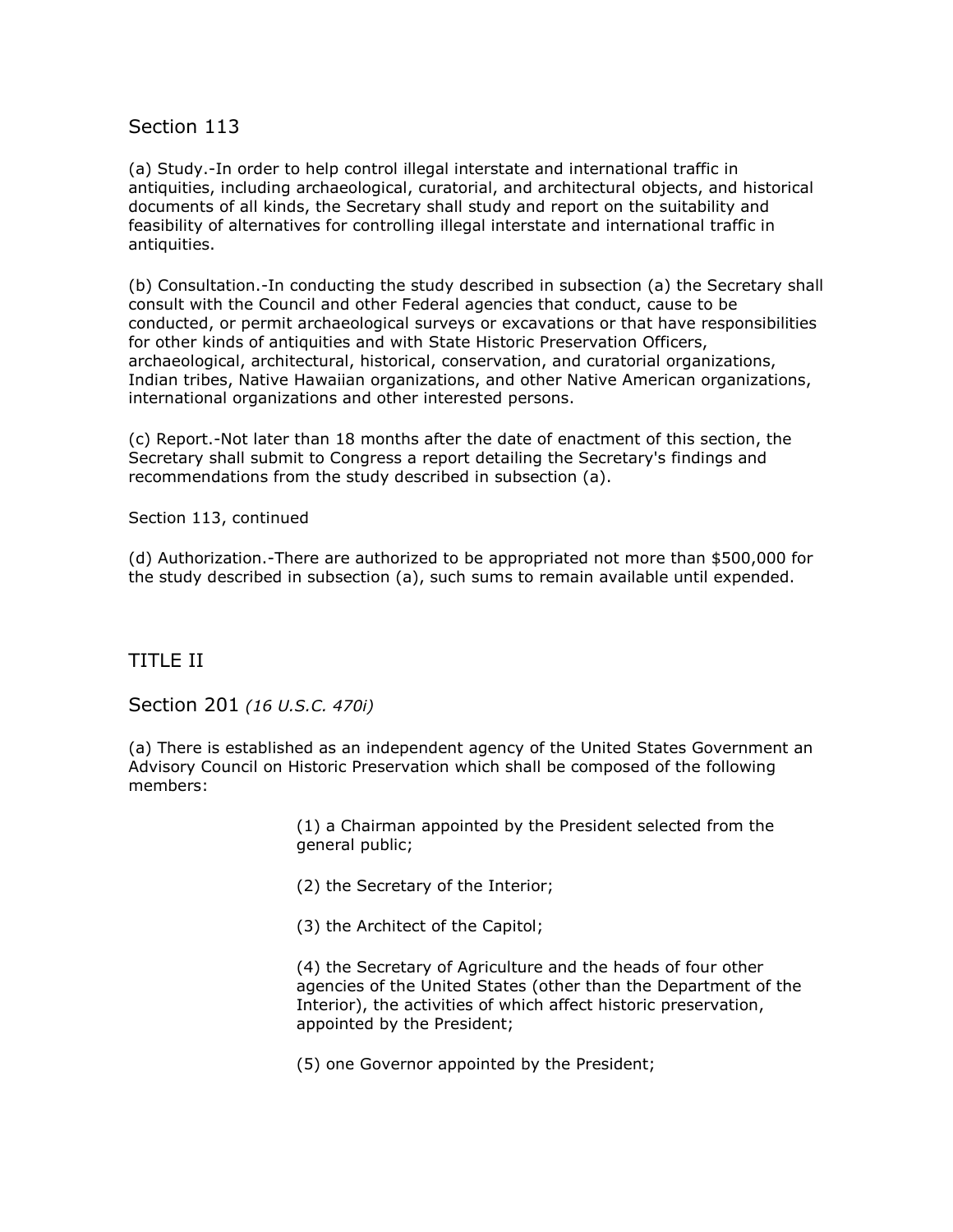(6) one mayor appointed by the President;

(7) the President of the National Conference of State Historic Preservation Officers;

(8) the Chairman of the National Trust for Historic Preservation;

(9) four experts in the field of historic preservation appointed by the President from the disciplines of architecture, history, archaeology, and other appropriate disciplines;

(10) three at-large members from the general public, appointed by the President; and

(11) one member of an Indian tribe or Native Hawaiian organization who represents the interests of the tribe or organization of which he or she is a member, appointed by the President.

(b) Each member of the Council specified in paragraphs (2) through (8) (other than (5) and (6)) may designate another officer of his department, agency, or organization to serve on the Council in his stead, except that, in the case of paragraphs (2) and (4), no such officer other than an Assistant Secretary or an officer having major departmentwide or agency-wide responsibilities may be so designated.

(c) Each member of the Council appointed under paragraph (1), and under paragraphs (9) and (10) of subsection (a) shall serve for a term of four years from the expiration of his predecessor's term; except that the members first appointed under that paragraph shall serve for terms of one to four years, as designated by the President at the time of appointment, in such manner as to insure that the terms of not more than two of them will expire in any one year. The members appointed under paragraphs (5) and (6) shall serve for the term of their elected office but not in excess of four years. An appointed member whose term has expired shall serve until that member's successor has been appointed.

#### Section 201, continued

(d) A vacancy in the Council shall not affect its powers, but shall be filled not later than sixty days after such vacancy commences, in the same manner as the original appointment (and for the balance of any unexpired terms). The members of the Advisory Council on Historic Preservation appointed by the President under this Act as in effect on the day before the enactment of the National Historic Preservation Act Amendments of 1980 shall remain in office until all members of the Council, as specified in this section, have been appointed. The members first appointed under this section shall be appointed not later than one hundred and eighty days after the enactment of the National Historic Preservation Act Amendments of 1980.

(e) The President shall designate a Vice Chairman, from the members appointed under paragraphs (5),(6),(9), or (10). The Vice Chairman may act in place of the Chairman during the absence or disability of the Chairman or when the office is vacant.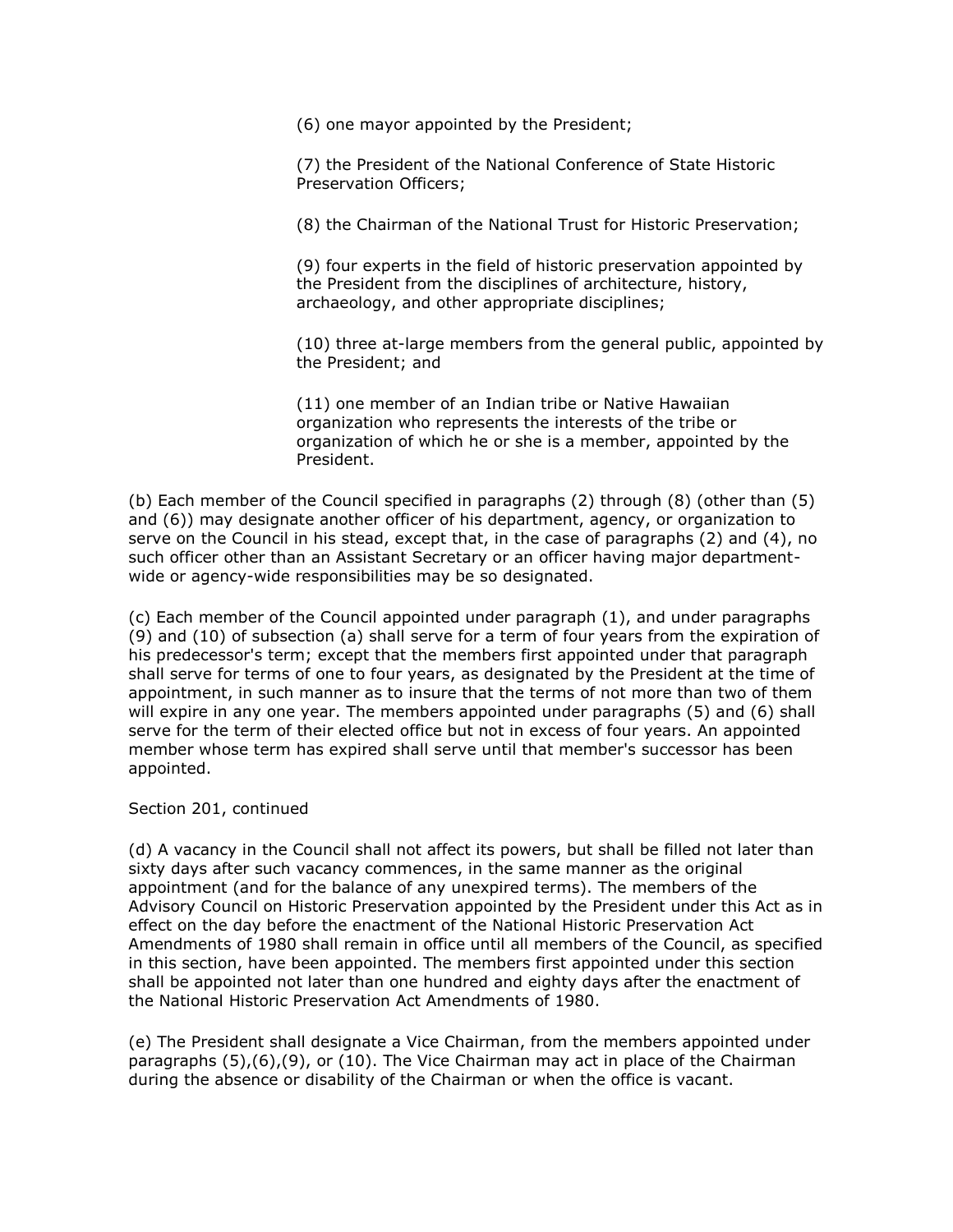(f) Nine members of the Council shall constitute a quorum.

#### Section 202 *(16 U.S.C. 470j)*

(a) The Council shall-

(1) advise the President and the Congress on matters relating to historic preservation, recommend measures to coordinate activities of Federal, State, and local agencies and private institutions and individuals relating to historic preservation; and advise on the dissemination of information pertaining to such activities;

(2) encourage, in cooperation with the National Trust for Historic Preservation and appropriate private agencies, public interest and participation in historic preservation;

(3) recommend the conduct of studies in such areas as the adequacy of legislative and administrative statutes and regulations pertaining to historic preservation activities of State and local governments and the effects of tax policies at all levels of government on historic preservation;

(4) advise as to guidelines for the assistance of State and local governments in drafting legislation relating to historic preservation;

(5) encourage, in cooperation with appropriate public and private agencies and institutions, training and education in the field of historic preservation;

(6) review the policies and programs of Federal agencies and recommend to such agencies methods to improve the effectiveness, coordination, and consistency of those policies and programs with the policies and programs carried out under this Act; and,

(7) inform and educate Federal agencies, State and local governments, Indian tribes, other nations and international organizations and private groups and individuals as to the Council's authorized activities.

(b) The Council shall submit annually a comprehensive report of its activities and the results of its studies to the President and the Congress and shall from time to time submit such additional and special reports as it deems advisable. Each report shall propose such legislative enactments and other actions as, in the judgment of the Council, are necessary and appropriate to carry out its

#### Section 202(b), continued

recommendations and shall provide the Council's assessment of current and emerging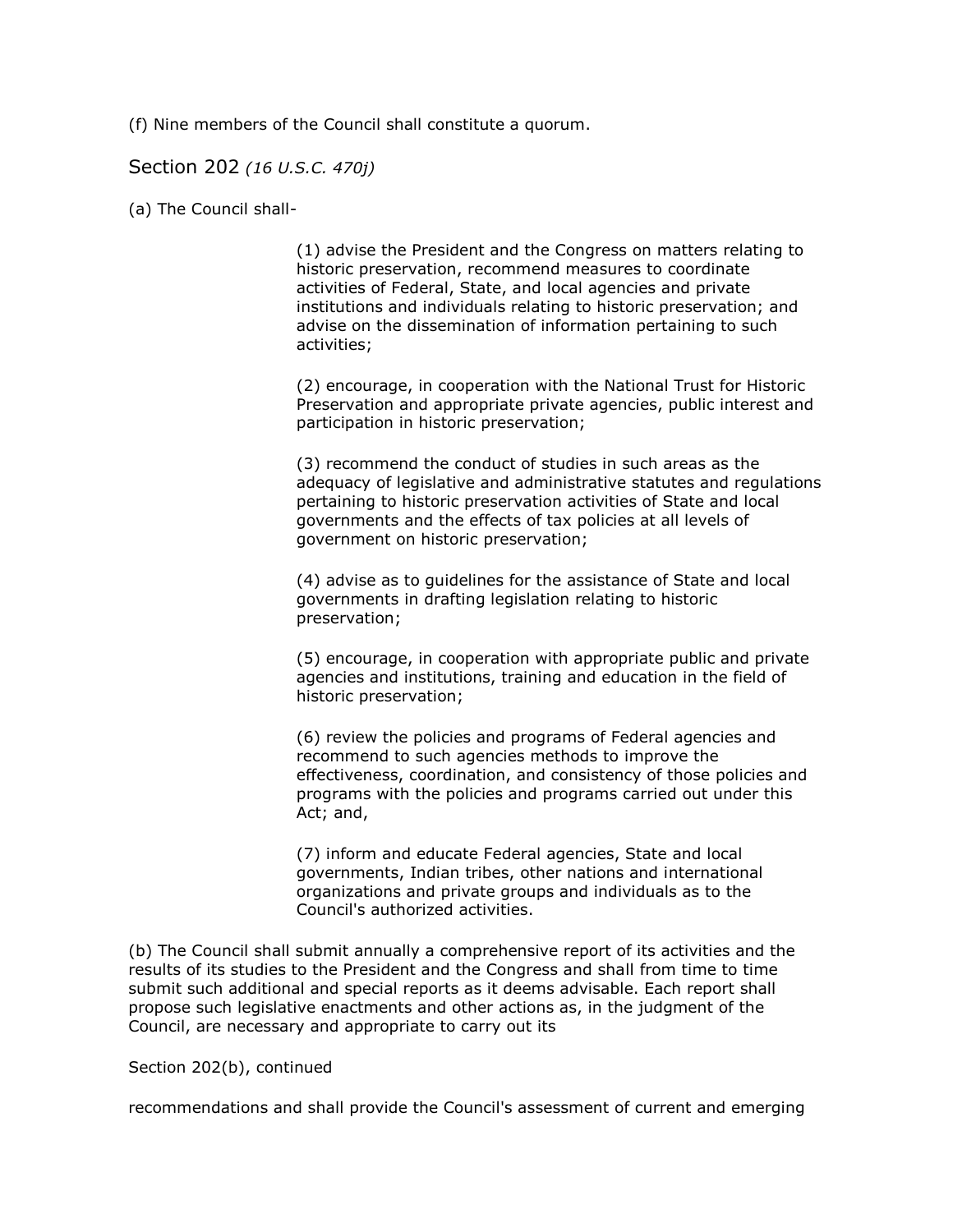problems in the field of historic preservation and an evaluation of the effectiveness of the programs of Federal agencies, State and local governments, and the private sector in carrying out the purposes of this Act.

Section 203 *(16 U.S.C. 470k)*

The Council is authorized to secure directly from any department, bureau, agency, board, commission, office, independent establishment or instrumentality of the executive branch of the Federal Government information, suggestions, estimates, and statistics for the purpose of this title; and each such department or instrumentality is authorized to furnish such information, suggestions, estimates, and statistics to the extent permitted by law and within available funds.

Section 204 *(16 U.S.C. 470l)*

The members of the Council specified in paragraphs (2),(3), and (4) of section 201 (a) shall serve without additional compensation. The other members of the Council shall receive \$100 per diem when engaged in the performance of the duties of the Council. All members of the Council shall receive reimbursement for necessary traveling and subsistence expenses incurred by them in the performance of the duties of the Council.

Section 205 *(16 U.S.C. 470m)*

(a) There shall be an Executive Director of the Council who shall be appointed in the competitive service by the Chairman with the concurrence of the Council. The Executive Director shall report directly to the Council and perform such functions and duties as the Council may prescribe.

(b) The Council shall have a General Counsel, who shall be appointed by the Executive Director. The General Counsel shall report directly to the Executive Director and serve as the Council's legal advisor. The Executive Director shall appoint such other attorneys as may be necessary to assist the General Counsel, represent the Council in courts of law whenever appropriate, including enforcement of agreements with Federal agencies to which the Council is a party, assist the Department of Justice in handling litigation concerning the Council in courts of law, and perform such other legal duties and functions as the Executive Director and the Council may direct.

(c) The Executive Director of the Council may appoint and fix the compensation of such officers and employees in the competitive service as are necessary to perform the functions of the Council at rates not to exceed that now or hereafter prescribed for the highest rate for grade 15 of the General Schedule under section 5332 of title 5, United States Code: Provided, however, That the Executive Director, with the concurrence of the Chairman, may appoint and fix the compensation of not to exceed five employees in the competitive service at rates not to exceed that now or hereafter prescribed for the highest rate of grade 17 of the General Schedule under section 5332 of Title 5, United States Code.

#### Section 205, continued

(d) The Executive Director shall have power to appoint and fix the compensation of such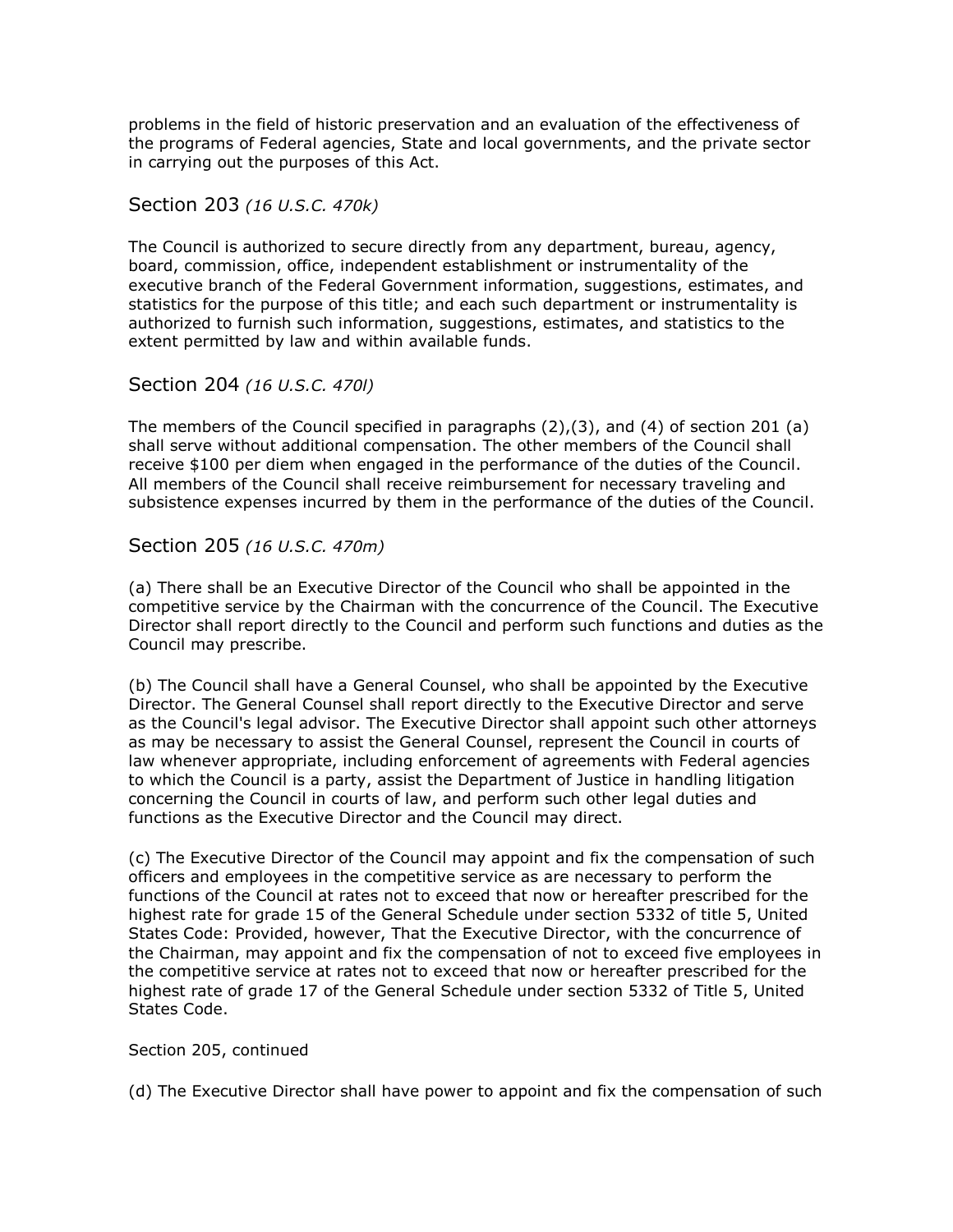additional personnel as may be necessary to carry out its duties, without regard to the provisions of the civil service laws and the Classification Act of 1949.

(e) The Executive Director of the Council is authorized to procure expert and consultant services in accordance with the provisions of section 3109 of title 5, United States Code.

(f) Financial and administrative services (including those related to budgeting, accounting, financial reporting, personnel and procurement) shall be provided the Council by the Department of the Interior, for which payments shall be made in advance, or by reimbursement, from funds of the Council in such amounts as may be agreed upon by the Chairman of the Council and the Secretary of the Interior; Provided, That the regulations of the Department of the Interior for the collection of indebtedness of personnel resulting from erroneous payments (5 U.S.C. 46e) shall apply to the collection of erroneous payments made to or on behalf of a Council employee, and regulations of said Secretary for the administrative control of funds (31 U.S.C. 665 (g)) shall apply to appropriations of the Council: And provided further, That the Council shall not be required to prescribe such regulations.

(g) The members of the Council specified in paragraphs (2) through (4) of section 201(a) shall provide the Council, with or without reimbursement as may be agreed upon by the Chairman and the members, with such funds, personnel, facilities, and services under their jurisdiction and control as may be needed by the Council to carry out its duties, to the extent that such funds, personnel, facilities, and services are requested by the Council and are otherwise available for that purpose. To the extent of available appropriations, the Council may obtain, by purchase, rental, donation, or otherwise, such additional property, facilities, and services as may be needed to carry out its duties and may also receive donations of moneys for such purpose, and the Executive Director is authorized, in his discretion, to accept, hold, use, expend, and administer the same for the purposes of this Act.

Section 206 *(16 U.S.C. 470n)*

(a) The participation of the United States as a member of the International Centre for the Study of the Preservation and Restoration of Cultural Property is hereby authorized.

(b) The Council shall recommend to the Secretary of State, after consultation with the Smithsonian Institution and other public and private organizations concerned with the technical problems of preservation, the members of the official delegation which will participate in the activities of the Centre on behalf of the United States. The Secretary of State shall appoint the members of the official delegation from the persons recommended to him by the Council.

#### Section 206, continued

(c) For the purposes of this section there is authorized to be appropriated an amount equal to the assessment for United States membership in the Centre for fiscal years 1979, 1980, 1981, and 1982: Provided, That no appropriation is authorized and no payment shall be made to the Centre in excess of 25 per centum of the total annual assessment of such organization. Authorization for payment of such assessment shall begin in fiscal year 1981, but shall include earlier costs.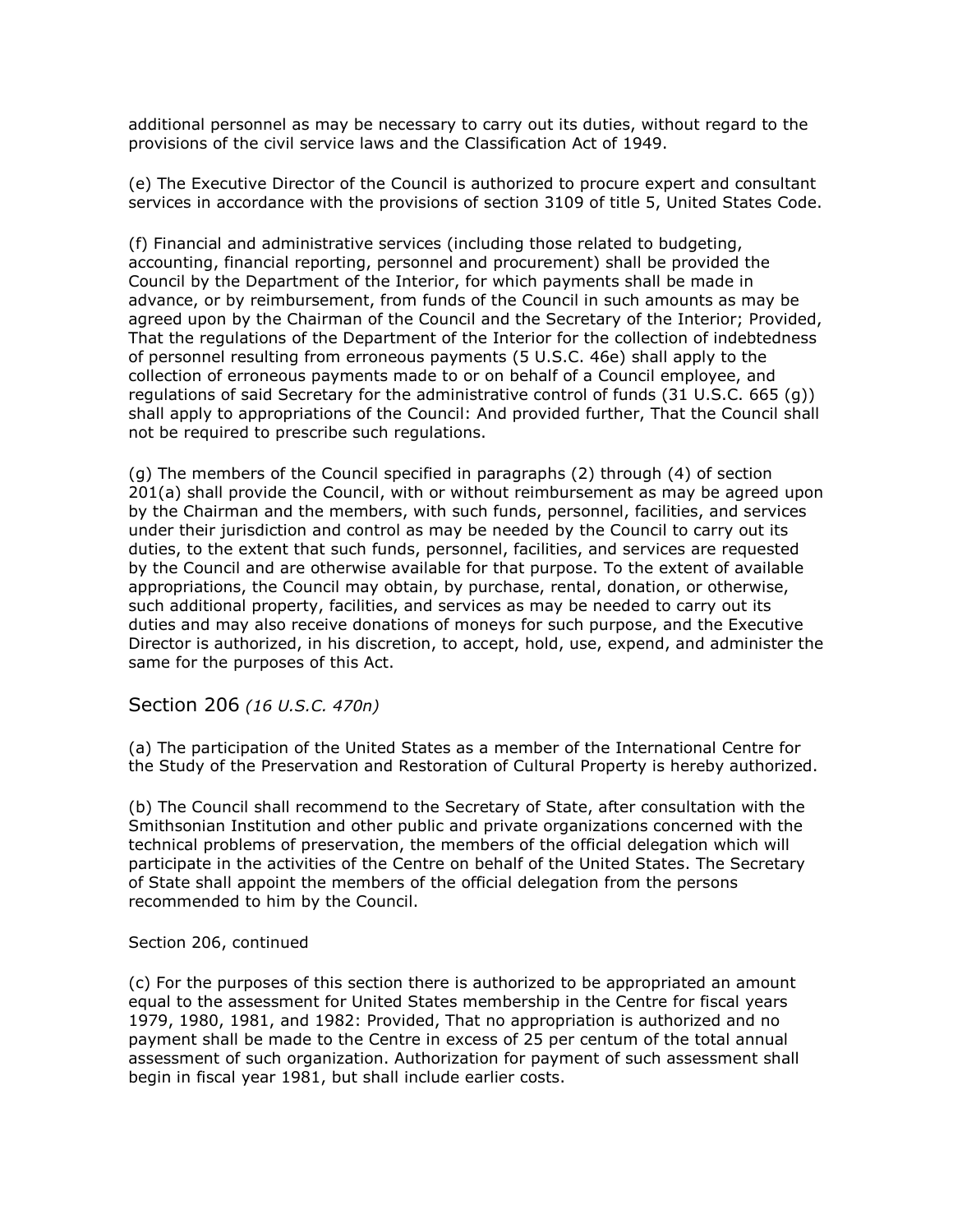Section 207 *(16 U.S.C. 470o)*

So much of the personnel, property, records, and unexpended balances of appropriations, allocations, and other funds employed, held, used, programmed, or available or to be made available by the Department of the Interior in connection with the functions of the Council, as the Director of the Office of Management and Budget shall determine, shall be transferred from the Department to the Council within 60 days of the effective date of this Act.

Section 208 *(16 U.S.C. 470p)*

Any employee in the competitive service of the United States transferred to the Council under the provisions of this section shall retain all rights, benefits, and privileges pertaining thereto held prior to such transfer.

Section 209 *(16 U.S.C. 470q)*

The Council is exempt from the provisions of the Federal Advisory Committee Act (86 Stat. 770), and the provisions of the Administrative Procedure Act (80 Stat. 381) shall govern the operations of the Council.

Section 210 *(16 U.S.C. 470r)*

No officer or agency of the United States shall have any authority to require the Council to submit its legislative recommendations, or testimony, or comments on legislation to any officer or agency of the United States for approval, comments, or review, prior to the submission of such recommendations, testimony, or comments to the Congress. In instances in which the Council voluntarily seeks to obtain the comments or review of any officer or agency of the United States, the Council shall include a description of such actions in its legislative recommendations, testimony, or comments on legislation which it transmits to the Congress.

Section 211 *(16 U.S.C. 470s)*

The Council is authorized to promulgate such rules and regulations as it deems necessary to govern the implementation of section 106 of this Act in its entirety. The Council shall, by regulation, establish such procedures as may be necessary to provide for participation by local governments in proceedings and other actions taken by the Council with respect to undertakings referred to in section 106 which affect such local governments.

Section 212 *(16 U.S.C. 470t)*

(a) The Council shall submit its budget annually as a related agency of the Department of the Interior. To carry out the provisions of this title, there is authorized to be appropriated not more than \$2,500,000 for each of the fiscal years 1985 through 1989. There are authorized to be appropriated for purposes of this title not to exceed \$5,000,000 for each of the fiscal years 1993 through 1996.

(b) Whenever the Council submits any budget estimate or request to the President or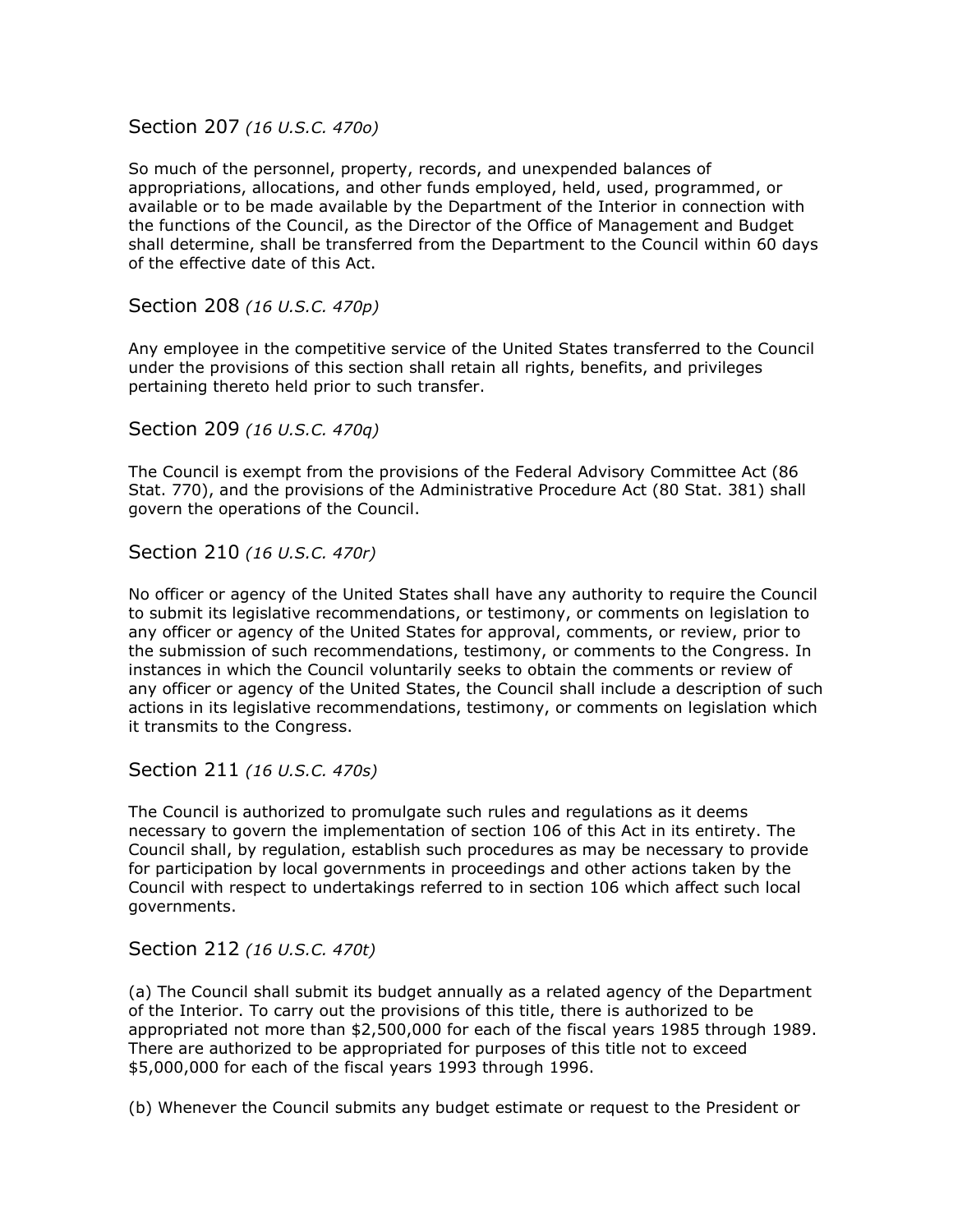the Office of Management and Budget, it shall concurrently transmit copies of that estimate or request to the House and Senate Appropriations Committees and the House Committee on Interior and Insular Affairs and the Senate committee on Energy and Natural Resources.

Section 213 *(16 U.S.C. 470u)*

To assist the Council in discharging its responsibilities under this Act, the Secretary at the request of the Chairman, shall provide a report to the Council detailing the significance of any historic property, describing the effects of any proposed undertaking on the affected property, and recommending measures to avoid, minimize, or mitigate adverse effects.

Section 214 *(16 U.S.C. 470v)*

The Council, with the concurrence of the Secretary, shall promulgate regulations or guidelines, as appropriate, under which Federal programs or undertakings may be exempted from any or all of the requirements of this Act when such exemption is determined to be consistent with the purposes of this Act, taking into consideration the magnitude of the exempted undertaking or program and the likelihood of impairment of historic properties.

TITLE III

Section 301 *(16 U.S.C. 470w)*

As used in this Act, the term-

(1) "Agency" means agency as such term is defined in section 551 of title 5, United States Code.

(2) "State" means any State of the United States, the District of Columbia, the Commonwealth of Puerto Rico, Guam, the Virgin Islands, American Samoa, the Commonwealth of the Northern Mariana Islands, and the Trust Territory of the Pacific Islands, the Republic of the Marshall Islands, the Federated States of Micronesia, and, upon termination of the Trusteeship Agreement for the Trust Territory of the Pacific Islands, the Republic of Palau.

(3) "Local government" means a city, county, parish, township, municipality, or borough, or any other general purpose political subdivision of any State.

(4) "Indian tribe" or "tribe" means an Indian tribe, band, nation, or other organized group or community, including a Native village, Regional Corporation or Village Corporation, as those terms are defined in section 3 of the Alaska Native Claims Settlement Act

(43 U.S.C. 1602), which is recognized as eligible for the special programs and services provided by the United States to Indians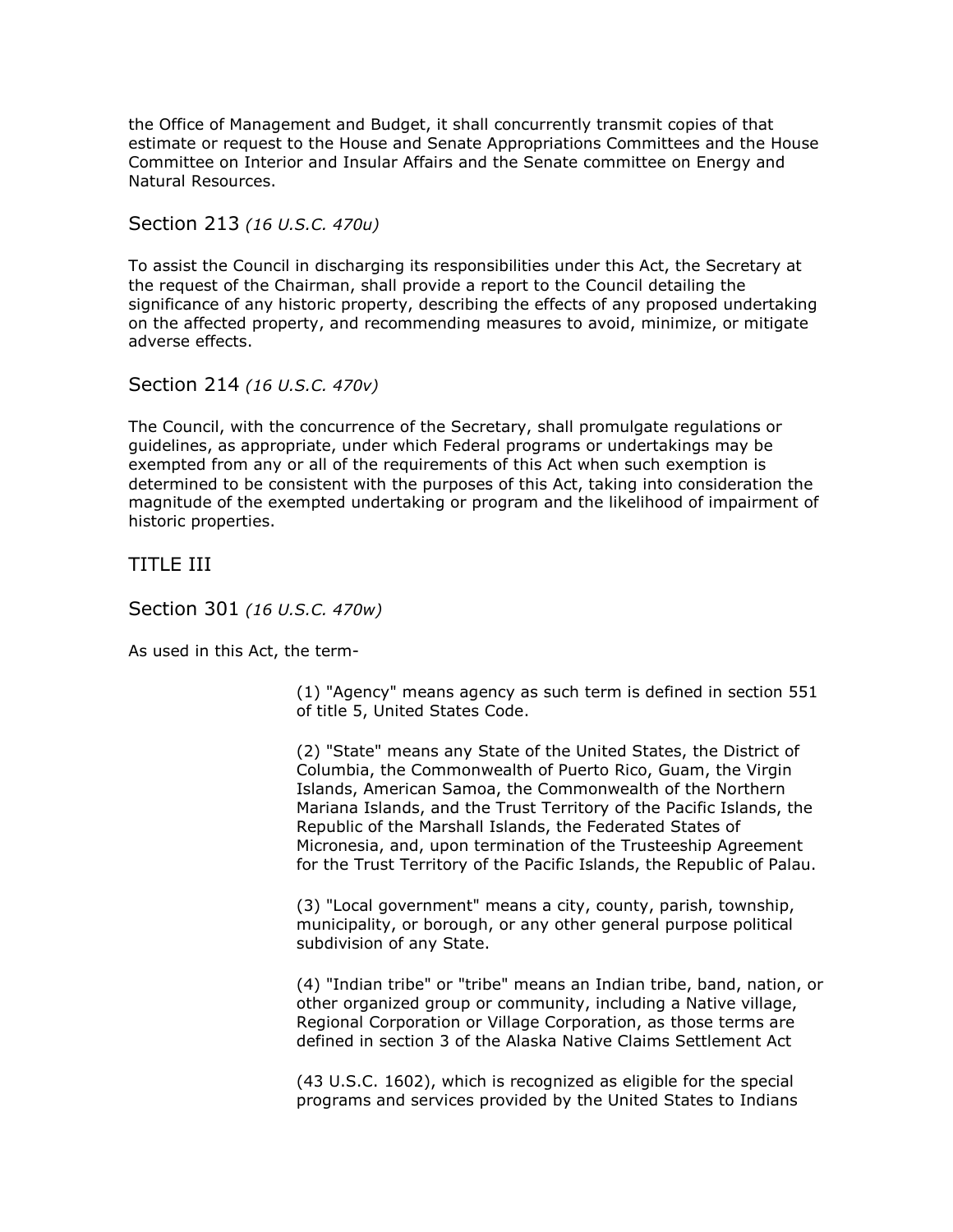because of their status as Indians.

(5) "Historic property" or "historic resource" means any prehistoric or historic district, site, building, structure, or object included in, or eligible for inclusion on the National Register, including artifacts, records, and material remains related to such a property or resource.

(6) "National Register" or "Register" means the National Register of Historic Places established under section 101.

(7) "Undertaking" means a project, activity, or program funded in whole or in part under the direct or indirect jurisdiction of a Federal agency, including-

(A) those carried out by or on behalf of the agency;

(B) those carried out with Federal financial assistance;

(C) those requiring a Federal permit, license, or approval; and

(D) those subject to State or local regulation administered pursuant to a delegation or approval by a Federal agency.

#### Section 301, continued

(8) "Preservation" or "historic preservation" includes identification, evaluation, recordation, documentation, curation, acquisition, protection, management, rehabilitation, restoration, stabilization, maintenance, research, interpretation, conservation, and education and training regarding the foregoing activities or any combination of the foregoing activities.

(9) "Cultural park" means a definable area which is distinguished by historic resources and land related to such resources and which constitutes an interpretive, educational, and recreational resource for the public at large.

(10) "Historic conservation district" means an area which contains-

(A) historic properties,

(B) buildings having similar or related architectural characteristics,

(C) cultural cohesiveness, or

(D) any combination of the foregoing.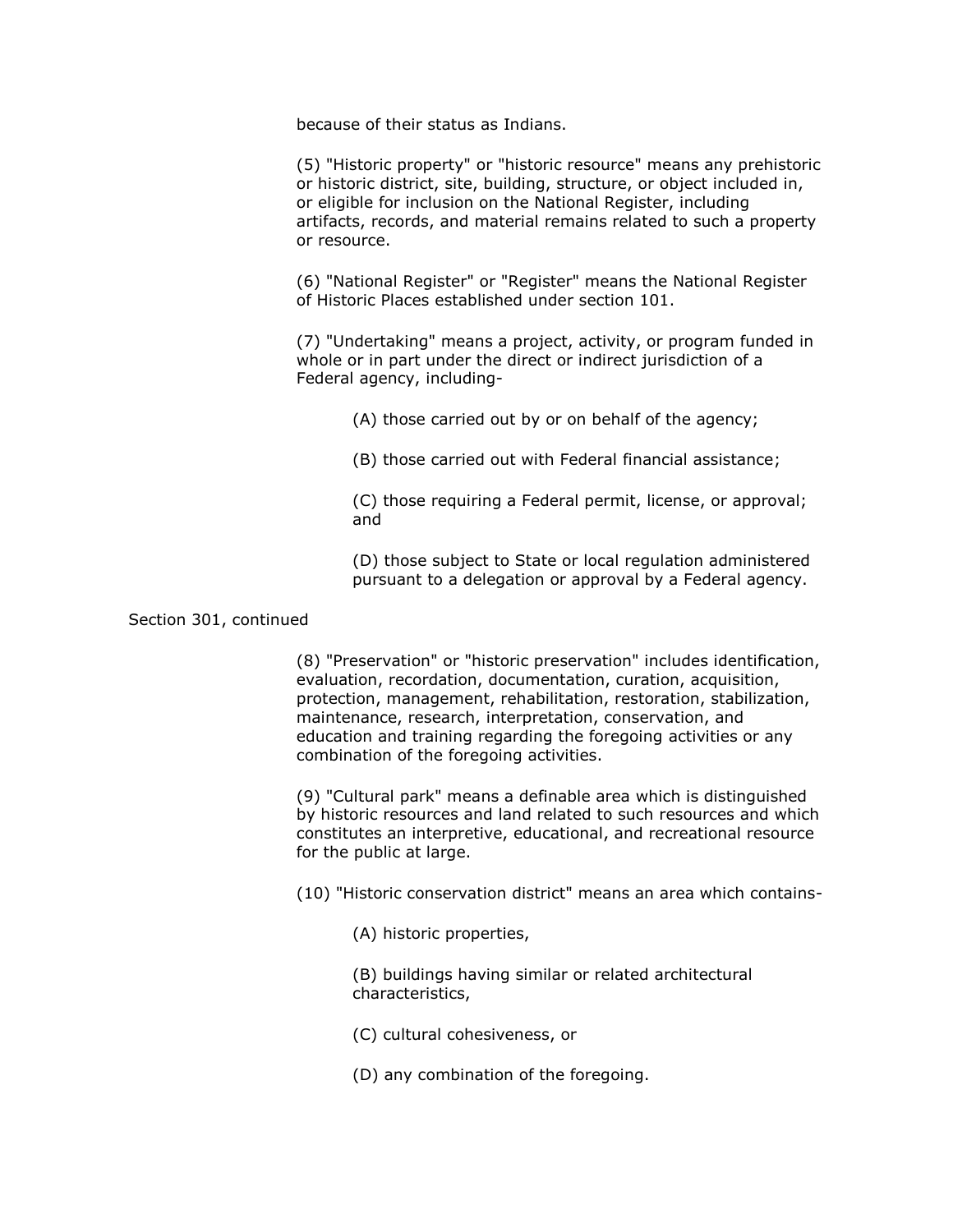(11) "Secretary" means the Secretary of the Interior acting through the Director of the National Park Service except where otherwise specified.

(12) "State Historic Preservation Review Board" means a board, council, commission, or other similar collegial body established as provided in section 101 (b)(1)(B)-

> (A) the members of which are appointed by the State Historic Preservation Officer (unless otherwise provided for by State law),

(B) a majority of the members of which are professionals qualified in the following and related disciplines: history, prehistoric and historic archaeology, architectural history, architecture, folklore, cultural anthropology, curation, conservation, and landscape architecture; and

(C) which has the authority to-

(i) review National Register nominations and appeals from nominations;

(ii) review appropriate documentation submitted in conjunction with the Historic Preservation Fund;

(iii) provide general advice and guidance to the State Historic Preservation Officer, and

(iv) perform such other duties as may be appropriate.

(13) "Historic preservation review commission" means a board, council, commission, or other similar collegial body which is established by State or local legislation as provided in section 101  $(c)(1)(B)$ , and the members of which are appointed, unless otherwise provided by State or local legislation, by the chief elected official of the jurisdiction concerned from among-

> (A) professionals in the disciplines of architecture, history, architectural history, planning, prehistoric and historic archaeology, folklore, cultural anthropology, curation, conservation, and landscape architecture or related disciplines, to the extent such professionals are available in the community concerned, and

Section 301, continued

(B) such other persons as have demonstrated special interest, experience, or knowledge in history, architecture,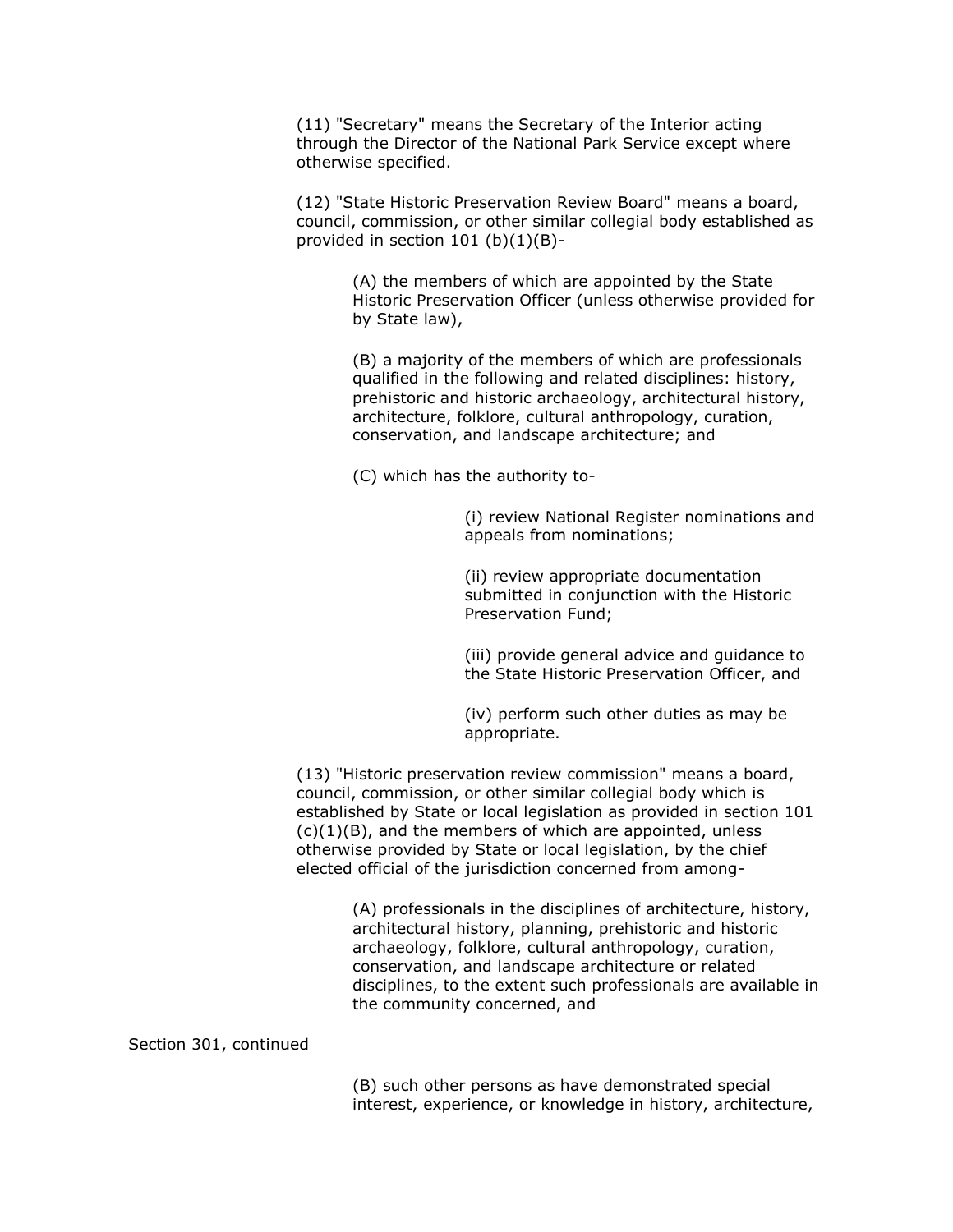or related disciplines and as will provide for an adequate and qualified commission.

(14) "Tribal lands" means-

(A) all lands within the exterior boundaries of any Indian reservation; and

(B) all dependent Indian communities.

(15) "Certified local government" means a local government whose local historic preservation program has been certified pursuant to section 101(c).

(16) "Council" means the Advisory Council on Historic Preservation established by section 201.

(17) "Native Hawaiian" means any individual who is a descendant of the aboriginal people who, prior to 1778, occupied and exercised sovereignty in the area that now constitutes the State of Hawaii.

(18) "Native Hawaiian organization" means any organization which-

> (A) serves and represents the interests of Native Hawaiians;

(B) has as a primary and stated purpose the provision of services to Native Hawaiians; and

(C) has demonstrated expertise in aspects of historic preservation that are culturally significant to Native Hawaiians.

The term includes, but is not limited to, the Office of Hawaiian Affairs of the State of Hawaii and Hui Malama I Na Kapuna O Hawai'i Nei, an organization incorporated under the laws of the State of Hawaii.

Section 302 *(16 U.S.C. 470w-1)*

Where appropriate, each Federal agency is authorized to expend funds appropriated for its authorized programs for the purposes of activities carried out pursuant to this Act, except to the extent appropriations legislation expressly provides otherwise.

Section 303 *(16 U.S.C. 470w-2)*

(a) The Secretary is authorized to accept donations and bequests of money and personal property for the purposes of this Act and shall hold, use, expend, and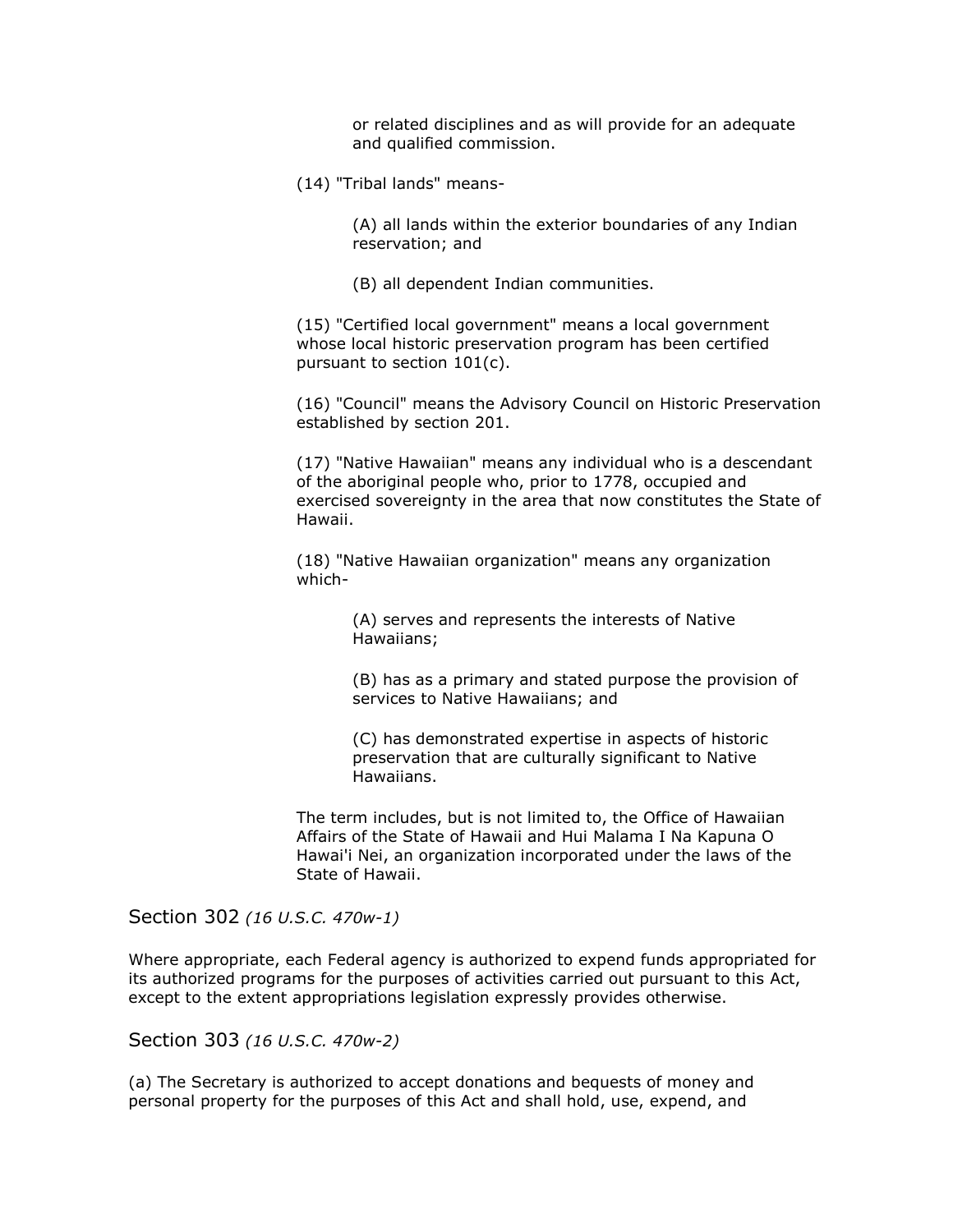administer the same for such purposes.

(b) The Secretary is authorized to accept gifts or donations of less than fee interests in any historic property where the acceptance of such interests will facilitate the conservation or preservation of such properties. Nothing in this section or in any provision of this Act shall be construed to affect or impair any other authority of the Secretary under other provision of law to accept or acquire any property for conservation or preservation or for any other purpose.

Section 304 *(16 U.S.C. 4702-3)*

*(a) Authority to Withhold from Disclosure.-The head of a Federal agency or other public official receiving grant assistance pursuant to this Act, after consultation with the Secretary, shall withhold from disclosure to the public, information about the location, character, or ownership of a historic resource if the Secretary and the agency determine that disclosure may-*

- *(1) cause a significant invasion of privacy;*
- *(2) risk harm to the historic resource; or*
- *(3) impede the use of a traditional religious site by practitioners.*

*(b) Access Determination.-When the head of a Federal agency or other public official has determined that information should be withheld from the public pursuant to subsection (a), the Secretary, in consultation with such Federal agency head or official, shall determine who may have access to the information for the purpose of carrying out this Act.*

*(c) Consultation with Council.-When the information in question has been developed in the course of an agency's compliance with section 106 or 110(f), the Secretary shall consult with the Council in reaching determinations under subsections (a) and (b).*

Section 305 *(16 U.S.C. 470w-4)*

In any civil action brought in any United States district court by any interested person to enforce the provisions of this Act, if such person substantially prevails in such action, the court may award attorneys' fees, expert witness fees, and other costs of participating in such action, as the court deems reasonable.

Section 306 *(16 U.S.C. 470w-5)*

(a) In order to provide a national center to commemorate and encourage the building arts and to preserve and maintain a nationally significant building which exemplifies the great achievements of the building arts in the United States, the Secretary and the Administrator of the General Services Administration are authorized and directed to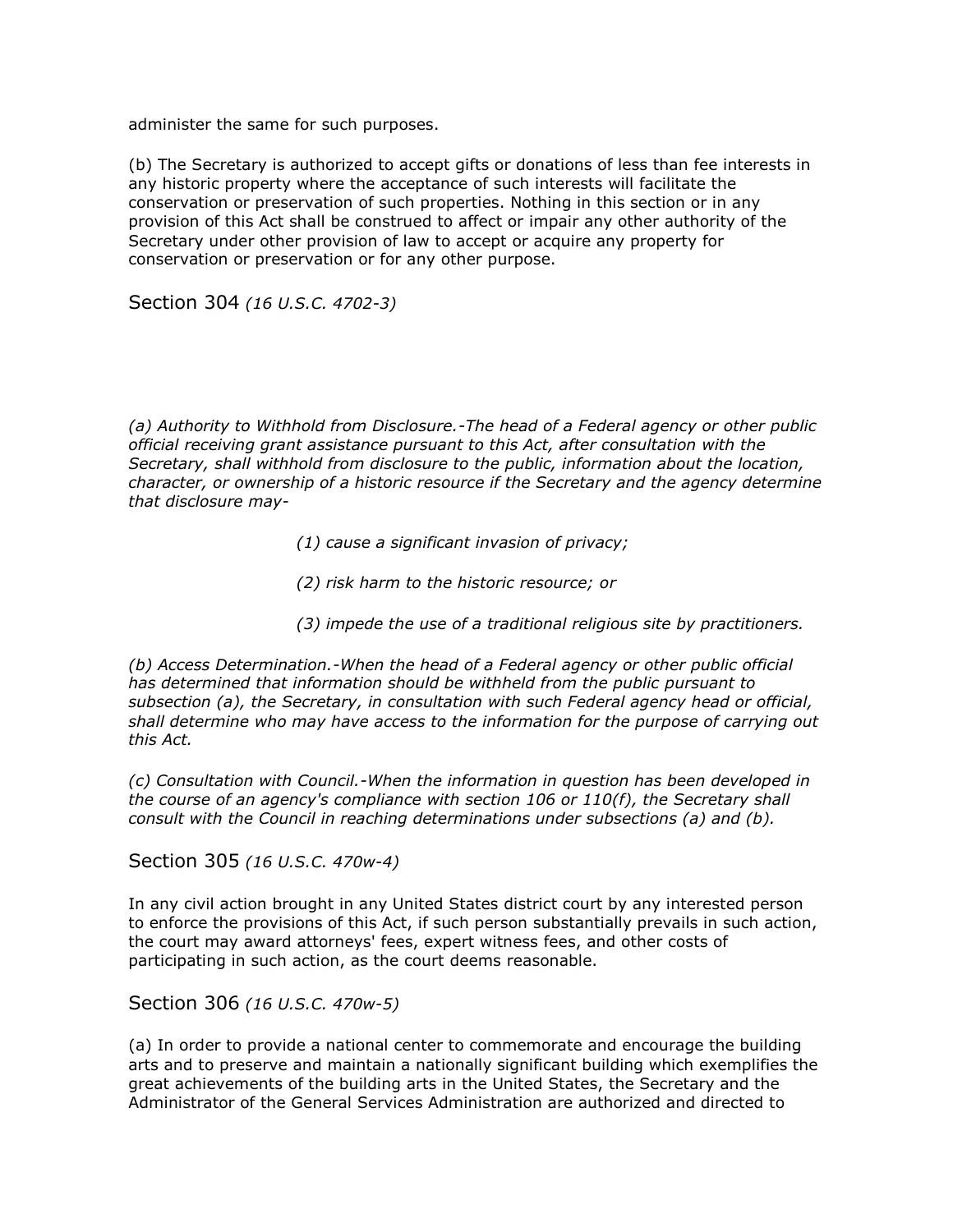enter into a cooperative agreement with the Committee for a National Museum of the Building Arts, Incorporated, a nonprofit corporation organized and existing under the laws of the District of Columbia, or its successor, for the operation of a National Museum for the Building Arts in the Federal Building located in the block bounded by Fourth Street, Fifth Street, F Street, and G Street, Northwest in Washington, District of Columbia. Such museum shall-

Section 306(a), continued

(1) collect and disseminate information concerning the building arts, including the establishment of a national reference center for current and historic documents, publications, and research relating to the building arts;

(2) foster educational programs relating to the history, practice and contribution to society of the building arts, including promotion of imaginative educational approaches to enhance understanding and appreciation of all facets of the building arts;

(3) publicly display temporary and permanent exhibits illustrating, interpreting and demonstrating the building arts;

(4) sponsor or conduct research and study into the history of the building arts and their role in shaping our civilization; and

(5) encourage contributions to the building arts.

(b) The cooperative agreement referred to in subsection (a) shall include provisions which-

> (1) make the site available to the Committee referred to in subsection (a) without charge;

(2) provide, subject to available appropriations, such maintenance, security, information, janitorial and other services as may be necessary to assure the preservation and operation of the site; and

(3) prescribe reasonable terms and conditions by which the Committee can fulfill its responsibilities under this Act.

(c) The Secretary is authorized and directed to provide matching grants-in-aid to the Committee referred to in subsection (a) for its programs related to historic preservation. The Committee shall match such grants-in-aid in a manner and with such funds and services as shall be satisfactory to the Secretary, except that no more than \$500,000 may be provided to the Committee in any one fiscal year.

(d) The renovation of the site shall be carried out by the Administrator with the advice of the Secretary. Such renovation shall, as far as practicable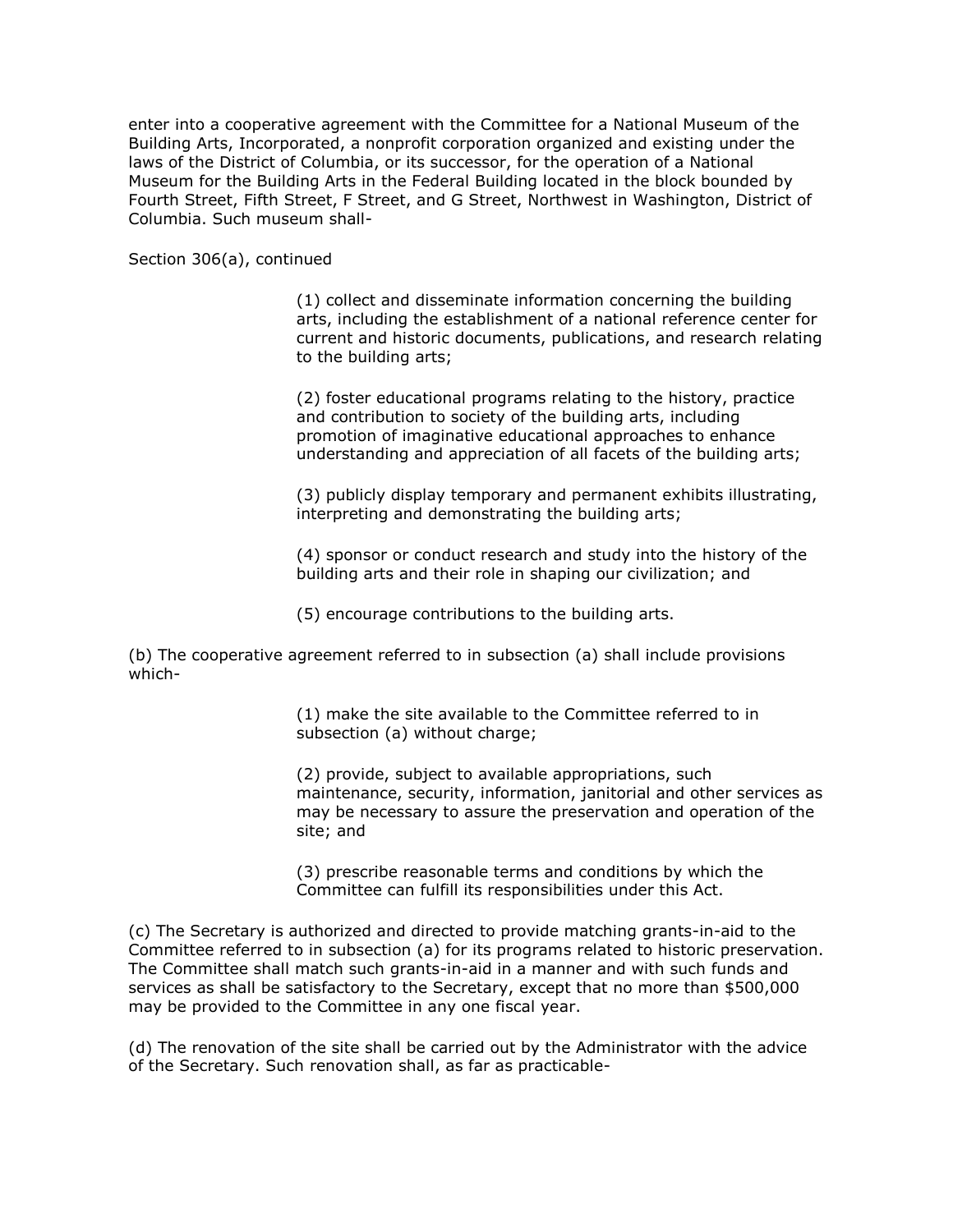(1) be commenced immediately,

(2) preserve, enhance, and restore the distinctive and historically authentic architectural character of the site consistent with the needs of a national museum of the building arts and other compatible use, and

(3) retain the availability of the central court of the building, or portions thereof, for appropriate public activities.

(e) The Committee shall submit an annual report to the Secretary and the Administrator concerning its activities under this section and shall provide the Secretary and the Administrator with such other information as the Secretary may, from time to time, deem necessary or advisable.

(f) For purposes of this section, the term "building arts" includes, but shall not be limited to, all practical and scholarly aspects of prehistoric, historic, and contemporary architecture, archaeology, construction, building technology and skills, landscape architecture, preservation and conservation,

Section 306(f), continued

building and construction, engineering, urban and community design and renewal, city and regional planning, and related professions, skills, trades and crafts.

Section 307 *(16 U.S.C. 470w-6)*

(a) At least thirty days prior to publishing in the Federal Register any proposed regulation required by this Act, the Secretary shall transmit a copy of the regulation to the Committee on Interior and Insular Affairs of the House of Representatives and the Committee on Energy and Natural Resources of the Senate. The Secretary also shall transmit to such committees a copy of any final regulation prior to its publication in the Federal Register. Except as provided in subsection (b) of this section, no final regulation of the Secretary shall become effective prior to the expiration of thirty calendar days after it is published in the Federal Register during which either or both Houses of Congress are in session.

(b) In the case of an emergency, a final regulation of the Secretary may become effective without regard to the last sentence of subsection (a) if the Secretary notified in writing the Committee on Interior and Insular Affairs of the United States House of Representatives and the Committee on Energy and Natural Resources of the United States Senate setting forth the reasons why it is necessary to make the regulation effective prior to the expiration of the thirty-day period.

(c) Except as provided in subsection (b), the regulation shall not become effective if, within ninety calendar days of continuous session of Congress after the date of promulgation, both Houses of Congress adopt a concurrent resolution, the matter after the resolving clause of which is as follows: "That Congress disapproves the regulation promulgated by the Secretary dealing with the matter of\_\_\_\_\_\_\_, which regulation was transmitted to Congress on  $\overline{\phantom{a}}$ , " the blank spaces therein being appropriately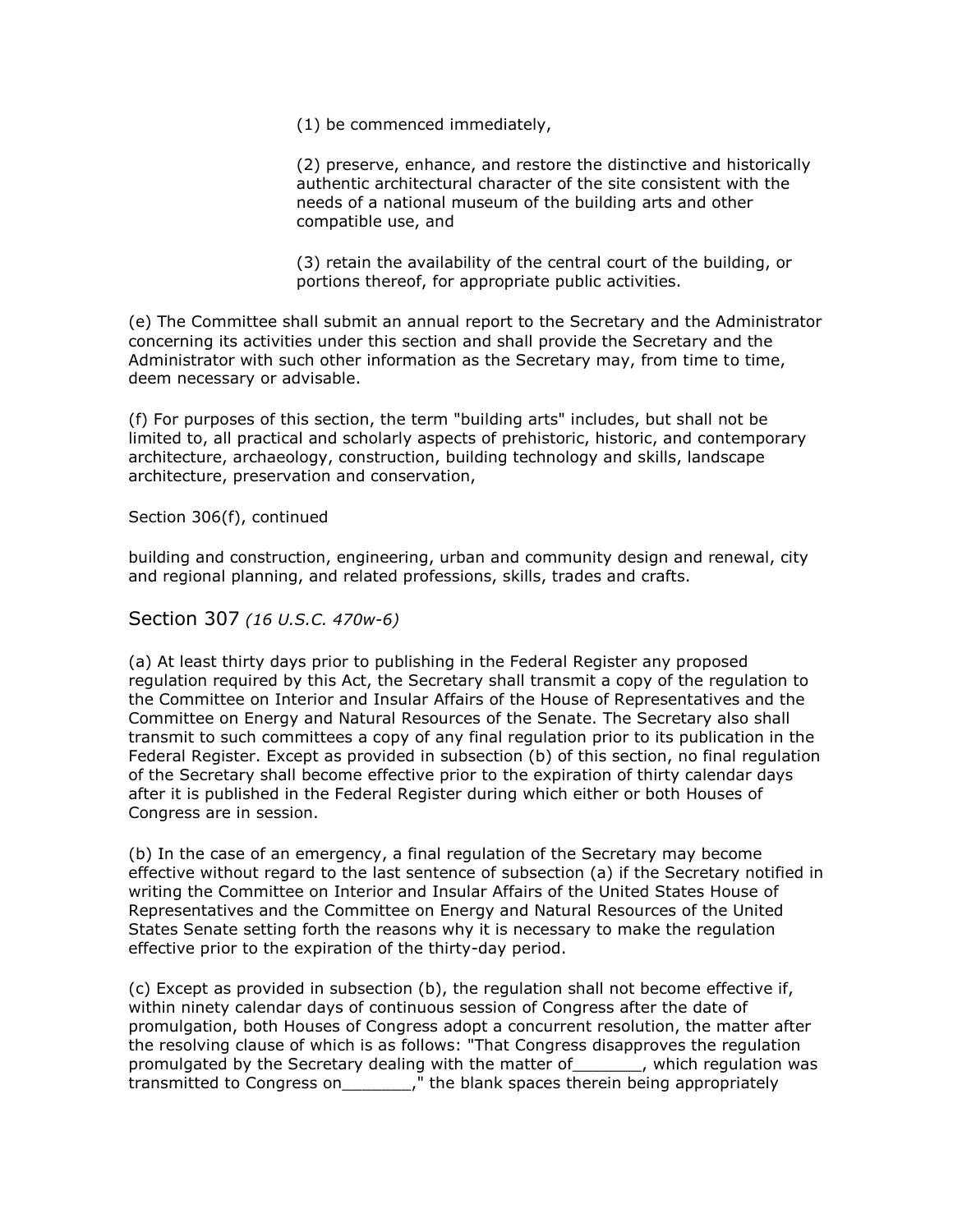filled.

(d) If at the end of sixty calendar days of continuous session of Congress after the date of promulgation of a regulation, no committee of either House of Congress has reported or been discharged from further consideration of a concurrent resolution disapproving the regulation, and neither House has adopted such a resolution, the regulation may go into effect immediately. If, within such sixty calendar days, such a committee has reported or been discharged form further consideration of such a resolution, the regulation may go into effect not sooner than ninety calendar days of continuous session of Congress after its promulgation unless disapproved as provided for.

(e) For the purposes of this section-

(1) continuity of session is broken only by an adjournment sine die; and

(2) the days on which either House is not in session because of an adjournment of more than three days to a day certain are excluded in the computation of sixty and ninety calendar days of continuous session of Congress.

(f) Congressional inaction on or rejection of a resolution of disapproval shall not be deemed an expression of approval of such regulation.

TITLE IV

Section 401

The Congress finds and declares that, given the complexity of technical problems encountered in preserving historic properties and the lack of adequate distribution of technical information to preserve such properties, a national initiative to coordinate and promote research, distribute information, and provide training about preservation skills and technologies would be beneficial.

Section 402

For the purposes of this title-

(1) The term "Board" means the National Preservation Technology and Training Board established pursuant to section 404.

(2) The term "Center" means the National Center for Preservation Technology and Training established pursuant to section 403.

(3) The term "Secretary" means the Secretary of the Interior.

Section 403

(a) Establishment.-There is hereby established within the Department of the Interior a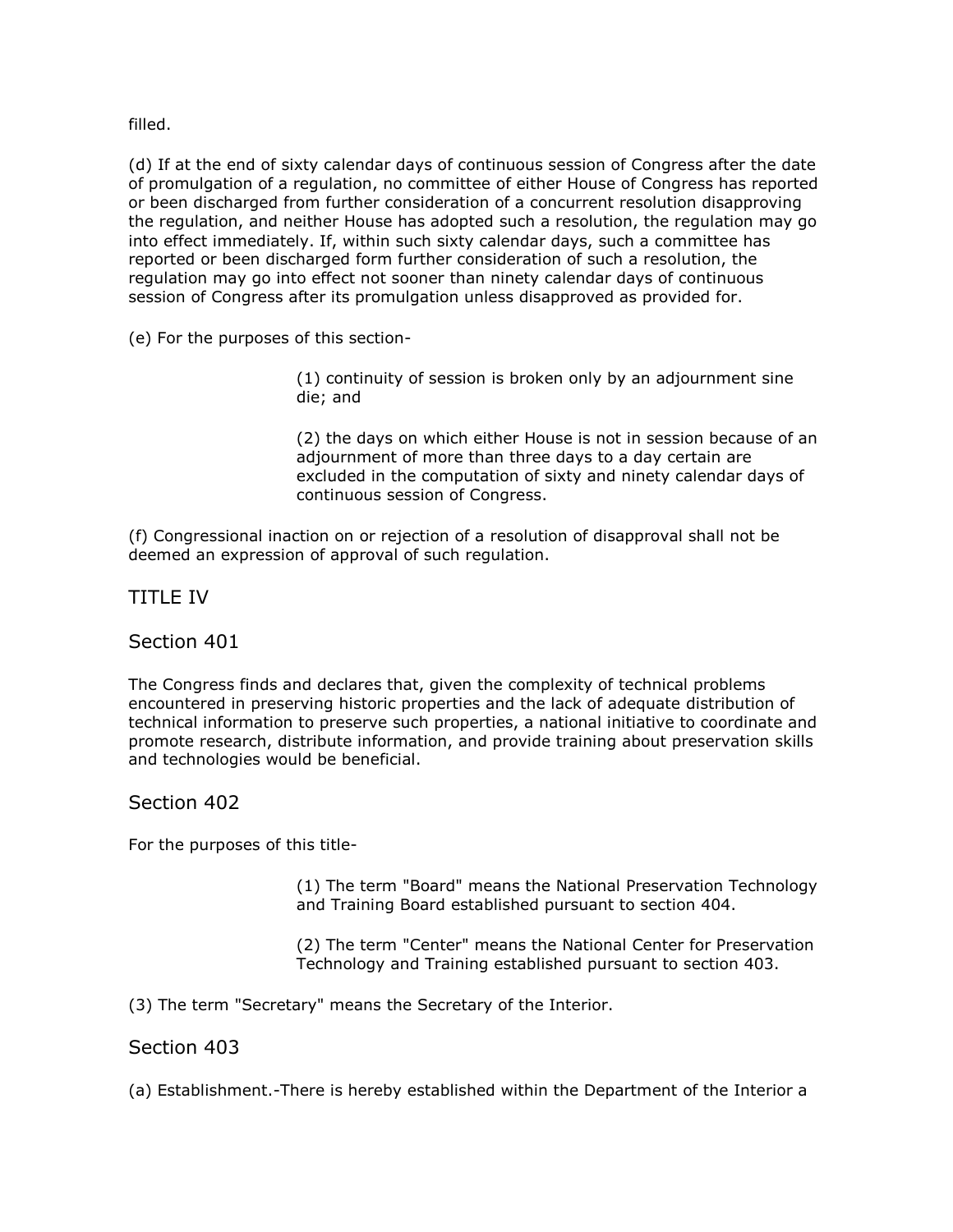National Center for Preservation Technology and Training. The Center shall be located at Northwestern State University of Louisiana in Nachitoches, Louisiana.

(b) Purposes.-The purposes of the Center shall be to-

(1) develop and distribute preservation and conservation skills and technologies for the identification, evaluation, conservation, and interpretation of prehistoric and historic resources;

(2) develop and facilitate training for Federal, State and local resource preservation professionals, cultural resource managers, maintenance personnel, and others working in the preservation field;

(3) take steps to apply preservation technology benefits from ongoing research by other agencies and institutions;

(4) facilitate the transfer of preservation technology among Federal agencies, State and local governments, universities, international organizations, and the private sector; and

(5) cooperate with related international organizations including, but not limited to the International Council on Monuments and Sites, the International Center for the Study of Preservation and Restoration of Cultural Property, and the International Council on Museums.

(c) Programs.-Such purposes shall be carried out through research, professional training, technical assistance, and programs for public awareness, and through a program of grants established under section 405.

Section 403, continued

(d) Executive Director.-The Center shall be headed by an Executive Director with demonstrated expertise in historic preservation appointed by the Secretary with advice of the Board.

(e) Assistance From Secretary.-The Secretary shall provide the Center assistance in obtaining such personnel, equipment, and facilities as may be needed by the Center to carry out its activities.

## Section 404

(a) Establishment.-There is established a Preservation Technology and Training Board.

(b) Duties.-The Board shall-

(1) provide leadership, policy advice, and professional oversight to the Center;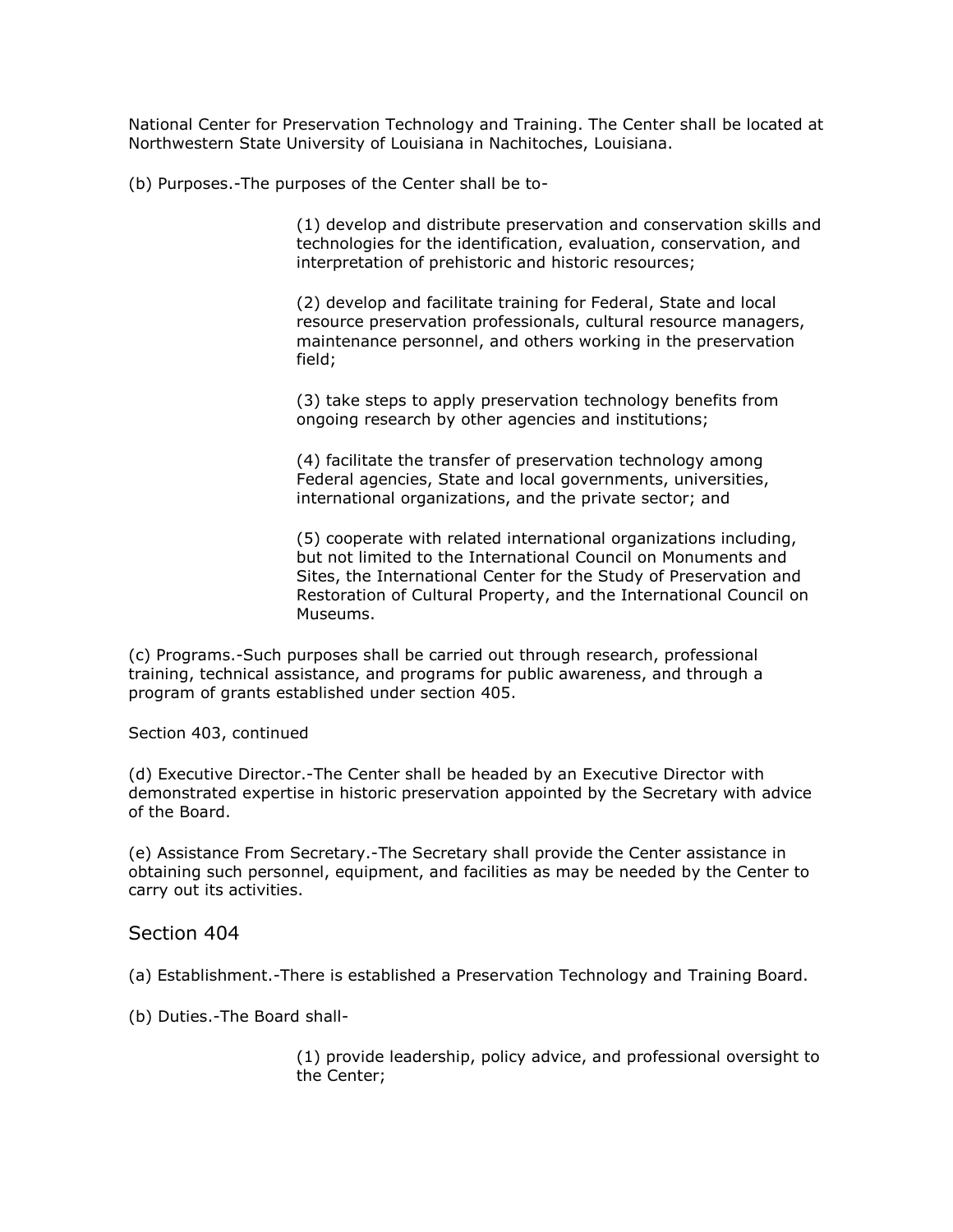(2) advise the Secretary on priorities and the allocation of grants among the activities of the Center; and

(3) submit an annual report to the President and the Congress.

(c) Membership.-The Board shall be comprised of-

(1) The Secretary, or the Secretary's designee;

(2) 6 members appointed by the Secretary who shall represent appropriate Federal, State, and local agencies, State and local historic preservation commissions, and other public and international organizations, and

(3) 6 members appointed by the Secretary on the basis of outstanding professional qualifications who represent major organizations in the fields of archeology, architecture, conservation, curation, engineering, history, historic preservation, landscape architecture, planning, or preservation education.

Section 405

(a) In General.-The Secretary, in consultation with the Board, shall provide preservation technology and training grants to eligible applicants with a demonstrated institutional capability and commitment to the purposes of the Center, in order to ensure an effective and efficient system of research, information distribution and skills training in all the related historic preservation fields.

(b) Grant Requirements.-

(1) Grants provided under this section shall be allocated in such a fashion to reflect the diversity of the historic preservation fields and shall be geographically distributed.

(2) No grant recipient may receive more than 10 percent of the grants allocated under this section within any year.

(3) The total administrative costs, direct and indirect, charged for carrying out grants under this section may not exceed 25 percent of the aggregate costs.

Section 405, continued

(c) Eligible Applicants.-Eligible applicants may include Federal and non-Federal laboratories, accredited museums, universities, non-profit organizations; offices, units, and Cooperative Park Study Units of the National Park System, State Historic Preservation Offices, tribal preservation offices, and Native Hawaiian organizations.

(d) Standards.-All such grants shall be awarded in accordance with accepted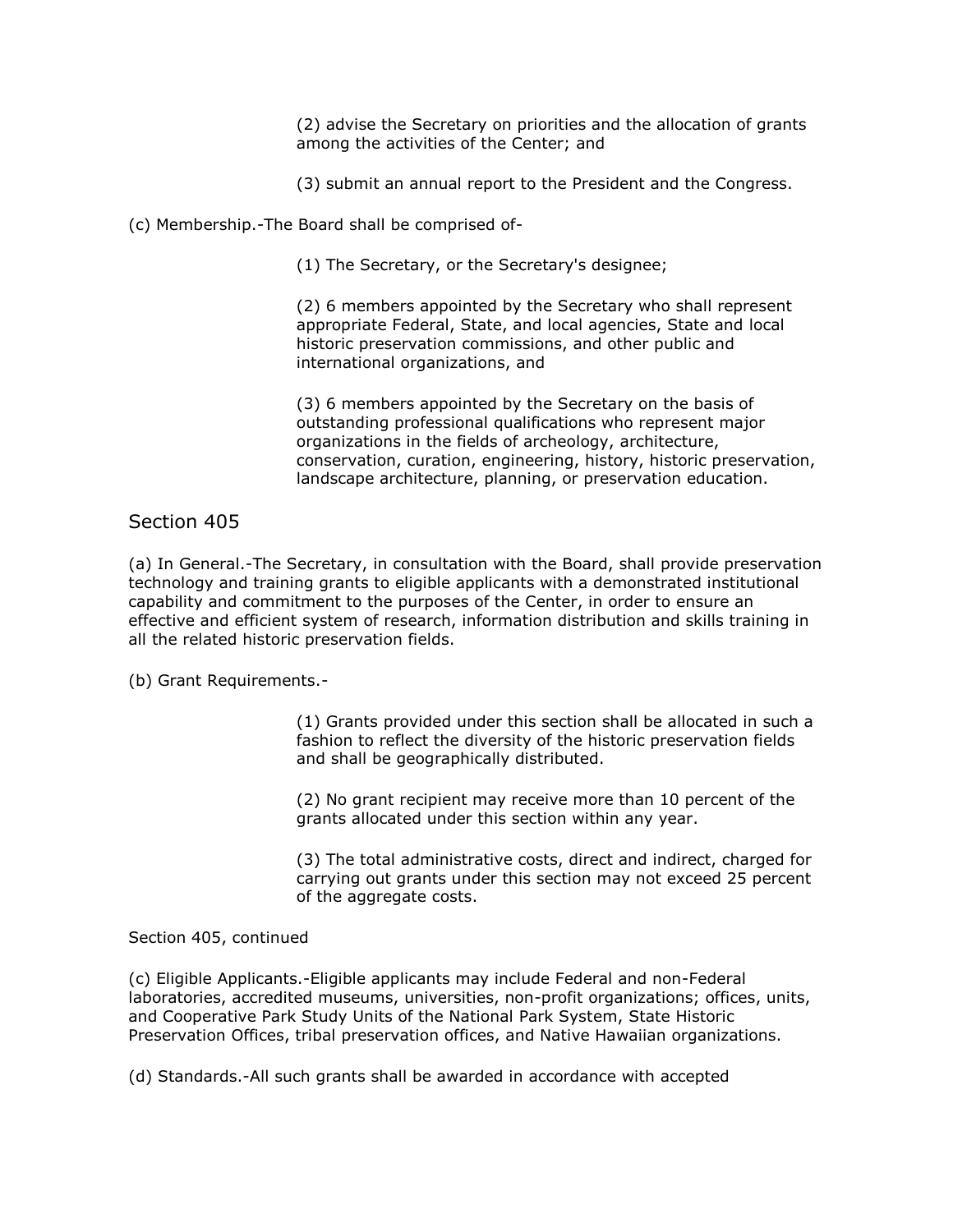professional standards and methods, including peer review of projects.

(e) Authorization of Appropriations.-There is authorized to be appropriated to carry out this section such sums as may be necessary.

## Section 406

(a) Acceptance of Grants and Transfers.-The Center may accept-

(1) grants and donations from private individuals, groups, organizations, corporations, foundations, and other entities; and

(2) transfers of funds from other Federal agencies.

(b) Contracts and Cooperative Agreements.-Subject to appropriations, the Center may enter into contracts and cooperative agreements with Federal, State, local, and tribal governments, Native Hawaiian organizations, educational institutions, and other public entities to carry out the Center's responsibilities under this title.

(c) Authorization of Appropriations.-There are authorized to be appropriated such sums as may be necessary for the establishment, operation, and maintenance of the Center. Funds for the Center shall be in addition to existing National Park Service programs, centers, and offices.

## Section 407

In order to improve the use of existing National Park Service resources, the Secretary shall fully utilize and further develop the National Park Service preservation (including conservation) centers and regional offices. The Secretary shall improve the coordination of such centers and offices within the National Park Service, and shall, where appropriate, coordinate their activities with the Center and with other appropriate parties.

## APPENDIX I

National Historic Preservation Act Amendments of 1980, Public Law 96- 515, December 12, 1980, 94 Stat. 3000

This appendix contains related legislative provisions enacted in the National Historic Preservation Act Amendments of 1980 but that are not part of the National Historic Preservation Act.

Section 208 (16 U.S.C. 469c-2)

Notwithstanding section 7(a) of the Act of June 27, 1960 (16 U.S.C. 469c), or any other provision of law to the contrary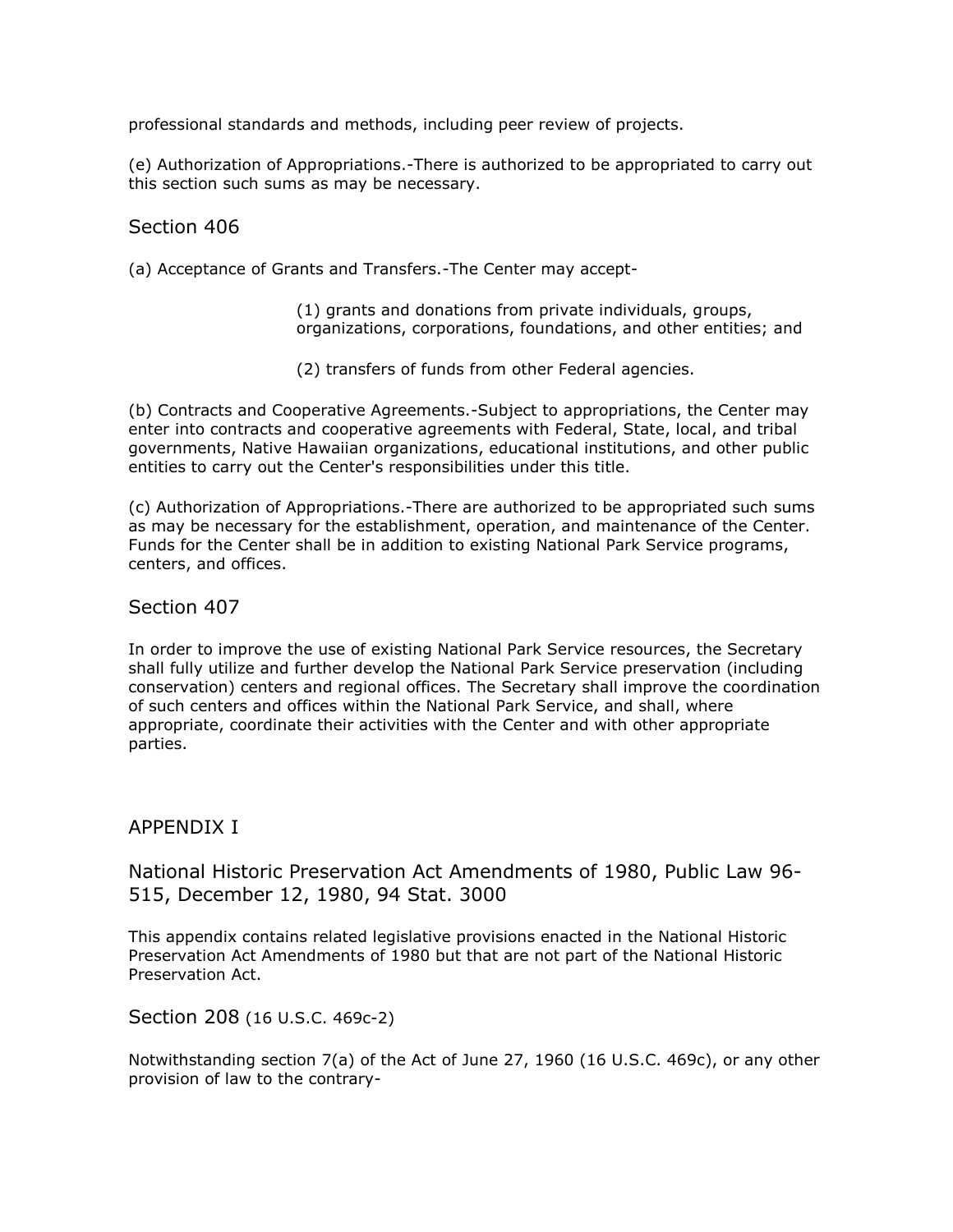(1) identification, surveys, and evaluation carried out with respect to historic properties within project areas may be treated for purposes of any law or rule of law as planning costs of the project and not as costs of mitigation;

(2) reasonable costs for identification, surveys, evaluation, and data recovery carried out with respect to historic properties within project areas may be charged to Federal licensees and permittees as a condition to the issuance of such license or permit; and

(3) Federal agencies, with the concurrence of the Secretary and after notification of the Committee on Interior and Insular Affairs of the United States House of Representatives and the Committee on Energy and Natural Resources of the United States Senate, are authorized to waive, in appropriate cases, the 1 per centum limitation contained in Section 7(a) of such Act.

## Section 401 *(16 U.S.C. 470a-1)*

(a) The Secretary of the Interior shall direct and coordinate United States participation in the Convention Concerning the Protection of the World Cultural and Natural Heritage, approved by the Senate on October 26, 1973, in cooperation with the Secretary of State, the Smithsonian Institution, and the Advisory Council on Historic Preservation. Whenever possible, expenditures incurred in carrying out activities in cooperation with other nations and international organizations shall be paid for in such excess currency of the country or area where the expense is incurred as may be available to the United States.

(b) The Secretary of the Interior shall periodically nominate properties he determines are of international significance to the World Heritage Committee on behalf of the United States. No property may be so nominated unless it has previously been determined to be of national significance. Each such nomination shall include evidence of such legal protections as may be necessary to ensure preservation of the property and its environment (including restrictive covenants, easements, or other forms of protection). Before making any such nomination, the Secretary shall notify the Committee on Interior and Insular Affairs of the United States House of Representatives and the Committee on Energy and Natural Resources of the United States Senate.

## Appendix I, Section 401, continued

(c) No non-Federal property may be nominated by the Secretary of the Interior to the world Heritage Committee for inclusion on the World Heritage List unless the owner of the property concurs in writing to such nomination.

Section 402 *(16 U.S.C. 470a-2)*

Prior to the approval of any Federal undertaking outside the United States which may directly and adversely affect a property which is on the World Heritage List or on the applicable country's equivalent of the National Register, the head of a Federal agency having direct or indirect jurisdiction over such undertaking shall take into account the effect of the undertaking on such property for purposes of avoiding or mitigating any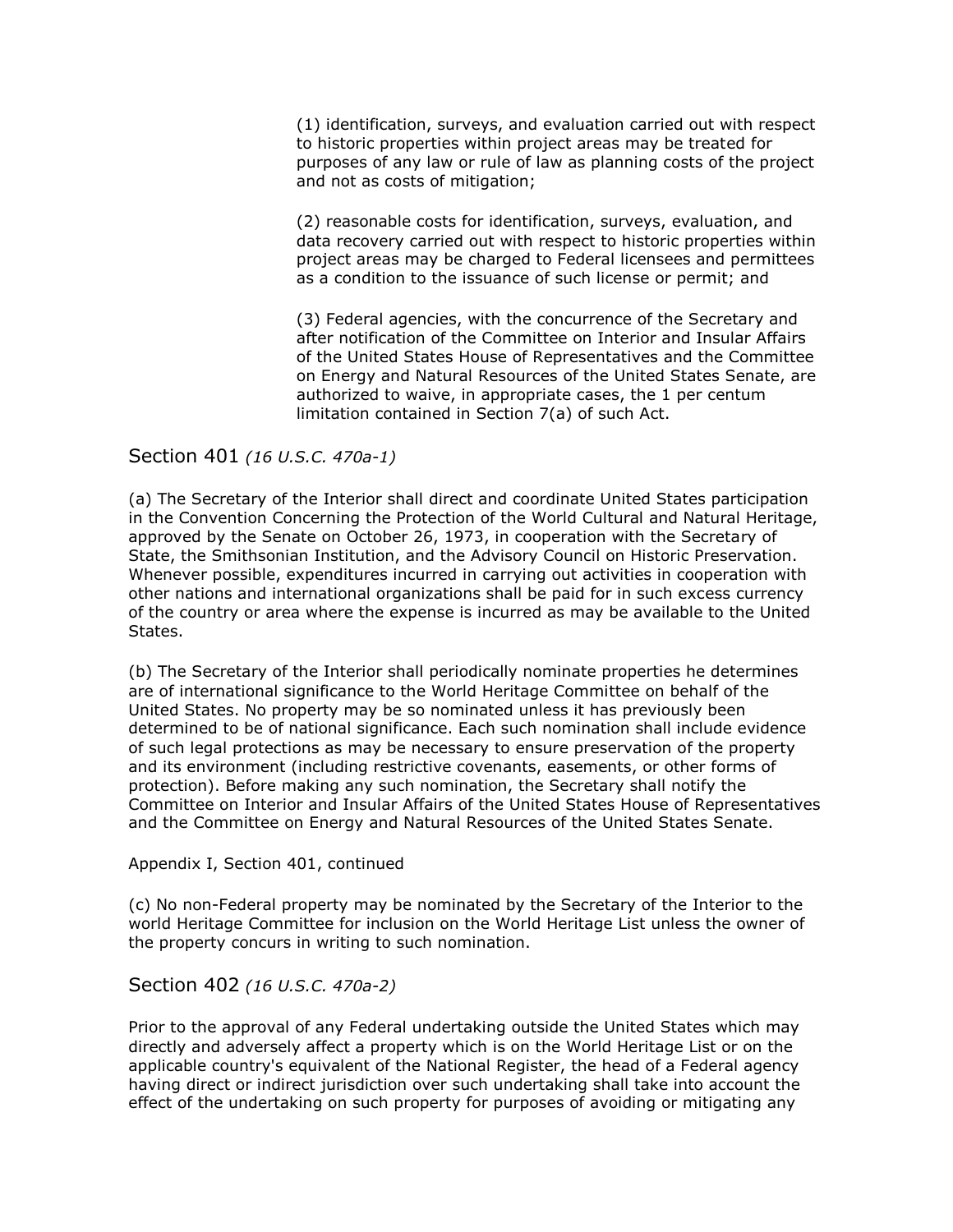adverse effects.

Section 502 *(16 U.S.C. 470a note)*

The Secretary, in cooperation with the American Folklife Center of the Library of Congress shall, within two years after the date of the enactment of this act, submit a report to the President and the Congress on preserving and conserving the intangible elements of our cultural heritage such as arts, skills, folklife, and folkways. The report shall take into account the view of other public and private organizations, as appropriate. This report shall include recommendations for legislative and administrative actions by the Federal Government in order to preserve, conserve, and encourage the continuation of the diverse traditional prehistoric, historic, ethnic, and folk cultural traditions that underlie and are a living expression of our American heritage.

Section 503 *(16 U.S.C. 470j note)*

The Advisory Council on Historic Preservation, in cooperation with the Secretary and the Secretary of the Treasury, shall submit a report to the President and the Congress on Federal tax laws relating to historic preservation or affecting in any manner historic preservation. Such report shall include recommendations respecting amendments to such laws which would further the purposes of this Act. Such report shall be submitted within one year after the date of enactment of this Act.

Section 504 *(16 U.S.C. 470h note)*

The Secretary shall submit a report directly to the President and the Congress on or before June 1, 1986, reviewing the operation of the Historic Preservation Fund and the national historic preservation program since the enactment of this Act and recommending appropriate funding levels, the time period for the reauthorization for appropriations from the fund, and other appropriate legislative action to be undertaken upon the expiration of the current fund authorization.

Section 505 (40 U.S.C. 874 note)

The Pennsylvania Avenue Development Corporation shall review the development plan for those parts of the development area which are not under development or committed for development as of

Appendix I, Section 505, continued

the date of the enactment of this Act, to identify means by which the historic values of such parts of the development area may be preserved and enhanced to the maximum extent feasible. The foregoing review shall not be limited by the applicable provisions of the development plan in effect at the time of the review; nor shall the review require any actions by the Corporation during the course of the review or during its consideration by the Congress. Within one year of the date of this act the Corporation shall submit to the appropriate committees of Congress a report containing the findings of the review required under this section, together with the Corporation's recommendations for any legislative measures or funding necessary to carry out the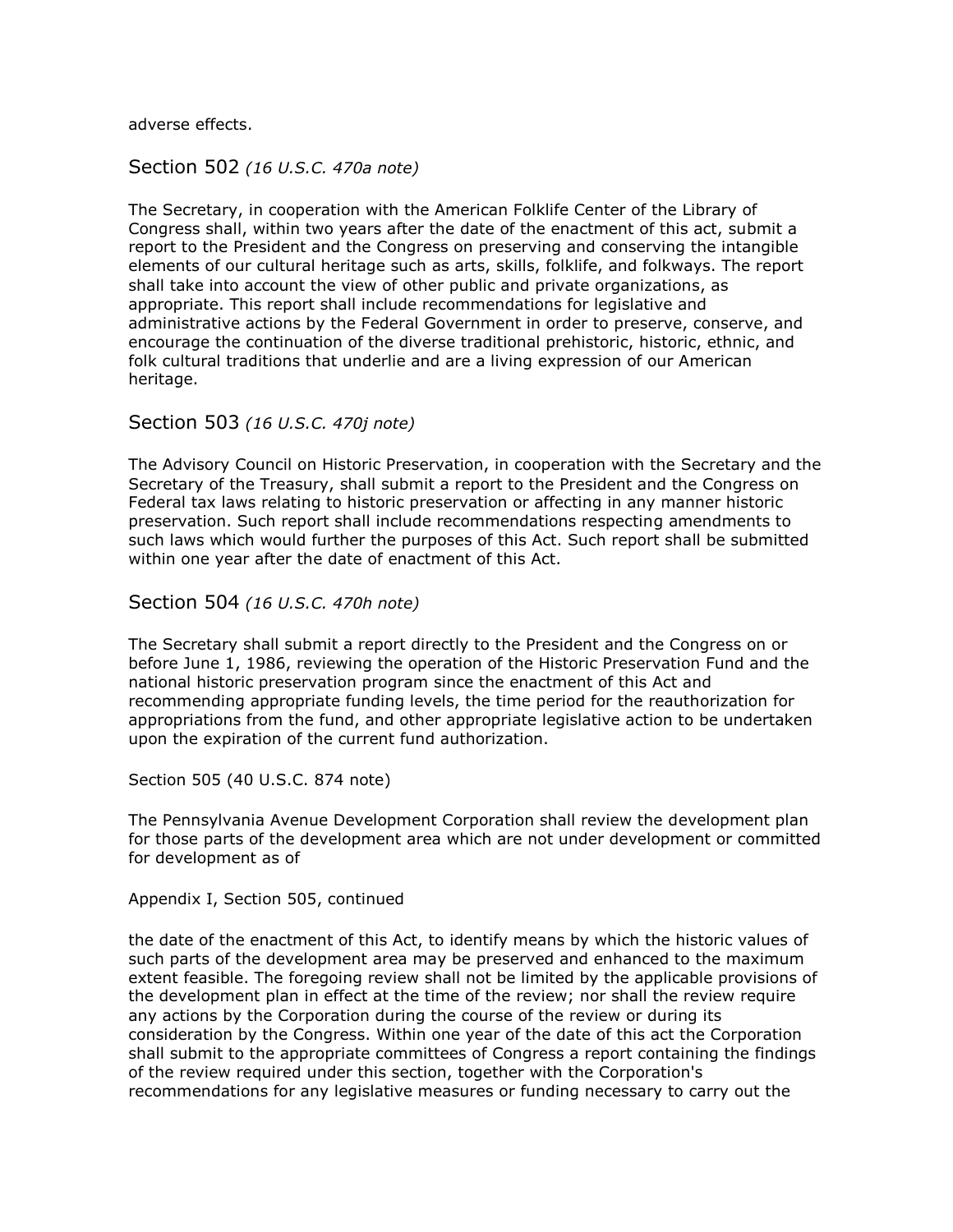purposes of this section. The report shall also include a description of those activities which the Corporation proposes to undertake to carry out the purposes of this section and the financial implications of carrying out those activities.

#### Section 506 *(16 U.S.C. 470a note)*

The Secretary shall undertake a comprehensive study and formulate recommendations for a coordinated system of cultural parks and historic conservation districts that provide for the preservation, interpretation, development, and use by public and private entities of the prehistoric, historic, architectural, cultural, and recreational resources found in definable urban areas throughout the Nation. The study shall propose alternatives concerning the management and funding of such system by public and private entities and by various levels of government. The Secretary shall submit a report of his study and recommendations to the President and the Congress within two years after the enactment of this Act.

#### Section 507 *(16 U.S.C. 470a note)*

The Secretary, in cooperation with the Secretary of the Treasury, the Administrator of the United States Fire Administration, and the Administrator of the Federal Insurance Administration, shall submit a report to the President and the Congress on fire in historic properties. Such report shall include a review of Federal laws to determine any relationship between these laws and arson or fire by "suspicious origin", and to make recommendations respecting amendments to such laws should a correlation be found to exist. Such report shall include the feasiblity and necessity of establishing or developing protective measures at the Federal, State, or local level for the prevention, detection, and control of arson or fire by "suspicious origin" in historic properties. Such report shall also include recommendations regarding the Federal role in assisting the States and local governments with protecting historic properties from damage by fire. Such report shall be submitted within eighteen months after the date of enactment of this Act.

## APPENDIX II

## SEC. 4021. RECOMMENDATIONS.

The Secretary of the Interior, in consultation with the Advisory Council, shall seek to ensure that historic properties preserved under the National Historic Preservation Act fully reflect the historical experience of this nation.

# SEC. 4023. REQUIREMENT FOR SPECIFIC AUTHORIZATION FOR PROJECTS UNDER THE HISTORIC SITES, BUILDINGS, AND ANTIQUITIES ACT.

Section 6 of the Act entitled "An Act to provide for the preservation of historic American sites, buildings, objects, and antiquities of national significance, and for other purposes"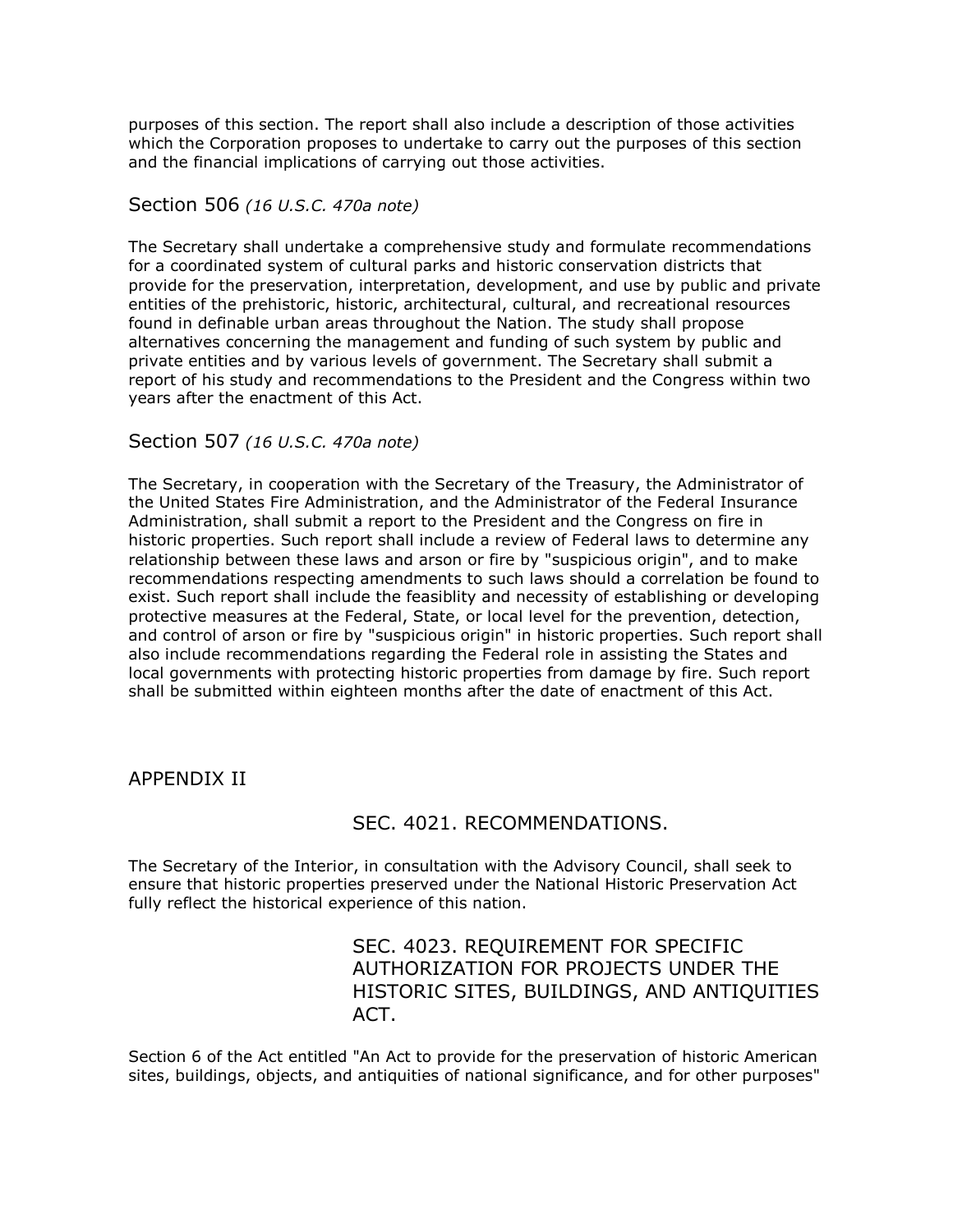(16 U.S.C. 461-467) is amended to read as follows:

SEC. 6. REQUIREMENT FOR SPECIFIC AUTHORIZATION FOR PROJECTS UNDER THE HISTORIC SITES, BUILDINGS, AND ANTIQUITIES ACT.

(a) In General.-Except as provided in subsection (b), notwithstanding any other provision of law, no funds appropriated or otherwise made available to the Secretary of the Interior to carry out section 2(e) or 2(f) may be obligated or expended after the date of enactment of this section-

> (1) unless the appropriation of such funds has been specifically authorized by law enacted on or after the date of enactment of this section; or

(2) in excess of the amount prescribed by law enacted on or after such date.

(b) Savings Provision.-Nothing in this section shall prohibit or limit the expenditure or obligation of any funds appropriated prior to January 1, 1993.

(c) Authorization of Appropriations.-Except as provided by subsection (a), there is authorized to be appropriated for carrying out the purposes of this Act such sums as the Congress may from time to time determine.

# SEC. 4024. MARTIN LUTHER KING, JUNIOR, NATIONAL HISTORIC SITE AND PRESERVATION DISTRICT.

(a) Boundary Modification.-Subsection (a) of the first section of the Act entitled "An Act to establish the Martin Luther King, Junior, National Historic Site in the State of Georgia, and for other purposes" (Public Law 96-428; 94 Stat. 1839), establishing the Martin

Appendix II, SEC. 4024(a), continued

Luther King, Junior, National Historic Site and Preservation District, is amended by striking "numbered NASM/SERO/20, 109-C, and dated May 1980" and inserting in lieu thereof "number 489/80,013B, and dated September 1992".

> (b) Limitation on Appropriations.-Section 6 of Public Law 96-428 (94 Stat. 1842) is amended by striking ", but not to exceed